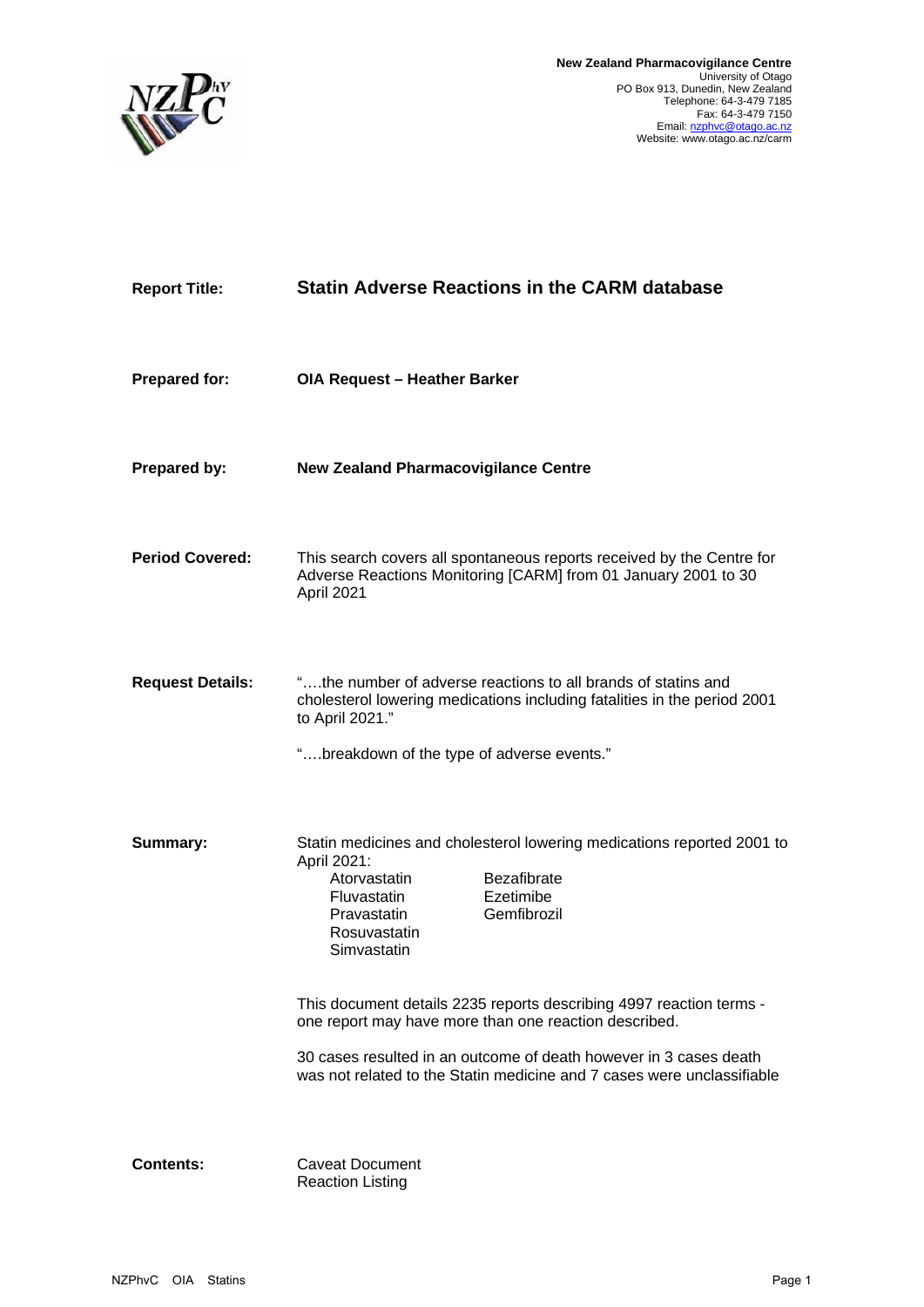

# **CAVEAT DOCUMENT**

## Accompanying statement to data released from the

## NEW ZEALAND CENTRE FOR ADVERSE REACTIONS MONITORING

The Centre for Adverse Reactions Monitoring (CARM) has only limited details about each suspected adverse reaction contained in its Database. It is important that the limitations and qualifications which apply to the information and its use are understood.

The data made available represent the collection of spontaneous reports in the CARM database associated with therapeutic products/vaccines granted regulatory approval for use in New Zealand.

Reports have been submitted to the Centre since April 1965 and in many instances describe no more than suspicions which have arisen from observation of an unexpected or unwanted event. This level of reporting is due to CARM encouraging reporters to report events they suspect may be associated with a pharmaceutical product/vaccine irrespective of whether or not they believe it was the cause. CARM accepts all reports and proof of causality is not required when submitting a report to CARM. Coincidental events that may be unrelated to pharmaceutical product/vaccine exposure may be reported. This is particularly possible when the product has widespread use, or is used in targeted strategies such as vaccination campaigns.

In most instances it cannot be proven that a pharmaceutical product or ingredient is the cause of an event in the Database. Reports vary in quality, completeness and detail and may include detail that is incorrect. Consequently, a report in the CARM database of an event does not confirm that the pharmaceutical product/vaccine caused the event.

The volume of reports for a particular product may be influenced by the extent of use of the product, publicity, nature of reactions and other factors which vary over time and from product to product. It is generally accepted internationally that systems such as CARM are subject to underreporting which may result in scant reports for events perceived by the reporter to be minor or well recognised, whilst more serious or unexpected events are possibly more likely to be reported, even if they are coincidental. Moreover, no information is provided on the number of patients exposed to the product.

The data contained in these tables are further subject to ongoing internal quality controls, review and updating and therefore may be subject to change, particularly if follow-up information is received.

For the above reasons interpretations of adverse reaction data, and particularly those based on comparisons between pharmaceutical products, may be misleading. Any use of this information must take into account at least the above. Although this information is now released, it is strongly recommended that prior to any use of such information, CARM is contacted for interpretation.

Any publication, in whole or in part, of the obtained information must have published with it a statement:

- (i) of the source of the information
- (ii) that the information is not homogenous at least with respect to origin or likelihood that the pharmaceutical product/vaccine caused the adverse reaction
- (iii) that the information does not represent the opinion of the NZPhvC or CARM.

Director New Zealand Pharmacovigilance Centre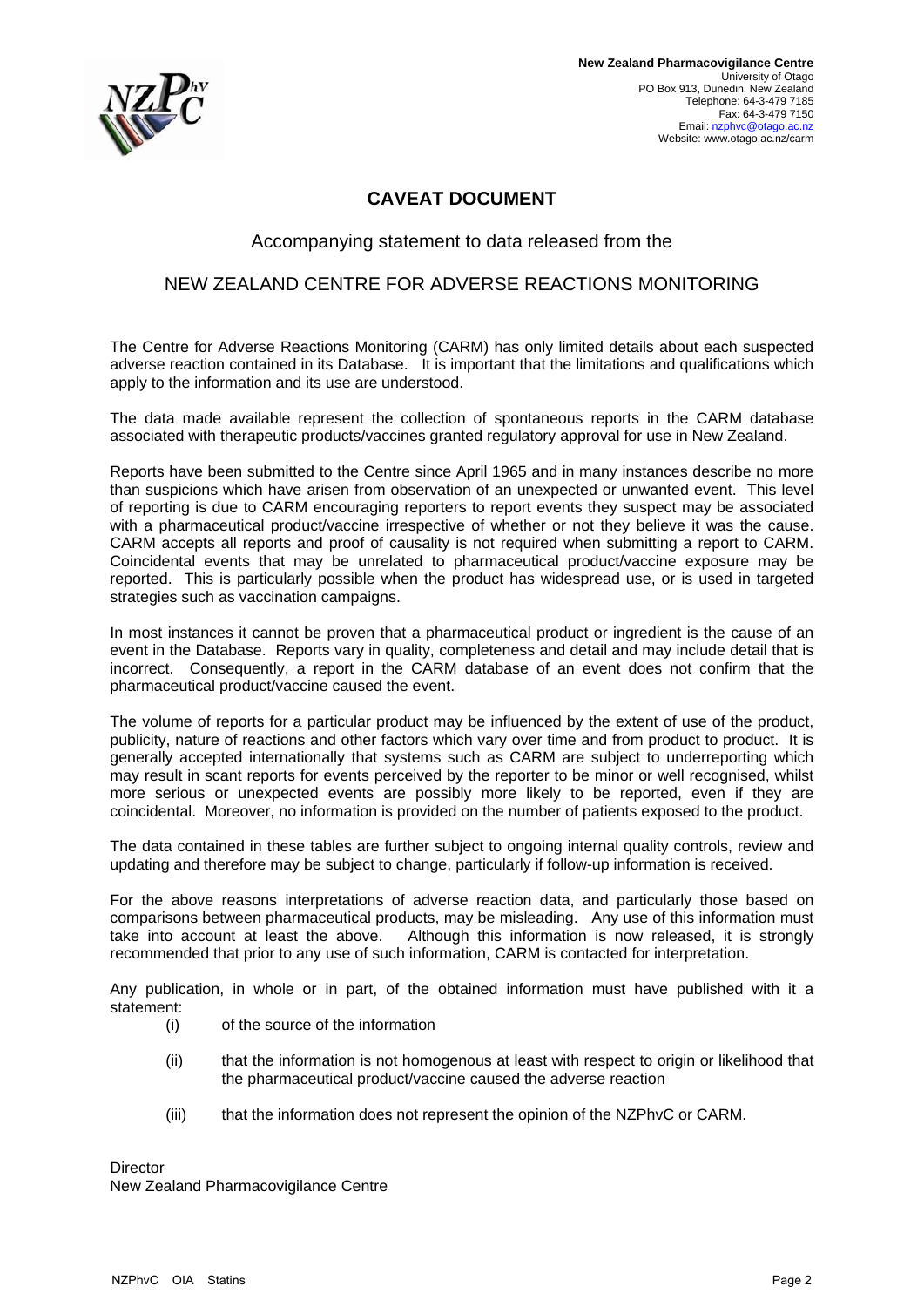



### *Medicines:*

In the period 01 January 2001 through to 30 April 2021 the following reports were received:

| Atorvastatin | 610  | Bezafibrate | 95  |
|--------------|------|-------------|-----|
| Fluvastatin  |      | Ezetimibe   | 137 |
| Pravastatin  | 27   | Gemfibrozil | 3   |
| Rosuvastatin | 31   |             |     |
| Simvastatin  | 1329 |             |     |

### *Reports:*

The breakdown per year was:

| Year         | Atorvastatin   | <b>Fluvastatin</b> | Pravastatin    | Rosuvastatin    | <b>Simvastatin</b> | <b>Bezafibrate</b> | <b>Ezetimibe</b> | Gemfibrozil | Total |
|--------------|----------------|--------------------|----------------|-----------------|--------------------|--------------------|------------------|-------------|-------|
| 2001         | 25             | 3                  |                |                 | 13                 | 14                 |                  |             | 55    |
| 2002         | 23             |                    |                |                 | 56                 | 18                 |                  |             | 98    |
| 2003         | 9              |                    |                |                 | 73                 | 9                  |                  |             | 92    |
| 2004         | 14             |                    |                |                 | 143                | 6                  | 5                |             | 168   |
| 2005         | 9              |                    |                |                 | 166                | ⇁                  | 25               |             | 207   |
| 2006         | $\overline{7}$ |                    |                |                 | 205                | 11                 | 20               |             | 243   |
| 2007         | 18             |                    |                |                 | 103                | $\overline{2}$     | 21               |             | 144   |
| 2008         | 15             |                    |                |                 | 85                 | 6                  | 8                |             | 114   |
| 2009         | 20             |                    |                | $\overline{2}$  | 190                | 6                  | 6                |             | 224   |
| 2010         | 22             |                    |                |                 | 59                 | 3                  | 10               |             | 94    |
| 2011         | 46             |                    |                | 4               | 33                 | $\overline{2}$     | 8                |             | 93    |
| 2012         | 87             |                    | 2              | 5               | 51                 |                    | 11               |             | 157   |
| 2013         | 63             |                    | 6              | 3               | 37                 | 4                  | 4                |             | 118   |
| 2014         | 57             |                    | 3              | 5               | 47                 |                    | 4                |             | 117   |
| 2015         | 37             |                    | 3              | $5\phantom{.0}$ | 22                 | $\overline{2}$     | 8                |             | 77    |
| 2016         | 27             |                    | $\overline{2}$ | $\overline{2}$  | 10                 |                    | 4                |             | 43    |
| 2017         | 48             |                    |                |                 | 3                  |                    | 4                |             | 55    |
| 2018         | 31             |                    | 6              |                 | 21                 |                    | 3                |             | 62    |
| 2019         | 27             |                    |                | $\overline{2}$  | 6                  |                    | $\overline{2}$   |             | 38    |
| 2020         | 14             |                    | 3              |                 | 3                  |                    |                  |             | 21    |
| 2021 April   | 11             |                    | $\Omega$       | $\Omega$        | 3                  |                    | $\Omega$         |             | 15    |
| <b>Total</b> | 610            | 3                  | 27             | 31              | 1329               | 95                 | 137              | 3           | 2235  |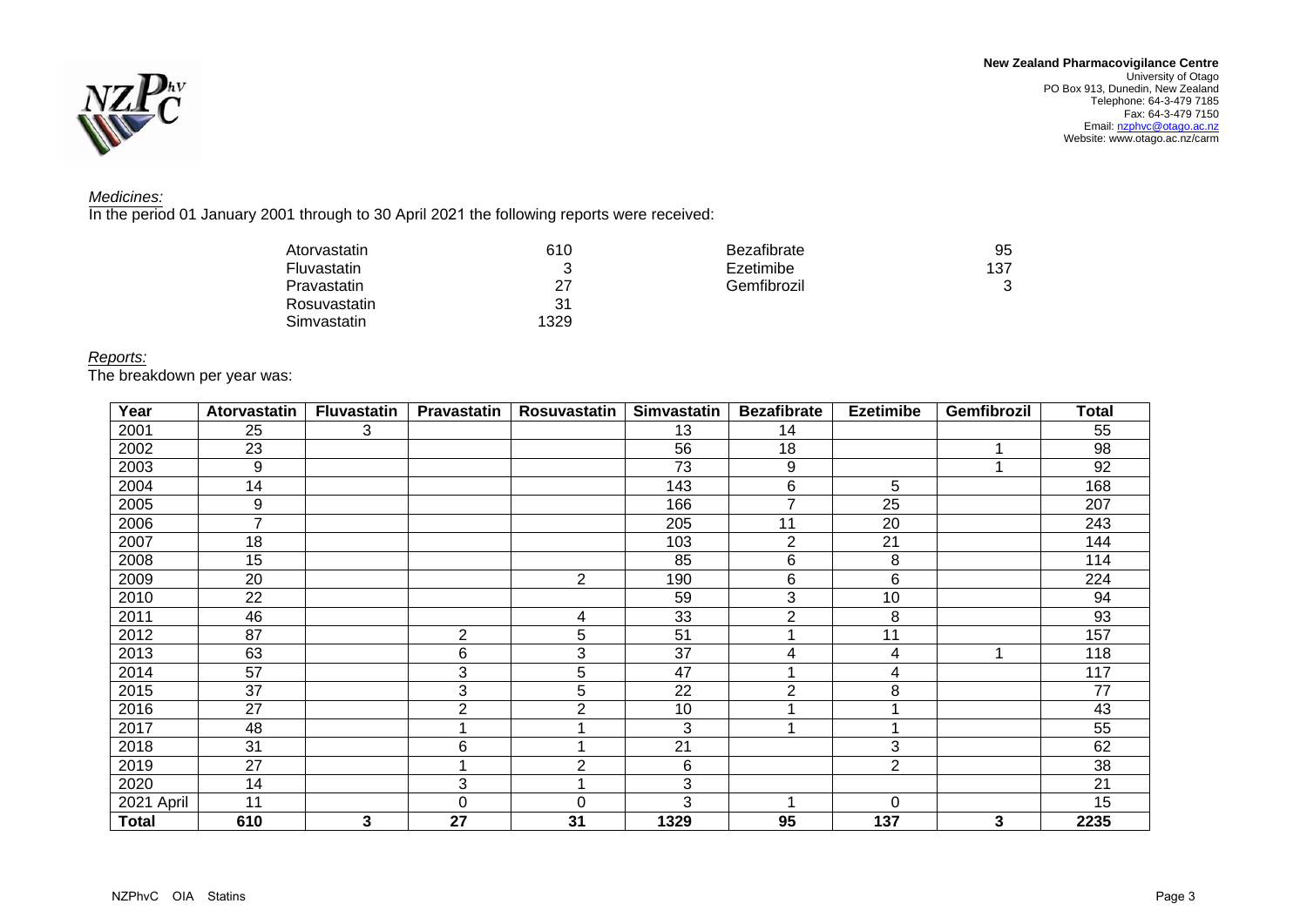

**New Zealand Pharmacovigilance Centre**  University of Otago PO Box 913, Dunedin, New Zealand Telephone: 64-3-479 7185<br>Fax: 64-3-479 7150<br>Email: <u>nzphvc@otago.ac.nz</u> Website: www.otago.ac.nz/carm

*Fatalities:*  Analysis of 30 cases resulting in death

| <b>Outcome</b>                    | <b>Atorvastatin</b> | <b>Rosuvastatin</b> | <b>Simvastatin</b> | Total |
|-----------------------------------|---------------------|---------------------|--------------------|-------|
| Died due to the adverse reaction  |                     |                     |                    |       |
| Died medicine may be contributory |                     |                     |                    |       |
| Died – cause unclassifiable       |                     |                     |                    |       |
| Died – unrelated to medicine      |                     |                     |                    |       |

### *Reactions:*

Details of the individual reaction terms and the number of times each term occurs are collated within clinical groupings in the following listing: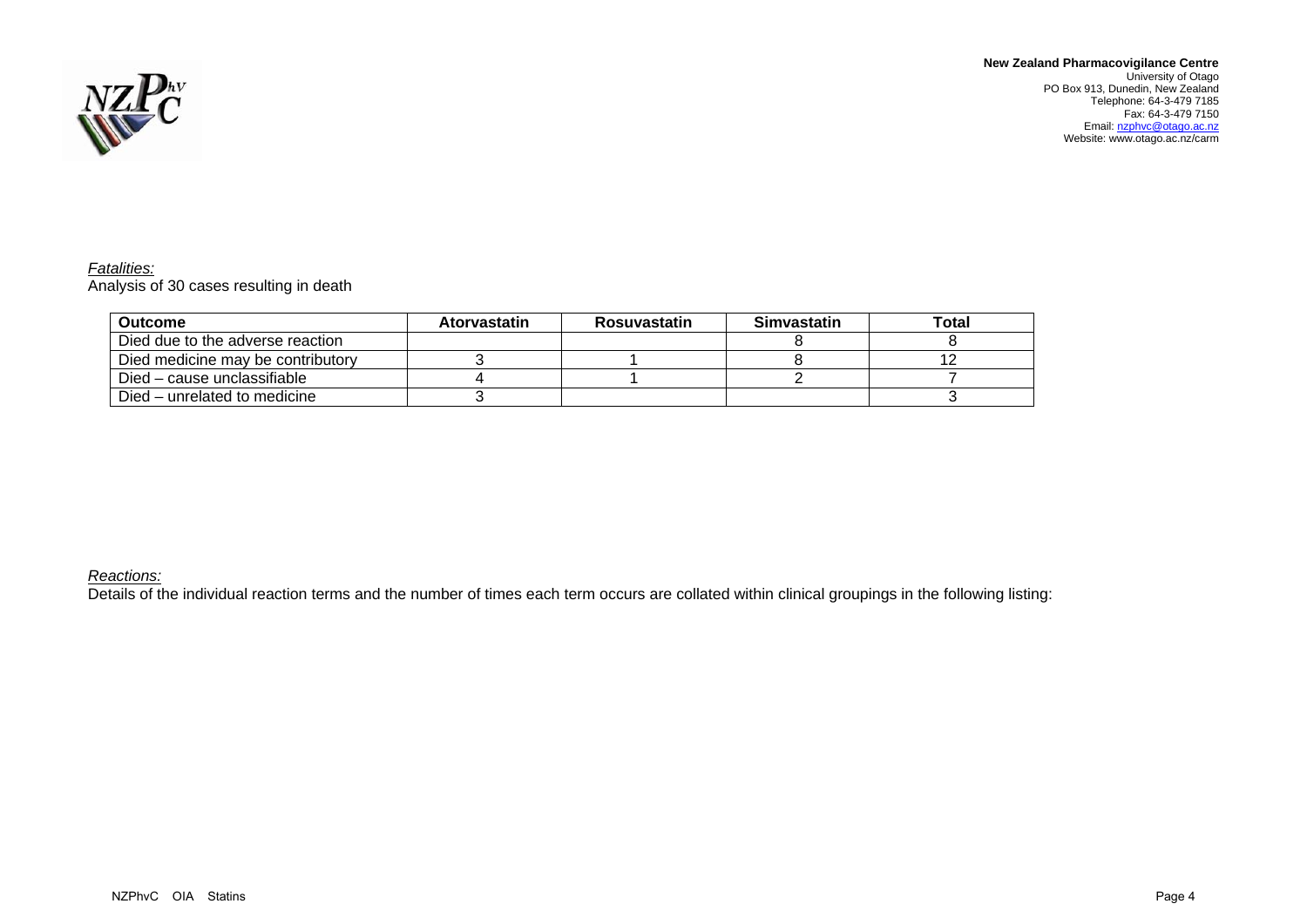|                    |                                     |                               |      |                                                                                                                 | Medicine |      |      |                                                                                  |                |                           |
|--------------------|-------------------------------------|-------------------------------|------|-----------------------------------------------------------------------------------------------------------------|----------|------|------|----------------------------------------------------------------------------------|----------------|---------------------------|
|                    |                                     | TATIN  <br>-----+             | RATE | BE                                                                                                              | ATIN     | OZIL | ATIN | ATORVAS- BEZAFIB- EZETIMI- FLUVAST- GEMFIBR- PRAVAST- ROSUVAS- SIMVAST-<br>TATIN | ATIN           | Total                     |
|                    |                                     | N                             | N    | $\mathsf{N}$                                                                                                    | N        | N    | N    | N                                                                                | N              | $\mathsf{N}$              |
| RGROUP<br><u>.</u> | reaction                            |                               |      |                                                                                                                 |          |      |      |                                                                                  |                |                           |
| Alimentary         | ABDOMEN ENLARGED                    | 11                            |      |                                                                                                                 |          |      |      |                                                                                  | 1.             | 2                         |
|                    | ABDOMINAL DISTENSION                |                               |      |                                                                                                                 |          |      |      |                                                                                  | 3              | 3                         |
|                    | ABDOMINAL PAIN                      | 20                            | 2    | 11                                                                                                              |          |      |      | 11                                                                               | 50             | 84                        |
|                    | <u>.</u><br>  AGEUSIA               |                               |      |                                                                                                                 |          |      |      |                                                                                  | 2              | 2                         |
|                    | .<br><b>ANOREXIA</b>                | 3                             |      | 4 <sup>1</sup>                                                                                                  |          |      |      |                                                                                  | 4              | - - - 1<br>11             |
|                    | APPETITE DECREASED                  | $\pm$ . The set of $\pm$<br>2 | 1    | the contract of the contract of the contract of the contract of the contract of the contract of the contract of |          |      |      |                                                                                  | 1              | 4                         |
|                    | APPETITE INCREASED                  |                               |      |                                                                                                                 |          |      |      |                                                                                  | 1              | . I<br>1                  |
|                    | .<br><b>BLOATING</b>                | 2                             |      |                                                                                                                 |          |      |      |                                                                                  | 6              | 8                         |
|                    | BOWEL MOTILITY DISORDER             |                               |      |                                                                                                                 |          |      |      |                                                                                  | 1.             | 1                         |
|                    | ______________<br>BURNING SENSATION | 11                            |      |                                                                                                                 |          |      |      |                                                                                  |                | 1                         |
|                    | CHANGE IN BOWEL HABITS              |                               |      | 3                                                                                                               |          |      |      |                                                                                  | 2              | 5                         |
|                    | CHEILITIS                           |                               |      |                                                                                                                 |          |      |      |                                                                                  | 2              | $\sim$ $\sim$ $\sim$<br>2 |
|                    | CHOLECYSTITIS                       | 1                             |      |                                                                                                                 |          |      |      |                                                                                  |                | 1                         |
|                    | -----------<br>  CHOLELITHIASIS     | 2                             | 2    |                                                                                                                 |          |      |      |                                                                                  | 1 <sup>1</sup> | 5                         |
|                    | .<br>  COLIC ABDOMINAL              |                               |      | 2                                                                                                               |          |      |      |                                                                                  | 1              | 3                         |
|                    | COLITIS                             |                               |      |                                                                                                                 |          |      |      |                                                                                  | 1              | $- - - 1$<br>1            |
|                    | .<br>  CONSTIPATION                 | 6                             |      | 3                                                                                                               |          |      |      | 1                                                                                | 22             | 32                        |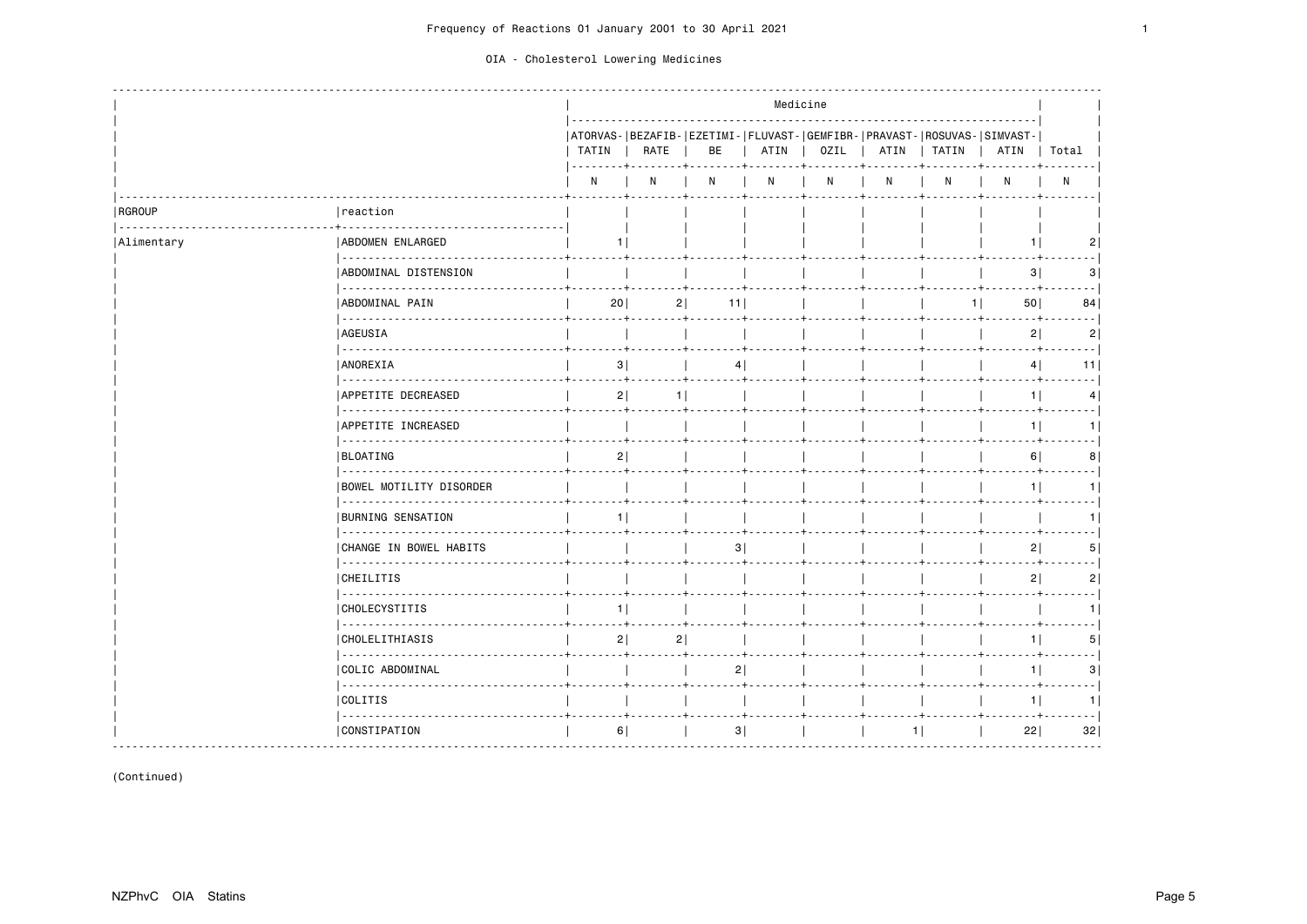|                    |                                     |                |                                  |                  |                   | Medicine     |      |                                                                                         |                 |                                                                                                                                 |
|--------------------|-------------------------------------|----------------|----------------------------------|------------------|-------------------|--------------|------|-----------------------------------------------------------------------------------------|-----------------|---------------------------------------------------------------------------------------------------------------------------------|
|                    |                                     | TATIN          | RATE                             | BE               | $ $ ATIN<br>. + 4 | OZIL         |      | ATORVAS- BEZAFIB- EZETIMI- FLUVAST- GEMFIBR- PRAVAST- ROSUVAS- SIMVAST-<br>ATIN   TATIN | ATIN            | Total                                                                                                                           |
|                    |                                     | N              | N                                | N                | N                 | $\mathsf{N}$ | N    | N                                                                                       | N               | $\mathsf{N}$                                                                                                                    |
| RGROUP<br><u>.</u> | reaction                            |                |                                  |                  |                   |              |      |                                                                                         |                 |                                                                                                                                 |
| Alimentary         | <b>CRAMP ABDOMINAL</b>              | 3              | 1.                               |                  |                   |              | -1 I |                                                                                         | 11              | 6                                                                                                                               |
|                    | DIARRHOEA                           | $11$           | 5                                | 11               |                   |              |      | 11                                                                                      | 42              | 70                                                                                                                              |
|                    | <u>.</u><br><b>IDYSPEPSIA</b>       | 4              | 3 <br>$- + +$<br><b>Table 19</b> |                  |                   |              | 11   |                                                                                         | 22              | $\frac{1}{2} \left( \frac{1}{2} \right) \left( \frac{1}{2} \right) \left( \frac{1}{2} \right) \left( \frac{1}{2} \right)$<br>30 |
|                    | <b>DYSPHAGIA</b>                    | 2              | 2                                |                  |                   |              |      |                                                                                         | 3               | 7                                                                                                                               |
|                    | .<br><b>ERUCTATION</b>              |                |                                  |                  |                   |              |      |                                                                                         | 5 <sup>1</sup>  | 5                                                                                                                               |
|                    | <b>FAECAL INCONTINENCE</b>          |                |                                  | 1                |                   |              |      |                                                                                         | 3               | 4                                                                                                                               |
|                    | FAECAL OCCULT BLOOD POSITIVE        | 1              |                                  |                  |                   |              |      |                                                                                         |                 |                                                                                                                                 |
|                    | <b>FAECES PALE</b>                  | 1              |                                  | . <del>.</del> 4 |                   |              |      |                                                                                         |                 |                                                                                                                                 |
|                    | FLATULENCE                          | 4              | 11                               | 31               |                   |              |      |                                                                                         | 17 <sup>1</sup> | 25                                                                                                                              |
|                    | <b>GASTRIC ULCER</b>                |                |                                  |                  |                   |              |      |                                                                                         | 2 <sup>1</sup>  | 2 <sup>1</sup>                                                                                                                  |
|                    | GASTRIC ULCER HAEMORRHAGIC          |                |                                  |                  |                   |              |      |                                                                                         | $1 \mid$        | 1 I                                                                                                                             |
|                    | .<br><b>GASTRITIS</b>               | 1 <sup>1</sup> |                                  |                  |                   |              |      |                                                                                         |                 | 11                                                                                                                              |
|                    | .<br>GASTRO-INTESTINAL DISORDER NOS | 4 <sup>1</sup> |                                  |                  |                   |              |      |                                                                                         |                 |                                                                                                                                 |
|                    | <b>GASTROENTERITIS</b>              |                |                                  |                  |                   |              |      |                                                                                         | 1 <sup>1</sup>  | 1 I                                                                                                                             |
|                    | GASTROESOPHAGEAL REFLUX             | 2              |                                  | 1                |                   |              |      |                                                                                         | 6               | 9                                                                                                                               |
|                    | <b>GINGIVITIS</b><br>.              | 2              |                                  |                  |                   |              |      |                                                                                         |                 |                                                                                                                                 |
|                    | <b>GLOSSITIS</b>                    | 2              |                                  |                  |                   |              |      |                                                                                         |                 | $\overline{2}$                                                                                                                  |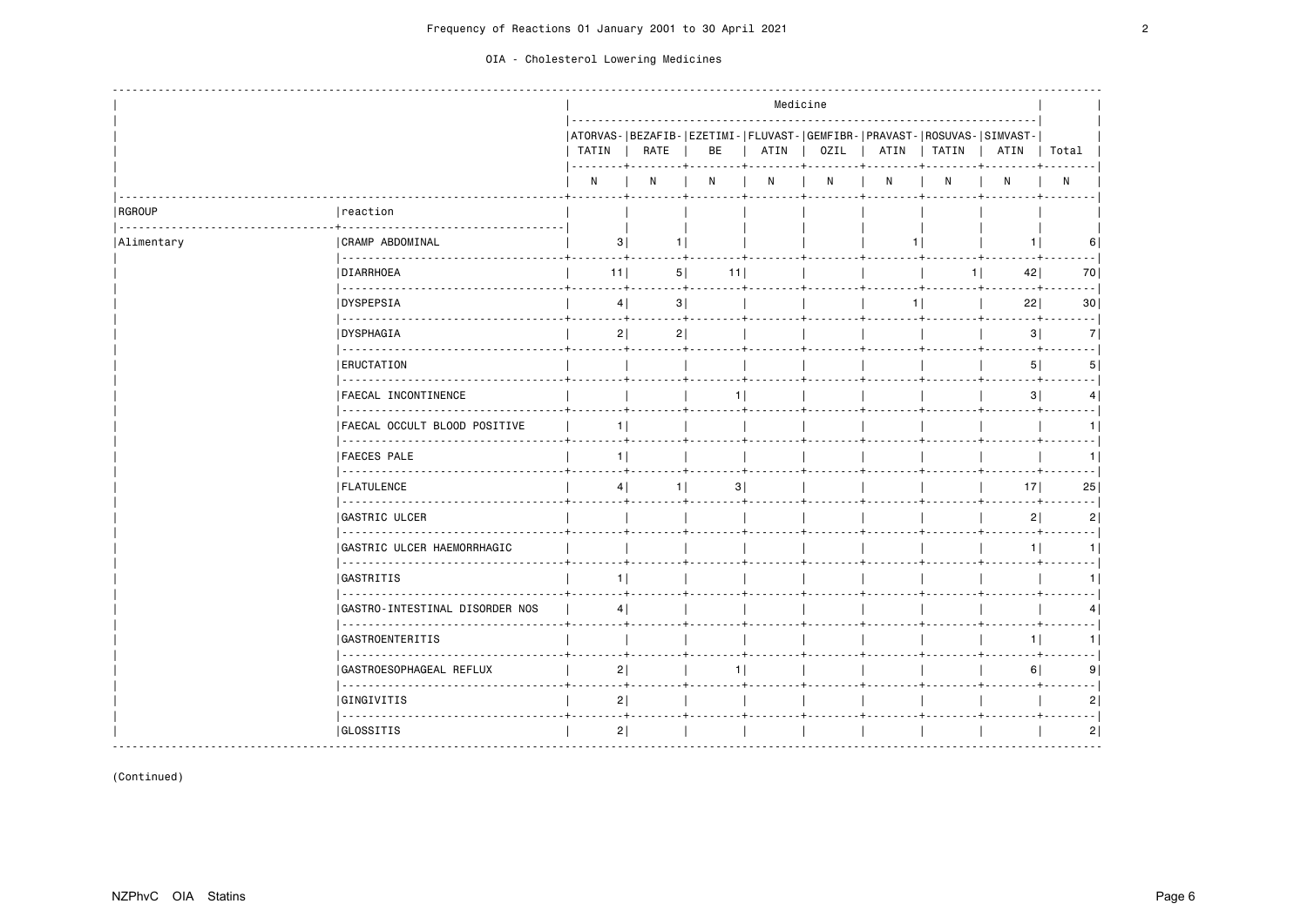|                    |                                                      |                |                                               |    | Medicine |                    |                |                                                                                  |                |                |
|--------------------|------------------------------------------------------|----------------|-----------------------------------------------|----|----------|--------------------|----------------|----------------------------------------------------------------------------------|----------------|----------------|
|                    |                                                      | TATIN<br>. +   | RATE                                          | BE |          | ATIN   OZIL   ATIN |                | ATORVAS- BEZAFIB- EZETIMI- FLUVAST- GEMFIBR- PRAVAST- ROSUVAS- SIMVAST-<br>TATIN | ATIN           | Total          |
|                    |                                                      | N              | N                                             | N  | N        | $\mathsf{N}$       | N              | N                                                                                | N              | N              |
| RGROUP<br><b>.</b> | reaction                                             |                |                                               |    |          |                    |                |                                                                                  |                |                |
| Alimentary         | HAEMORRHAGE RECTUM                                   |                |                                               | 11 |          |                    |                |                                                                                  | 1.             | 2              |
|                    | HAEMORRHOIDS                                         |                |                                               |    |          |                    |                |                                                                                  | 1              | 1              |
|                    | .<br><b>HALITOSIS</b>                                |                |                                               | 1  |          |                    |                |                                                                                  |                | --- 1<br>1     |
|                    | INCREASED STOOL FREQUENCY                            |                |                                               | 1  |          |                    |                |                                                                                  |                | 1              |
|                    | .<br>IRRITABLE BOWEL SYNDROME                        |                |                                               |    |          |                    |                |                                                                                  | 1              | 1              |
|                    | <b>LIP DISORDER</b>                                  | 1              |                                               |    |          |                    |                |                                                                                  |                | $- - - -$<br>1 |
|                    | .<br><b>IMELAENA</b>                                 | 1              |                                               |    |          |                    |                |                                                                                  |                | --- 1<br>1     |
|                    | <u>.</u><br>  MOUTH DRY                              | 3              | 1                                             |    |          |                    |                |                                                                                  | 9 <sub>1</sub> | 13             |
|                    | MOUTH ULCERATION                                     |                | $- - - + -$<br>$-1 + - - -$<br>1 <sup>1</sup> |    |          |                    |                |                                                                                  |                | .  <br>1       |
|                    | <b>INAUSEA</b>                                       | 25             | 6                                             | 8  |          |                    | 2 <sup>1</sup> | 21                                                                               | 63             | . 1<br>106     |
|                    | ORAL MUCOSA BLISTERING                               | 1              |                                               |    |          |                    |                |                                                                                  |                | - - - - 1<br>1 |
|                    | .<br>PANCREAS NEOPLASM MALIGNANT                     | 1 <sup>1</sup> |                                               |    |          |                    |                |                                                                                  |                | .  <br>1       |
|                    | PROCTALGIA                                           |                |                                               |    |          |                    |                |                                                                                  | 2              | 2              |
|                    | .<br>RECTAL BLEEDING                                 | 1              |                                               |    |          |                    |                |                                                                                  | 3              | - - - - 1<br>4 |
|                    | .<br>RECTAL DISORDER                                 | 1              |                                               |    |          |                    |                |                                                                                  |                | 1              |
|                    | STOMATITIS                                           |                | 11                                            |    |          |                    |                |                                                                                  | 3              | $- - 1$<br>4   |
|                    | ---------------------------<br>STOMATITIS ULCERATIVE |                |                                               |    |          |                    |                |                                                                                  | 2              | 2              |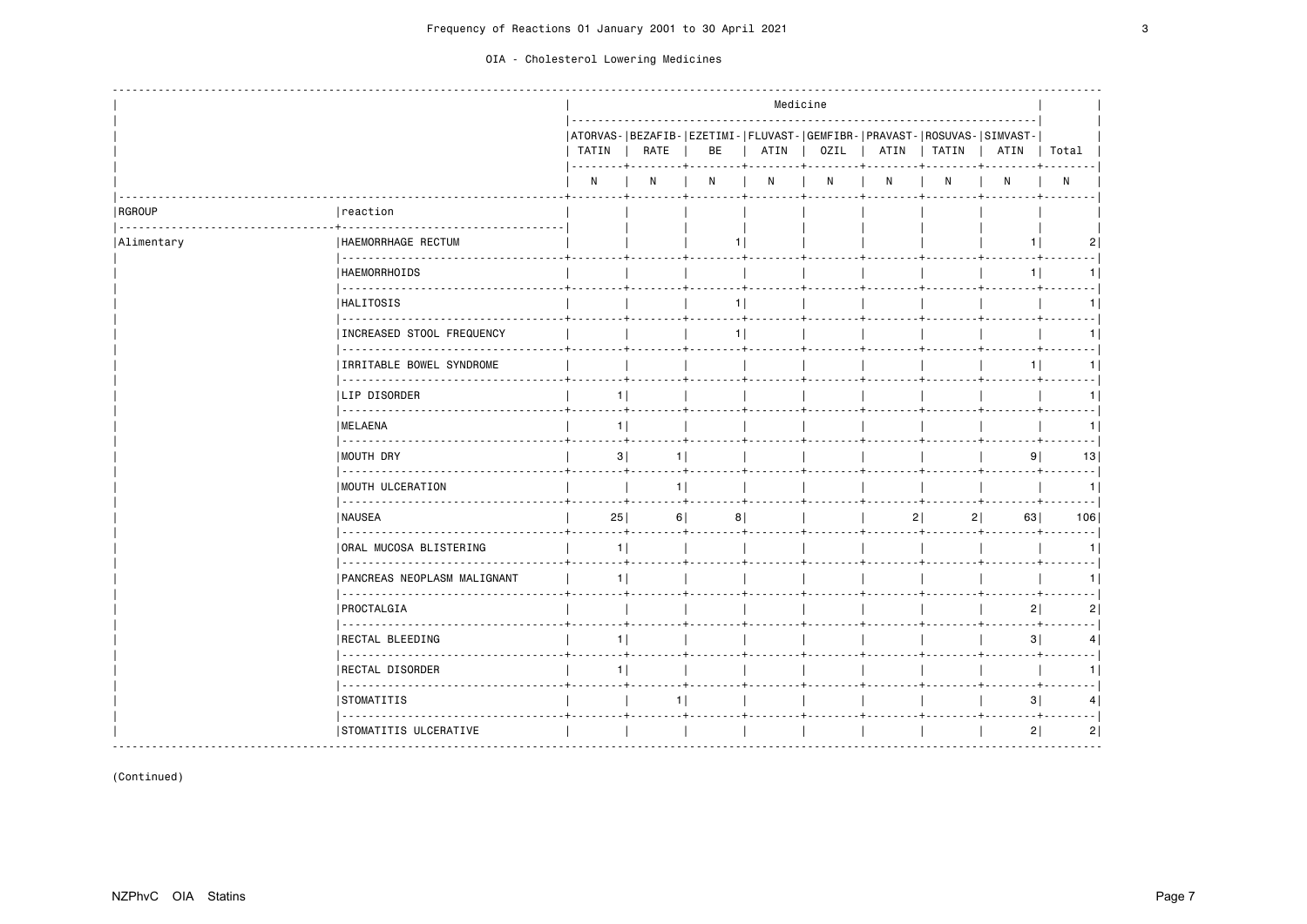|                           |                                     |                |                              |                |      | Medicine     |   |                                                                                         |                |            |
|---------------------------|-------------------------------------|----------------|------------------------------|----------------|------|--------------|---|-----------------------------------------------------------------------------------------|----------------|------------|
|                           |                                     | TATIN          | RATE                         | BE             | ATIN | OZIL         |   | ATORVAS- BEZAFIB- EZETIMI- FLUVAST- GEMFIBR- PRAVAST- ROSUVAS- SIMVAST-<br>ATIN   TATIN | ATIN           | Total      |
|                           |                                     | N              | N                            | N              | N    | $\mathsf{N}$ | N | N                                                                                       | N              | N          |
| <b>RGROUP</b><br><u>.</u> | reaction                            |                |                              |                |      |              |   |                                                                                         |                |            |
| Alimentary                | <b>STOOLS ODOUR CHANGED</b>         | 1 I            |                              |                |      |              |   |                                                                                         |                |            |
|                           | THROAT DRY                          |                |                              |                |      |              |   |                                                                                         | 2              | 2          |
|                           | TONGUE DISCOLOURATION               |                |                              |                |      |              |   |                                                                                         | 1              | 1          |
|                           | TONGUE GEOGRAPHIC                   |                |                              |                |      |              |   |                                                                                         | $1$            | 1          |
|                           | TONGUE PAIN                         | 1 <sup>1</sup> |                              |                |      |              |   |                                                                                         | 3              | ----1<br>4 |
|                           | .<br>TONGUE ULCERATION              |                |                              |                |      |              |   |                                                                                         | 1              | ---- <br>1 |
|                           | .<br><b>TOOTH ABSCESS</b>           |                |                              |                |      |              |   |                                                                                         | 1 <sup>1</sup> | . 1<br>1   |
|                           | .<br>TOOTH ACHE                     |                |                              |                |      |              |   |                                                                                         | 2              | . 1<br>2   |
|                           | .<br>TOOTH DISCOLOURATION           |                |                              |                |      |              |   |                                                                                         | 1              | 1          |
|                           | .<br><b>TOOTH DISORDER</b>          |                |                              | 1 <sup>1</sup> |      |              |   |                                                                                         |                | 1          |
|                           | <u>.</u><br>VOMITING                | 4              | 2 <br>$- + - -$<br>$- + + -$ | 2              |      |              |   | 1 <sup>1</sup>                                                                          | 23             | 32         |
|                           | <u>.</u><br>*** Total for Group *** | $115$          | 28                           | 53             |      |              |   | 5 <br>5                                                                                 | 321            | 527        |
| Application Site          | reaction                            |                |                              |                |      |              |   |                                                                                         |                |            |
|                           | LIPODYSTROPHY                       |                |                              |                |      |              |   | 1                                                                                       |                | 1.         |
|                           | *** Total for Group ***             |                |                              |                |      |              |   | 1                                                                                       |                | 1          |
| Cardiovascular            | reaction                            |                |                              |                |      |              |   |                                                                                         |                |            |
|                           | ANGINA PECTORIS                     |                |                              |                |      |              |   |                                                                                         | 1              | 1          |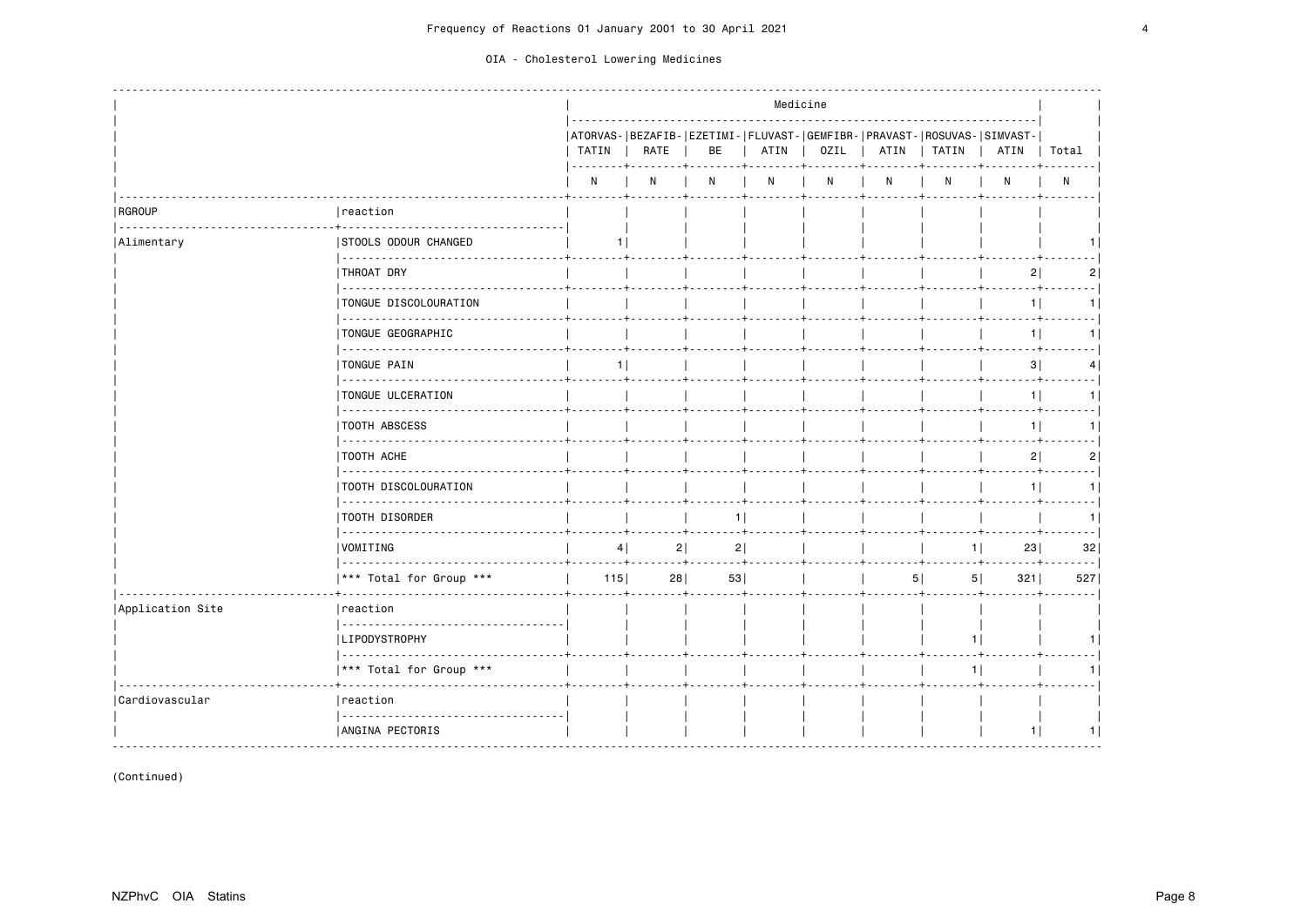|                    |                                 |                  |                   |    |      | Medicine |      |                                                                                    |                        |                |
|--------------------|---------------------------------|------------------|-------------------|----|------|----------|------|------------------------------------------------------------------------------------|------------------------|----------------|
|                    |                                 | TATIN  <br>----- | RATE              | BE | ATIN | OZIL     | ATIN | ATORVAS- BEZAFIB- EZETIMI- FLUVAST- GEMFIBR- PRAVAST- ROSUVAS- SIMVAST-<br>  TATIN | ATIN                   | Total          |
|                    |                                 | N                | N                 | N  | N    | N        | N    | N                                                                                  | N                      | $\mathsf{N}$   |
| RGROUP<br><u>.</u> | reaction                        |                  |                   |    |      |          |      |                                                                                    |                        |                |
| Cardiovascular     | ANGINA PECTORIS AGGRAVATED      | 21               |                   |    |      |          |      |                                                                                    |                        |                |
|                    | <b>ARRHYTHMIA</b>               |                  |                   |    |      |          |      |                                                                                    | 2                      | 2              |
|                    | .<br>ATRIAL FIBRILLATION        |                  |                   |    |      |          |      |                                                                                    | 2                      | 2 <sup>1</sup> |
|                    | BRADYCARDIA                     | 1                |                   |    |      |          |      |                                                                                    | 1                      | 2              |
|                    | .<br>CARDIAC ARREST             | 2                |                   |    |      |          |      |                                                                                    | 1 <sup>1</sup>         | 3              |
|                    | .<br>.<br>CARDIAC FAILURE       | 1                |                   |    |      |          |      |                                                                                    | 4                      | 5              |
|                    | .<br><b>CARDIOMYOPATHY</b>      | 1                |                   |    |      |          |      |                                                                                    | 1                      | $\overline{2}$ |
|                    | .<br>CARDIOVASCULAR DISORDERS   |                  | <b>Simulation</b> |    |      |          |      |                                                                                    | 1                      | 1.             |
|                    | .<br><b>CHEST DISCOMFORT</b>    | 2                |                   |    |      |          |      |                                                                                    |                        | 2              |
|                    | .<br><b>CHEST PAIN</b>          | 7                |                   | 2  |      |          |      | 21                                                                                 | . <del>.</del> .<br>19 | 30             |
|                    | <b>CHEST TIGHTNESS</b>          | 2                |                   | 3  |      |          |      |                                                                                    | 3                      | 8              |
|                    | .<br>COLLAPSE CIRCULATORY       | 1 <sup>1</sup>   |                   |    |      |          |      |                                                                                    |                        |                |
|                    | .<br>CONGESTIVE HEART FAILURE   |                  |                   |    |      |          |      |                                                                                    | 1                      | 1 I            |
|                    | <b>DIZZINESS</b>                | 14               | 3                 | 6  |      |          |      | 2 <sup>1</sup><br>2                                                                | 55                     | 82             |
|                    | <u>.</u><br><b>ECG ABNORMAL</b> | 1                |                   |    |      |          |      |                                                                                    |                        |                |
|                    | .<br><b>FAINTNESS</b>           | 1 <sup>1</sup>   | <b>TAL</b><br>11  |    |      |          |      |                                                                                    |                        | 2              |
|                    | .<br><b>FLUSHING</b>            | 1                |                   | 1  |      |          |      |                                                                                    | 5                      | 7              |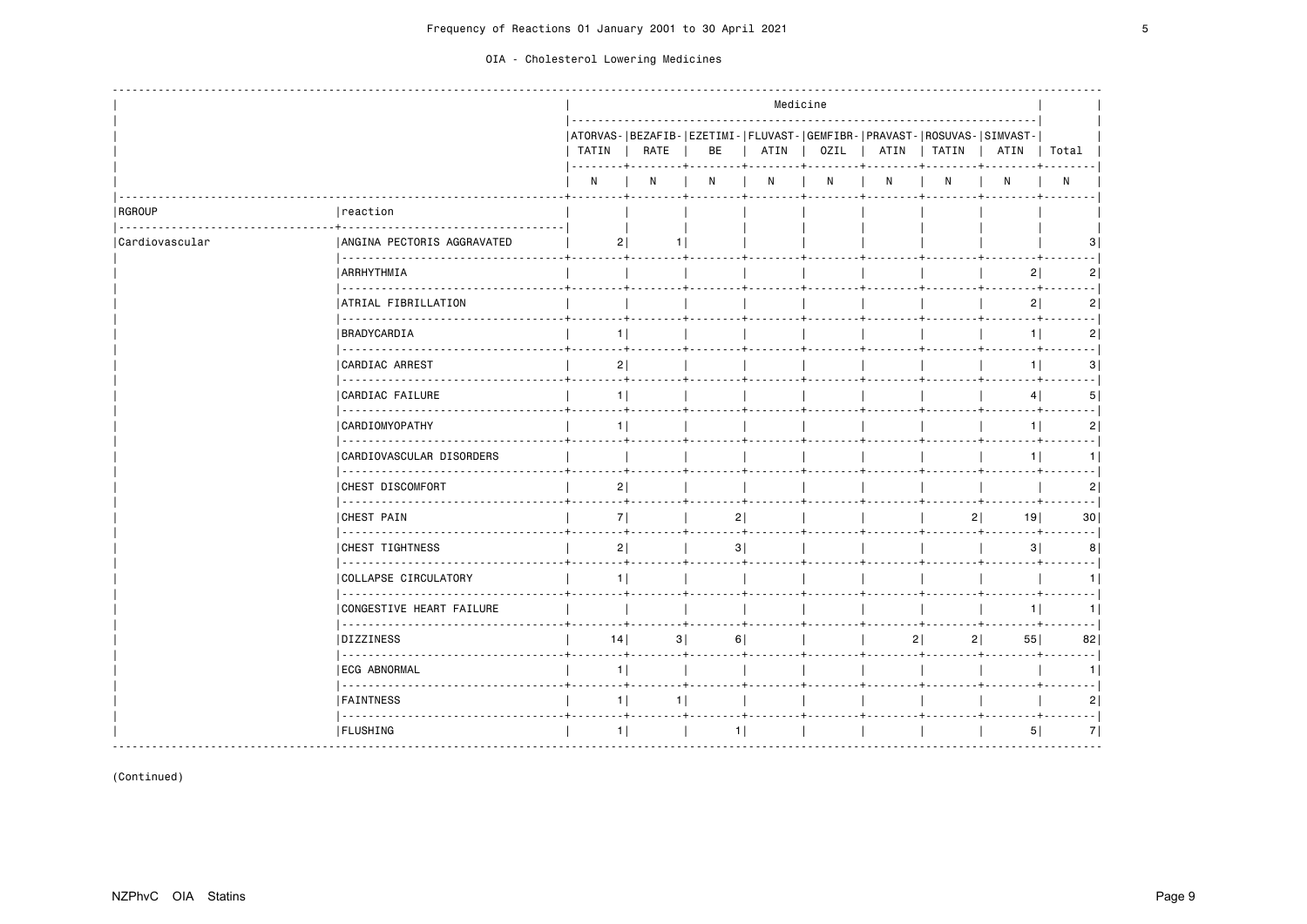|                    |                                  |                |                |            | Medicine |              |              |                                                                                    |                |                |
|--------------------|----------------------------------|----------------|----------------|------------|----------|--------------|--------------|------------------------------------------------------------------------------------|----------------|----------------|
|                    |                                  | TATIN          | RATE           | BE         | ATIN     | OZIL         | ATIN         | ATORVAS- BEZAFIB- EZETIMI- FLUVAST- GEMFIBR- PRAVAST- ROSUVAS- SIMVAST-<br>  TATIN | ATIN           | Total          |
|                    |                                  | N              | N              | N          | N        | $\mathsf{N}$ | $\mathsf{N}$ | N                                                                                  | N              | N              |
| RGROUP<br><u>.</u> | reaction                         |                |                |            |          |              |              |                                                                                    |                |                |
| Cardiovascular     | HEART DISORDER                   |                |                |            |          |              |              |                                                                                    |                |                |
|                    | <b>HYPERTENSION</b>              | 2              |                |            |          |              |              | 11                                                                                 | 5              | 8              |
|                    | HYPERTENSION AGGRAVATED          |                |                |            |          |              |              |                                                                                    | 2              | 2              |
|                    | <b>HYPOTENSION</b>               | 3              |                |            |          |              |              | 1                                                                                  | 5 <sup>1</sup> | - - - 1<br>9   |
|                    | <u>.</u><br>HYPOTENSION POSTURAL | 2              |                |            |          |              |              |                                                                                    | 1 <sup>1</sup> | 3              |
|                    | MYOCARDIAL INFARCTION            | 2              |                | 2          |          |              |              | 2                                                                                  |                | 6              |
|                    | <b>MYOCARDITIS</b>               |                |                |            |          |              |              |                                                                                    | 1              | 1              |
|                    | .<br>PALPITATION                 | 5              |                | 4          |          |              |              |                                                                                    | 11             | 20             |
|                    | PERIPHERAL COLDNESS              | 1 <sup>1</sup> |                | <u>. 4</u> |          |              |              |                                                                                    | 1.             | 2              |
|                    | <u>.</u><br>PERIPHERAL ISCHAEMIA | 1              | 1 <sup>1</sup> |            |          |              |              |                                                                                    |                | 2              |
|                    | PERIPHERAL VASOCONSTRICTION      | 1              |                |            |          |              |              |                                                                                    |                | 1              |
|                    | <b>SYNCOPE</b>                   | 1 <sup>1</sup> | 1 <sup>1</sup> | 11         |          |              |              |                                                                                    | 6              | 9              |
|                    | TACHYCARDIA                      | 1              |                |            |          |              |              | 11                                                                                 | 1              | 3              |
|                    | TACHYCARDIA VENTRICULAR          | 11             |                |            |          |              |              |                                                                                    |                | . 1<br>1       |
|                    | THROMBOPHLEBITIS SUPERFICIAL     |                |                |            |          |              |              |                                                                                    | 1              | 1              |
|                    | <u>.</u><br>THROMBOSIS ARTERIAL  |                |                |            |          |              |              |                                                                                    | 11             | $- - - 1$<br>1 |
|                    | .<br>THROMBOSIS CORONARY         |                |                |            |          |              |              | 1                                                                                  |                | 1              |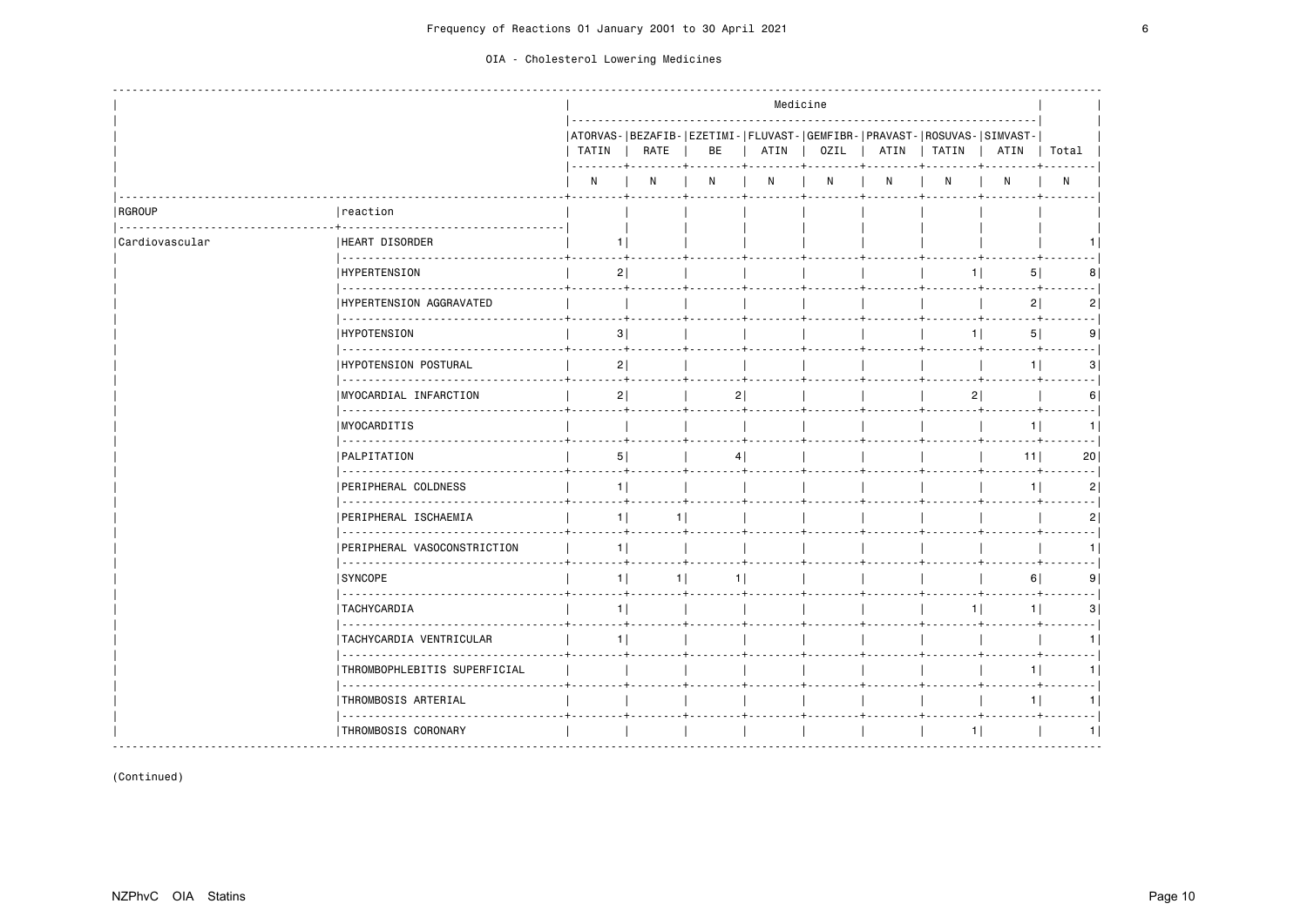|                       |                                                 |       |            |    |           | Medicine                                                                        |   |              |                |                  |
|-----------------------|-------------------------------------------------|-------|------------|----|-----------|---------------------------------------------------------------------------------|---|--------------|----------------|------------------|
|                       |                                                 | TATIN | RATE       | BE | ATIN<br>. | ATORVAS- BEZAFIB- EZETIMI- FLUVAST- GEMFIBR- PRAVAST- ROSUVAS- SIMVAST-<br>OZIL |   | ATIN   TATIN | ATIN           | Total            |
|                       |                                                 | N     | N          | N  | N         | N                                                                               | N | N            | N              | N                |
| <b>RGROUP</b>         | reaction                                        |       |            |    |           |                                                                                 |   |              |                |                  |
| <b>Cardiovascular</b> | VASCULITIC RASH                                 |       |            |    |           |                                                                                 |   |              |                |                  |
|                       | <b>IVASCULITIS</b>                              |       |            |    |           |                                                                                 |   |              | 2 <sup>1</sup> | 2                |
|                       | .<br> VASOCONSTRICTION                          | 11    |            |    |           |                                                                                 |   |              |                | 1                |
|                       | VASODILATION                                    |       |            |    |           |                                                                                 |   |              | $1$            | 1                |
|                       | VEIN DISTENDED                                  |       |            |    |           |                                                                                 |   |              | $1 \mid$       | - - - - 1<br>1   |
|                       | *** Total for Group ***                         | 58    | 7          | 19 |           |                                                                                 |   | 3 <br>101    | 135            | - - - - 1<br>232 |
| Collagen Disorders    | reaction                                        |       |            |    |           |                                                                                 |   |              |                |                  |
|                       | ANTINUCLEAR FACTOR TEST POSITIVE                | 2     |            |    |           |                                                                                 |   |              | 11             | 3                |
|                       | *** Total for Group ***                         | 2     |            |    |           |                                                                                 |   |              | 11             | 3                |
| Endocrine/Metabolic   | Ireaction                                       |       |            |    |           |                                                                                 |   |              |                |                  |
|                       | AMYLASE INCREASED                               |       |            |    |           |                                                                                 |   |              | 3              | 3                |
|                       | <u>.</u><br><b>BLOOD TRIGLYCERIDES ABNORMAL</b> |       | 11         |    |           |                                                                                 |   |              |                | 1                |
|                       | <b>BREAST ENLARGEMENT</b>                       |       |            |    |           |                                                                                 |   |              | 1              | 1                |
|                       | <b>BREAST ENLARGEMENT MALE</b>                  |       |            |    |           |                                                                                 |   |              | 2              | 2                |
|                       | .<br>CREATINE PHOSPHOKINASE INCREASED           | 43    | 7          | 5  |           |                                                                                 |   | 1            | 99             | - - - - 1<br>155 |
|                       | CREATININE BLOOD INCREASED                      |       | $1$  <br>3 |    |           |                                                                                 |   |              | 3              | . 1<br>7         |
|                       | <b>DEHYDRATION</b><br><u>.</u>                  | 1     |            |    |           |                                                                                 |   |              | 1              | . 1<br>2         |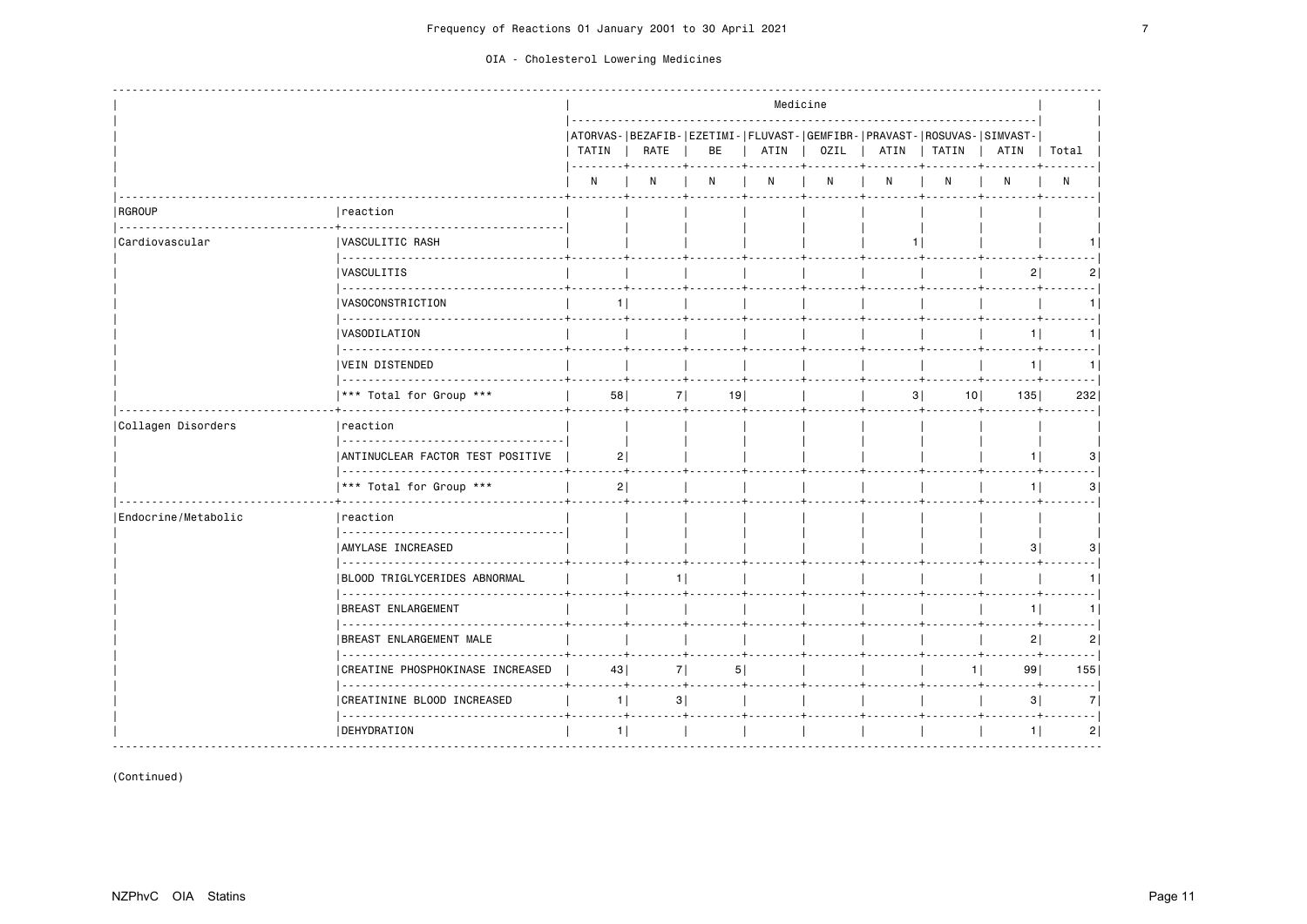|                     |                                                                   |                |                |                |      | Medicine |   |                                                                                         |                |                           |
|---------------------|-------------------------------------------------------------------|----------------|----------------|----------------|------|----------|---|-----------------------------------------------------------------------------------------|----------------|---------------------------|
|                     |                                                                   | TATIN          | RATE           | BE             | ATIN | OZIL     |   | ATORVAS- BEZAFIB- EZETIMI- FLUVAST- GEMFIBR- PRAVAST- ROSUVAS- SIMVAST-<br>ATIN   TATIN | ATIN           | Total                     |
|                     |                                                                   | N              | N              | N              | N    | N        | N | N                                                                                       | N              | N                         |
| <b>RGROUP</b>       | reaction                                                          |                |                |                |      |          |   |                                                                                         |                |                           |
| Endocrine/Metabolic | <b>DIABETES MELLITUS</b>                                          | 4              |                | 1 <sup>1</sup> |      |          |   |                                                                                         | 2              | 7                         |
|                     | _ _ _ _ _ _ _ _ _ _ _ _ _ _ _ _ _<br>DIABETES MELLITUS AGGRAVATED |                | 4              |                |      |          |   |                                                                                         | 11             | 5                         |
|                     | <b> DIABETES MELLITUS NIDDM</b>                                   | 2              |                |                |      |          |   |                                                                                         |                | 2                         |
|                     | .<br> DIABETIC KETOACIDOSIS                                       |                |                |                |      |          |   |                                                                                         | 1              | 1                         |
|                     | .<br>ELECTROLYTE ABNORMALITY                                      | 11             |                |                |      |          |   |                                                                                         |                | 1                         |
|                     | <b>FAT ATROPHY</b>                                                |                |                |                |      |          |   |                                                                                         | 2              | 2                         |
|                     | GOITRE                                                            | 1 <sup>1</sup> |                |                |      |          |   |                                                                                         |                | 1                         |
|                     | <u>.</u><br>  GOUT                                                |                | 1 <sup>1</sup> |                |      |          |   |                                                                                         | 2 <sup>1</sup> | 3                         |
|                     | .<br>GOUT AGGRAVATED                                              |                |                |                |      |          |   |                                                                                         | 3              | 3                         |
|                     | .<br><b>GYNAECOMASTIA</b>                                         | 6              |                | 1              |      |          |   |                                                                                         | 6              | 14                        |
|                     | .<br><b>HDL DECREASED</b>                                         | 1 <sup>1</sup> | 4              |                |      |          |   |                                                                                         | 1              | 6                         |
|                     | .<br> HYPERCHOLESTEROLAEMIA                                       |                |                |                |      |          |   |                                                                                         | 1 <sup>1</sup> | $\sim$ $\sim$ $\sim$<br>1 |
|                     | .<br><b>HYPERGLYCAEMIA</b>                                        | 2              |                | 1              |      |          |   |                                                                                         | 4              | 7                         |
|                     | .<br><b>HYPERKALAEMIA</b>                                         |                |                |                |      |          |   |                                                                                         | 3              | 3                         |
|                     | .<br> HYPERTRIGLYCERIDAEMIA                                       | $1$            |                |                |      |          |   |                                                                                         |                | 1                         |
|                     | .<br><b>HYPOGLYCAEMIA</b>                                         | 1              | 11             |                |      |          |   | 1 I                                                                                     | 2              | 5                         |
|                     | .<br>  HYPOKALAEMIA                                               |                |                |                |      |          |   |                                                                                         | 1              | 1                         |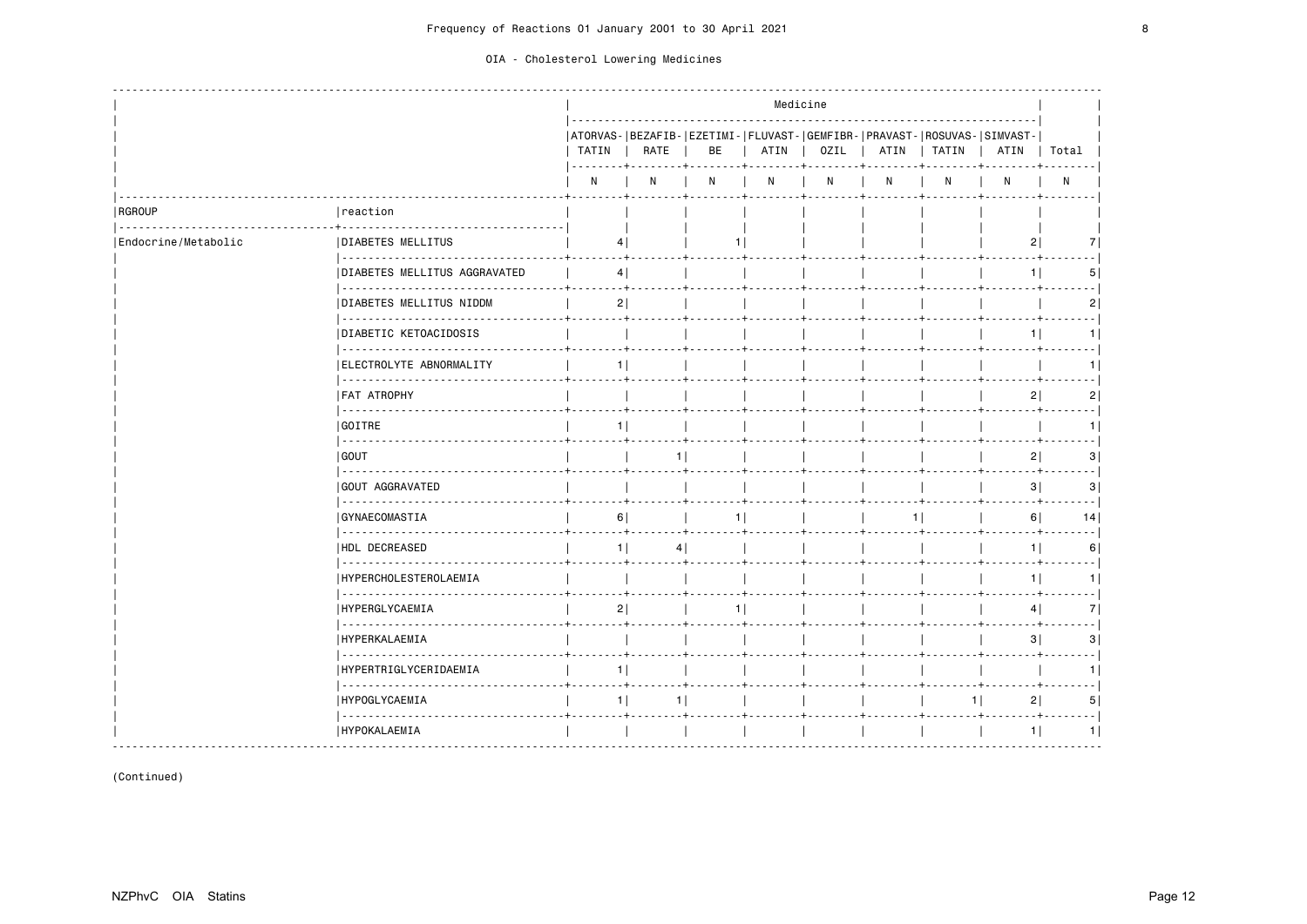|                     |                                    |              |                                                                                                                 |    | Medicine |      |      |                                                                                  |                |                  |
|---------------------|------------------------------------|--------------|-----------------------------------------------------------------------------------------------------------------|----|----------|------|------|----------------------------------------------------------------------------------|----------------|------------------|
|                     |                                    | TATIN        | RATE                                                                                                            | BE | ATIN     | OZIL | ATIN | ATORVAS- BEZAFIB- EZETIMI- FLUVAST- GEMFIBR- PRAVAST- ROSUVAS- SIMVAST-<br>TATIN | ATIN           | Total            |
|                     |                                    | $\mathsf{N}$ | N                                                                                                               | N  | N        | N    | N    | N                                                                                | N              | ${\sf N}$        |
| RGROUP              | reaction                           |              |                                                                                                                 |    |          |      |      |                                                                                  |                |                  |
| Endocrine/Metabolic | <b>HYPOMAGNESAEMIA</b><br><u>.</u> |              |                                                                                                                 |    |          |      |      |                                                                                  |                | 1 I              |
|                     | <b>LDH INCREASED</b>               |              |                                                                                                                 |    |          |      |      |                                                                                  | 11             | 1                |
|                     | LDL INCREASED                      |              | 11                                                                                                              |    |          |      |      |                                                                                  |                | 1                |
|                     | MYOGLOBINURIA                      |              |                                                                                                                 |    |          |      |      |                                                                                  | 1              | 1                |
|                     | .<br><b>INPN INCREASED</b>         |              | 11                                                                                                              |    |          |      |      |                                                                                  |                | 1                |
|                     | .<br><b>PANCREATITIS</b>           | 4            |                                                                                                                 | 3  |          |      | 1 I  |                                                                                  | 11             | 19               |
|                     | <b>PEYRONIES DISEASE</b>           |              |                                                                                                                 |    |          |      |      |                                                                                  | 1              | $- - -$<br>1     |
|                     | .<br>PLASMA OSMOLALITY INCREASED   |              |                                                                                                                 |    |          |      |      |                                                                                  | 11             | --- 1<br>1       |
|                     | POLYDIPSIA                         |              |                                                                                                                 |    |          |      |      |                                                                                  |                | - - - - 1<br>1   |
|                     | <b>SERUM FERRITIN INCREASED</b>    | 11           |                                                                                                                 |    |          |      |      |                                                                                  |                | 1                |
|                     | <b>TESTOSTERONE DECREASED</b>      |              |                                                                                                                 |    |          |      | 1    |                                                                                  | 1              | 2                |
|                     | THIRST                             |              |                                                                                                                 |    |          |      |      |                                                                                  | 2              | 2                |
|                     | THYROID DISORDER                   |              |                                                                                                                 |    |          |      |      |                                                                                  | 2              | 2                |
|                     | <b>TROPONIN T INCREASED</b>        |              |                                                                                                                 |    |          |      |      |                                                                                  | 2              | 2                |
|                     | .<br><b>WEIGHT DECREASE</b>        | 8            |                                                                                                                 | 1  |          |      |      |                                                                                  | 7 <sup>1</sup> | 16               |
|                     | .<br><b>WEIGHT INCREASE</b>        | 3            | the contract of the contract of the contract of the contract of the contract of the contract of the contract of | 1  |          |      |      |                                                                                  | 5              | $- - - -$<br>9   |
|                     | *** Total for Group ***            | 84           | <u>. 4</u><br>19                                                                                                | 13 |          |      | 3    | 2                                                                                | 174            | $- - - -$<br>295 |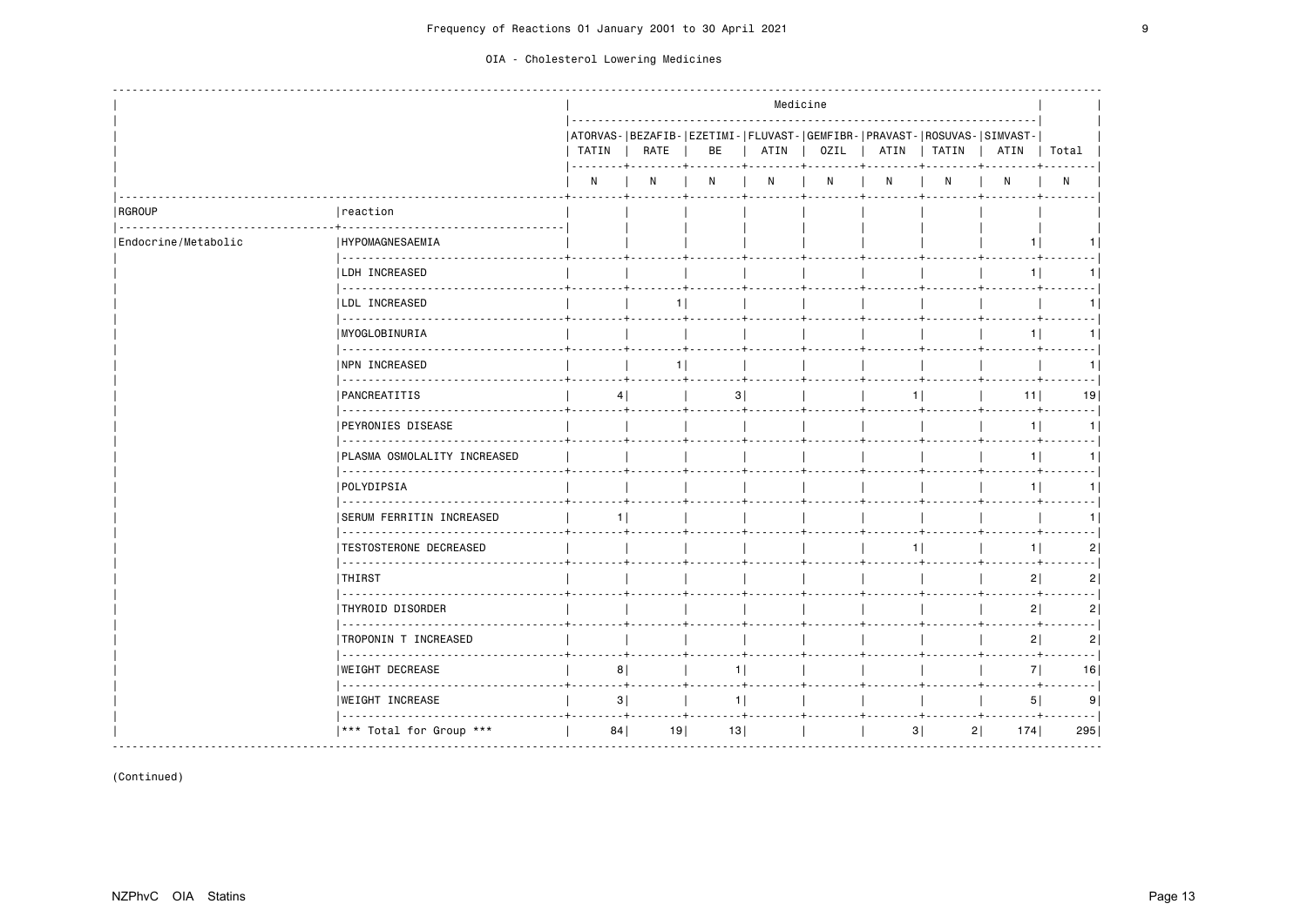|                  |                                     |             |                      |    |      | Medicine |      |                                                                                    |                |              |
|------------------|-------------------------------------|-------------|----------------------|----|------|----------|------|------------------------------------------------------------------------------------|----------------|--------------|
|                  |                                     | TATIN       | RATE                 | BE | ATIN | OZIL     | ATIN | ATORVAS- BEZAFIB- EZETIMI- FLUVAST- GEMFIBR- PRAVAST- ROSUVAS- SIMVAST-<br>  TATIN | ATIN           | Total        |
|                  |                                     | N           | N                    | N  | N    | N        | N    | N                                                                                  | N              | $\mathsf{N}$ |
| RGROUP           | reaction<br>.                       |             |                      |    |      |          |      |                                                                                    |                |              |
| Foetal Disorders | <b> FOETAL DISORDERS</b>            |             | 11                   |    |      |          |      |                                                                                    |                |              |
|                  | *** Total for Group ***             |             | 1                    |    |      |          |      |                                                                                    |                |              |
| Haematological   | reaction                            |             |                      |    |      |          |      |                                                                                    |                |              |
|                  | <b>ANAEMIA</b>                      |             | 5 <br>5              |    |      |          |      |                                                                                    | 3              | 13           |
|                  | .<br>ANAEMIA APLASTIC               |             |                      |    |      |          |      |                                                                                    | 1              |              |
|                  | .<br>ANAEMIA HAEMOLYTIC<br><u>.</u> |             |                      |    |      |          |      |                                                                                    | 1 <sup>1</sup> |              |
|                  | C-REACTIVE PROTEIN POSITIVE<br>.    |             | 2 <br>1              |    |      |          |      |                                                                                    | 6              | 9            |
|                  | DISSEM. INTRAVASC. COAGULATION      |             |                      |    |      |          |      |                                                                                    | 1 <sup>1</sup> |              |
|                  | ECCHYMOSIS                          |             | 1 <sup>1</sup>       |    |      |          |      |                                                                                    |                |              |
|                  | .<br><b>EOSINOPHILIA</b>            |             |                      |    |      |          |      |                                                                                    | 1 <sup>1</sup> | 1 I          |
|                  | EPISTAXIS                           |             | 3                    | 1  |      |          |      |                                                                                    | 7              | 11           |
|                  | .<br><b>ESR INCREASED</b>           |             | 1 <sup>1</sup><br>11 |    |      |          |      |                                                                                    | 1 <sup>1</sup> | 3            |
|                  | .<br>HAEMORRHAGE NOS                |             | 2                    |    |      |          |      |                                                                                    |                |              |
|                  | .<br>INR DECREASED                  |             | 1 <sup>1</sup>       |    |      |          |      |                                                                                    |                |              |
|                  | <u>.</u><br>INR INCREASED           | 2 <br>$- +$ |                      |    |      |          |      |                                                                                    | 3              | 5            |
|                  | .<br><b>LEUKOCYTOSIS</b>            |             |                      |    |      |          |      |                                                                                    | 2              | 2            |
|                  | .<br>  LYMPHADENOPATHY              |             |                      |    |      |          |      |                                                                                    | 1 <sup>1</sup> |              |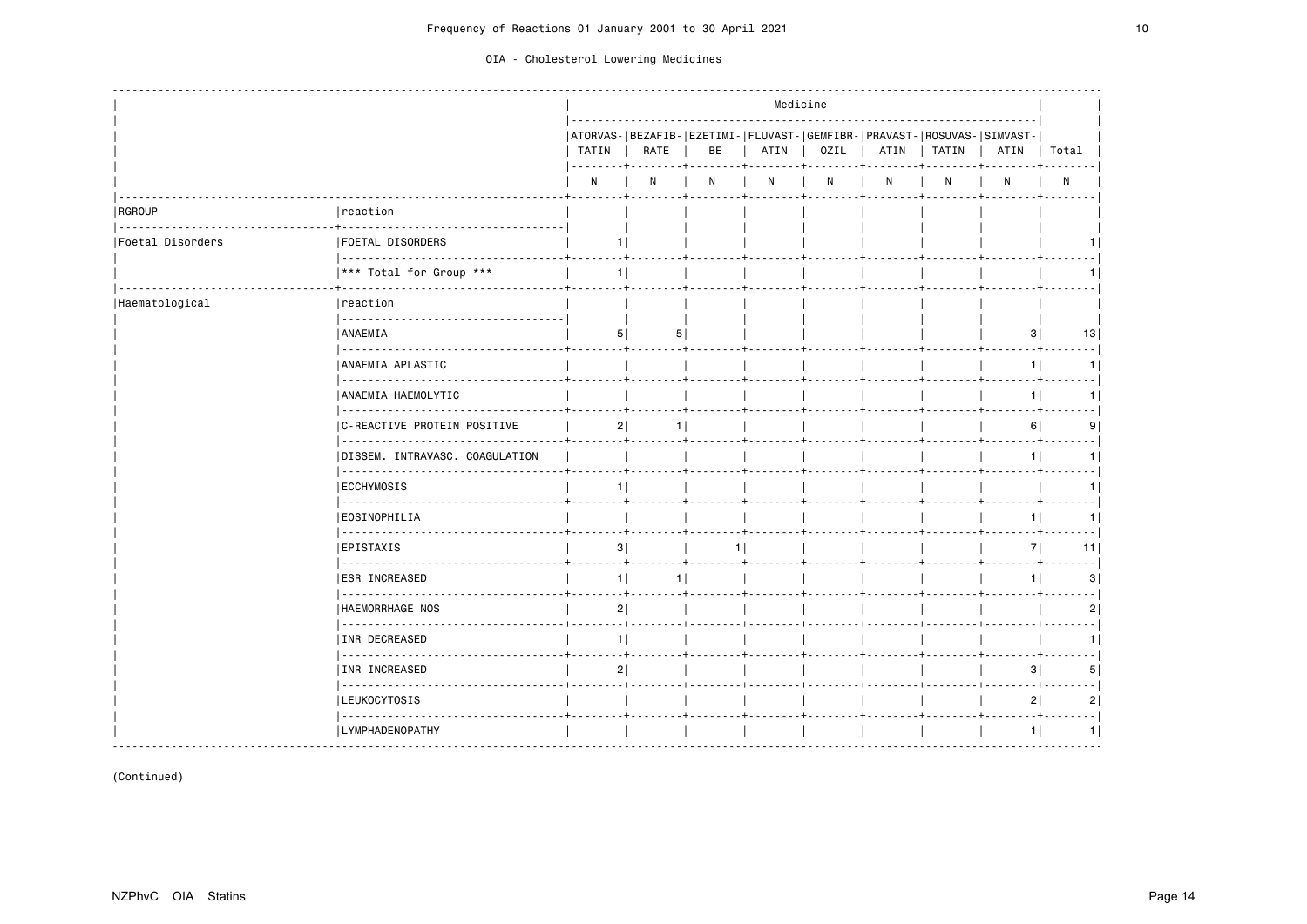|                |                                        |                |                |                | Medicine       |      |      |                                                                                    |                |                |
|----------------|----------------------------------------|----------------|----------------|----------------|----------------|------|------|------------------------------------------------------------------------------------|----------------|----------------|
|                |                                        | TATIN          | RATE           | BE             | ATIN           | 0ZIL | ATIN | ATORVAS- BEZAFIB- EZETIMI- FLUVAST- GEMFIBR- PRAVAST- ROSUVAS- SIMVAST-<br>  TATIN | ATIN           | Total          |
|                |                                        | N              | N              | N              | N              | N    | N    | N                                                                                  | N              | $\mathsf{N}$   |
| RGROUP<br>.    | reaction                               |                |                |                |                |      |      |                                                                                    |                |                |
| Haematological | LYMPHOCYTOSIS                          | 11             |                |                |                |      |      |                                                                                    |                |                |
|                | <b>INEUTROPENIA</b>                    | $1 \mid$       | 11             |                |                |      |      |                                                                                    |                |                |
|                | .<br>  NEUTROPHILIA                    | 1 <sup>1</sup> |                |                |                |      |      |                                                                                    |                |                |
|                | <u>.</u><br>THROMBOCYTOPENIA           | 1 <sup>1</sup> | 1              | 1              | 1              |      |      | 1                                                                                  |                | 5 <sup>1</sup> |
|                | .<br>THROMBOCYTOSIS                    |                |                |                |                |      |      |                                                                                    | 11             | 1 I            |
|                | .<br> *** Total for Group ***          | $21$           | 9              | 2              | 1 <sup>1</sup> |      |      | $1 \mid$                                                                           | 28             | 62             |
| Liver          | Ireaction                              |                |                |                |                |      |      |                                                                                    |                |                |
|                | BILIRUBINAEMIA                         | 4              |                |                |                |      |      |                                                                                    | 2              |                |
|                | BILIRUBINURIA                          | 11             |                |                |                |      |      |                                                                                    |                |                |
|                | GAMMA-GT INCREASED                     |                |                | 1 <sup>1</sup> |                |      |      |                                                                                    | 1 <sup>1</sup> | $\overline{2}$ |
|                | HEPATIC CIRRHOSIS                      |                |                |                |                |      |      |                                                                                    | 1 <sup>1</sup> | 11             |
|                | <u>.</u><br>HEPATIC CYST               |                |                |                |                |      |      |                                                                                    | 1 <sup>1</sup> | 11             |
|                | <b>HEPATIC ENZYMES INCREASED</b>       | 51             | 2              | 6              |                |      |      |                                                                                    | 49             | 109            |
|                | .<br><b>HEPATIC FAILURE</b>            | 1 <sup>1</sup> |                |                |                |      |      |                                                                                    | 5 <sup>1</sup> | 6              |
|                | <u>.</u><br> HEPATIC FUNCTION ABNORMAL | 16             | 1 <sup>1</sup> | 2              |                |      |      |                                                                                    | 14             | 33             |
|                | HEPATIC NEOPLASM MALIGNANT             | 1              |                | . + +          |                |      |      |                                                                                    |                |                |
|                | <b>HEPATITIS</b>                       | 9              |                |                |                |      |      |                                                                                    | 5              | 14             |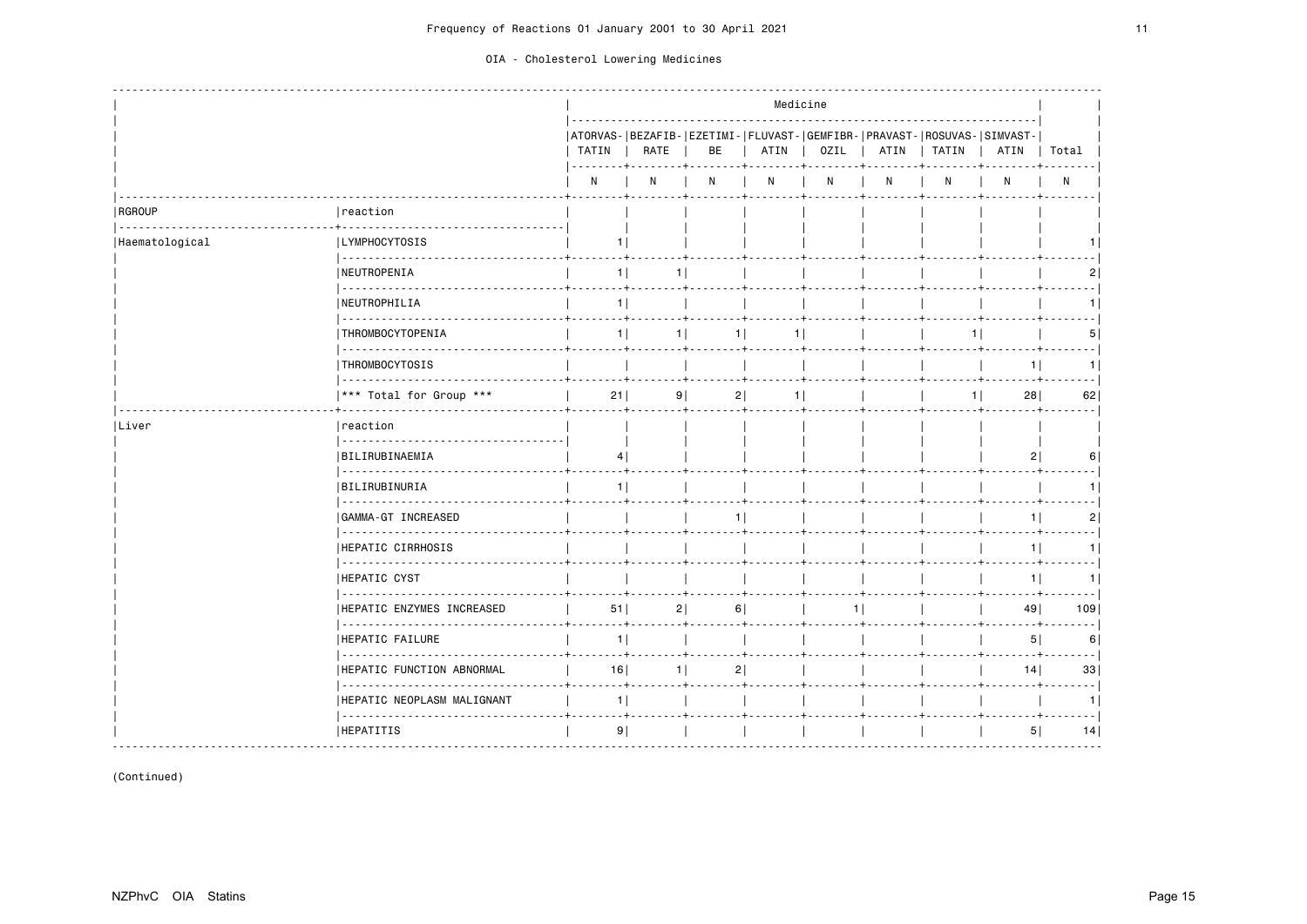|                    |                                           |                           |                     |                              | Medicine |      |   |              |                                                                                 |                  |
|--------------------|-------------------------------------------|---------------------------|---------------------|------------------------------|----------|------|---|--------------|---------------------------------------------------------------------------------|------------------|
|                    |                                           | TATIN  <br>. <b>. 4</b> . | RATE                | BE                           | ATIN     | OZIL |   | ATIN   TATIN | ATORVAS- BEZAFIB- EZETIMI- FLUVAST- GEMFIBR- PRAVAST- ROSUVAS- SIMVAST-<br>ATIN | Total            |
|                    |                                           | N                         | N                   | N                            | N        | N    | N | N            | N                                                                               | N                |
| RGROUP<br><u>.</u> | reaction                                  |                           |                     |                              |          |      |   |              |                                                                                 |                  |
| Liver              | HEPATITIS CHOLESTATIC                     | 6                         |                     | 11                           |          |      |   |              |                                                                                 | 12               |
|                    | HEPATITIS VIRAL                           | $1 \mid$                  |                     |                              |          |      |   |              |                                                                                 | 1                |
|                    | HEPATOCELLULAR DAMAGE<br>.                | 6                         |                     |                              |          |      |   |              | 9 <sub>1</sub>                                                                  | 15               |
|                    | <b>HEPATOMEGALY</b>                       | 1                         |                     |                              |          | 1    |   |              | 2                                                                               | 4                |
|                    | <b>HYPERBILIRUBINAEMIA</b>                | 1 <sup>1</sup>            |                     |                              |          |      |   |              | 1                                                                               | 2 <br>المحمد     |
|                    | <b>JAUNDICE</b>                           |                           | 5 <sup>1</sup><br>1 | 2                            |          |      |   |              | 10 <sup>1</sup>                                                                 | 18<br>--- 1      |
|                    | <b>LIVER FATTY</b><br>.                   | 11                        |                     |                              |          |      |   |              | 1                                                                               | 2 <br>- - - - 1  |
|                    | SGOT INCREASED                            |                           |                     |                              |          |      |   |              | 1                                                                               | 1<br>$- - - - 1$ |
|                    | *** Total for Group ***                   | 104                       | 4                   | 12                           |          | 3    |   |              | 106                                                                             | 229              |
| Musculoskeletal    | reaction                                  |                           |                     |                              |          |      |   |              |                                                                                 |                  |
|                    | <b>ARM PAIN</b><br>.                      | 11                        |                     |                              |          |      |   |              | 11                                                                              | 2                |
|                    | ARTHRALGIA                                | 29                        | 2                   | 7<br>$- + + - - - - - - - +$ |          |      |   | $1 \mid$     | 85                                                                              | 124              |
|                    | <b>ARTHRITIS</b>                          | 2                         |                     |                              |          |      |   | 3            | 7                                                                               | 12               |
|                    | ------------<br>ARTHRITIS AGGRAVATED<br>. | 2                         |                     |                              |          |      |   |              | 1                                                                               | .  <br>3         |
|                    | ARTHRITIS RHEUMATOID                      | $1$                       |                     |                              |          |      |   |              | 2                                                                               | 3                |
|                    | <b>ARTHROPATHY</b>                        |                           | 1 <sup>1</sup>      |                              |          |      |   |              | 1 <sup>1</sup>                                                                  | .  <br>2         |
|                    | BACK PAIN                                 | 9                         |                     | 5                            |          |      |   |              | 31                                                                              | 45               |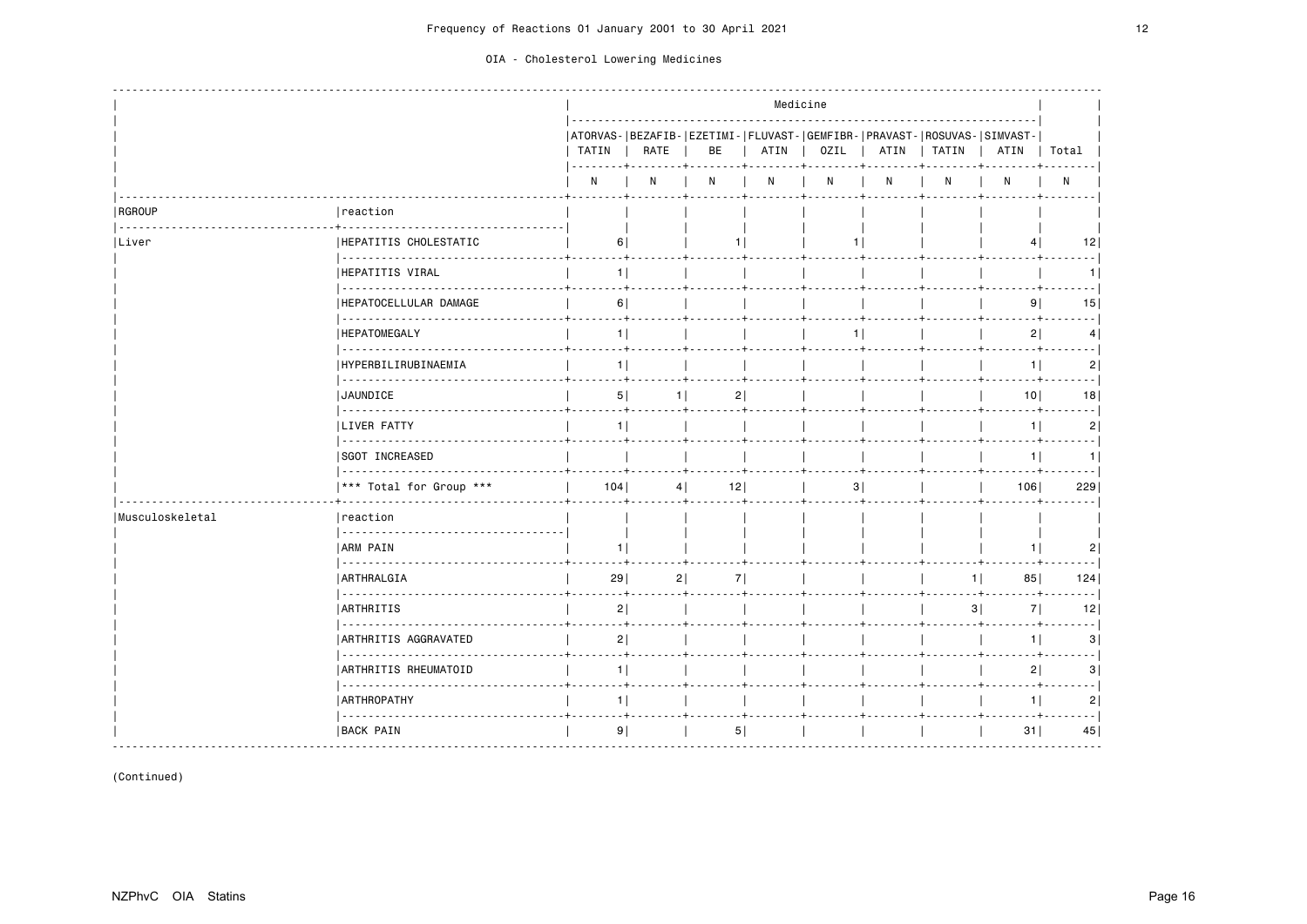|                 |                                                                                                                                                                                                                                                                                                                                                                                                                                                                                                                  |                |      |                                                                               |      | Medicine     |      |       |                |                 |
|-----------------|------------------------------------------------------------------------------------------------------------------------------------------------------------------------------------------------------------------------------------------------------------------------------------------------------------------------------------------------------------------------------------------------------------------------------------------------------------------------------------------------------------------|----------------|------|-------------------------------------------------------------------------------|------|--------------|------|-------|----------------|-----------------|
|                 |                                                                                                                                                                                                                                                                                                                                                                                                                                                                                                                  | TATIN          | RATE | ATORVAS- BEZAFIB- EZETIMI- FLUVAST- GEMFIBR- PRAVAST- ROSUVAS- SIMVAST-<br>BE | ATIN | OZIL         | ATIN | TATIN | ATIN           | Total           |
|                 |                                                                                                                                                                                                                                                                                                                                                                                                                                                                                                                  | N              | N    | N                                                                             | N    | $\mathsf{N}$ | N    | N     | N              | $\mathsf{N}$    |
| RGROUP          | reaction                                                                                                                                                                                                                                                                                                                                                                                                                                                                                                         |                |      |                                                                               |      |              |      |       |                |                 |
| Musculoskeletal | <b>BONE DISORDER</b>                                                                                                                                                                                                                                                                                                                                                                                                                                                                                             |                |      |                                                                               |      |              |      |       | 1.             |                 |
|                 | 22222222222222<br><b>BURSITIS</b>                                                                                                                                                                                                                                                                                                                                                                                                                                                                                | 2              |      |                                                                               |      |              |      |       |                | $\mathsf{2}$    |
|                 | <b>CALF PAIN</b><br><u>.</u>                                                                                                                                                                                                                                                                                                                                                                                                                                                                                     | 1              |      |                                                                               |      |              |      |       |                | 11              |
|                 | <b>CRAMPS</b>                                                                                                                                                                                                                                                                                                                                                                                                                                                                                                    | 12             | 3    | 2                                                                             |      |              | 1    | 1     | 31             | 50              |
|                 | 2000 2000 2000 2<br><b>CRAMPS LEGS</b>                                                                                                                                                                                                                                                                                                                                                                                                                                                                           | 1 <sup>1</sup> | 2    | 3                                                                             |      |              |      |       | 11             | 17              |
|                 | 2222222222<br><b> FASCITIS PLANTAR</b><br><u>.</u>                                                                                                                                                                                                                                                                                                                                                                                                                                                               |                |      |                                                                               |      |              |      |       | 1 <sup>1</sup> | 1               |
|                 | <b> FRACTURE PATHOLOGICAL</b><br>.                                                                                                                                                                                                                                                                                                                                                                                                                                                                               | 1              |      |                                                                               |      |              |      |       |                |                 |
|                 | <b>JAW PAIN</b><br>  2222222222222222222                                                                                                                                                                                                                                                                                                                                                                                                                                                                         | 11             |      |                                                                               |      |              |      |       | 3              | $\vert 4 \vert$ |
|                 | <b>JOINT EFFUSION</b>                                                                                                                                                                                                                                                                                                                                                                                                                                                                                            |                |      |                                                                               |      |              |      |       | 1 <sup>1</sup> |                 |
|                 | .<br>JOINT PAIN<br><u>.</u>                                                                                                                                                                                                                                                                                                                                                                                                                                                                                      | 11             |      | 11                                                                            |      |              | 21   |       | 1 <sup>1</sup> | 5               |
|                 | <b>JOINT STIFFNESS</b><br>.                                                                                                                                                                                                                                                                                                                                                                                                                                                                                      | 2              |      | 2                                                                             |      |              |      |       | 3              | 7               |
|                 | JUOINT SWELLING NON-INFLAMMATORY                                                                                                                                                                                                                                                                                                                                                                                                                                                                                 | 2              |      |                                                                               |      |              | 11   |       | 2              | 5               |
|                 | <b>LEG PAIN</b>                                                                                                                                                                                                                                                                                                                                                                                                                                                                                                  | 5              |      | 3 <br>1                                                                       |      |              |      |       | 14             | 23              |
|                 | $\omega$ is a second<br> LUMBAR DISC LESION<br><u>.</u>                                                                                                                                                                                                                                                                                                                                                                                                                                                          | 11             |      |                                                                               |      |              |      |       | 1 <sup>1</sup> | 2               |
|                 | <b>MOVEMENTS REDUCED</b>                                                                                                                                                                                                                                                                                                                                                                                                                                                                                         |                |      |                                                                               |      |              |      | 1     | 1              | 2               |
|                 | <b>IMUSCLE ATROPHY</b><br>$\begin{array}{cccccccccccccc} \multicolumn{2}{c}{} & \multicolumn{2}{c}{} & \multicolumn{2}{c}{} & \multicolumn{2}{c}{} & \multicolumn{2}{c}{} & \multicolumn{2}{c}{} & \multicolumn{2}{c}{} & \multicolumn{2}{c}{} & \multicolumn{2}{c}{} & \multicolumn{2}{c}{} & \multicolumn{2}{c}{} & \multicolumn{2}{c}{} & \multicolumn{2}{c}{} & \multicolumn{2}{c}{} & \multicolumn{2}{c}{} & \multicolumn{2}{c}{} & \multicolumn{2}{c}{} & \multicolumn{2}{c}{} & \multicolumn{2}{c}{} & \$ | 2              |      |                                                                               |      |              |      |       |                | 2               |
|                 | MUSCLE PAIN                                                                                                                                                                                                                                                                                                                                                                                                                                                                                                      | 3              |      |                                                                               |      |              |      |       | 2              | 5               |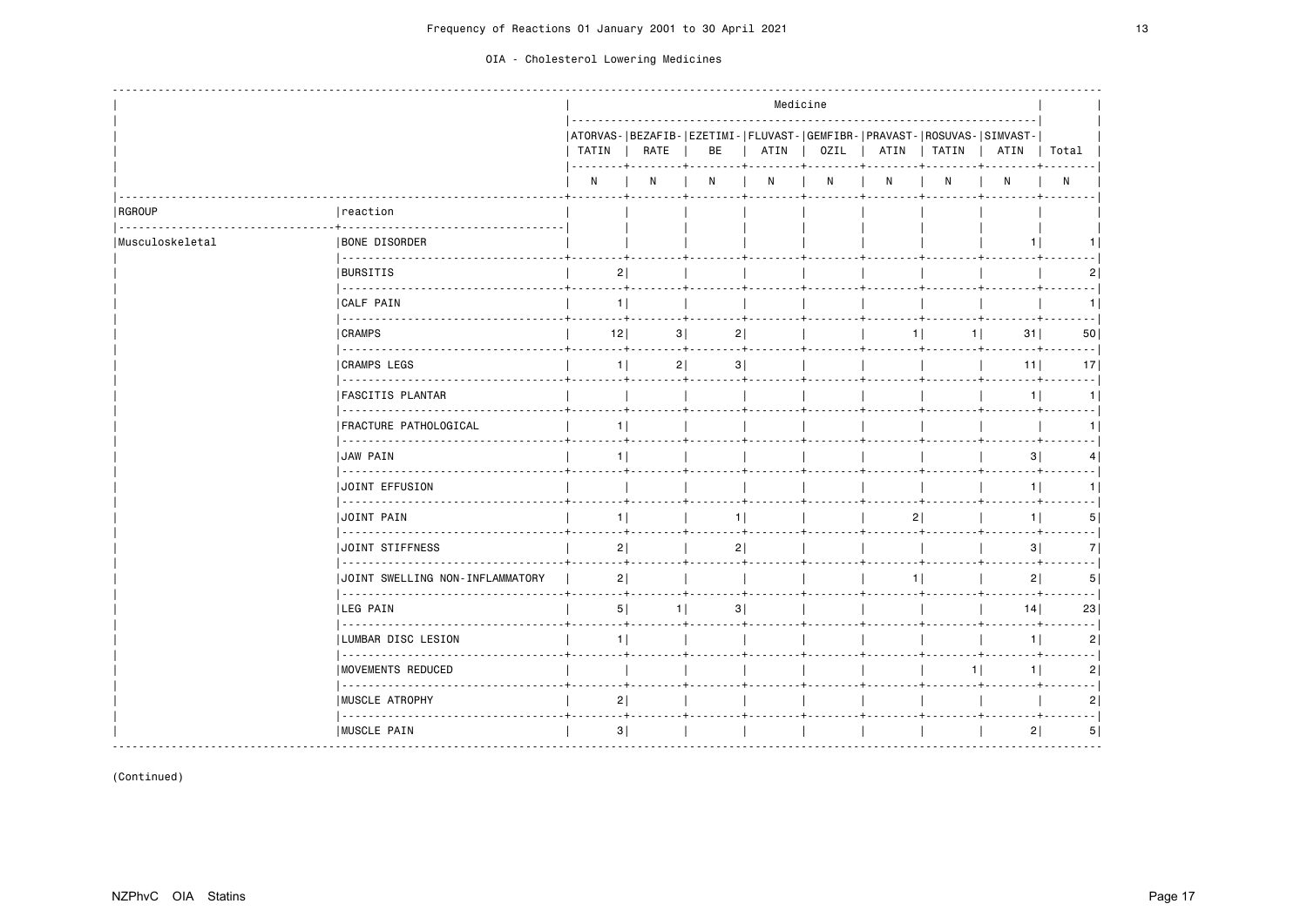|                 |                                      |                |                     |                                                                                                     |      | Medicine |    |                       |                |                            |
|-----------------|--------------------------------------|----------------|---------------------|-----------------------------------------------------------------------------------------------------|------|----------|----|-----------------------|----------------|----------------------------|
|                 |                                      | TATIN          | RATE                | ATORVAS -   BEZAFIB -   EZETIMI -   FLUVAST -   GEMFIBR -   PRAVAST -   ROSUVAS -   SIMVAST -<br>BE | ATIN | OZIL     |    | ATIN   TATIN          | ATIN           | Total                      |
|                 |                                      | N              | N                   | N                                                                                                   | N    | N        | N  | N                     | N              | $\mathsf{N}$               |
| RGROUP          | reaction                             |                |                     |                                                                                                     |      |          |    |                       |                |                            |
| Musculoskeletal | <b>IMUSCLE SPASTICITY</b><br>.       |                |                     |                                                                                                     |      |          |    |                       | 1 <sup>1</sup> | 2                          |
|                 | <b>IMUSCLE STIFFNESS</b>             | 5              |                     | 1                                                                                                   |      |          |    |                       | 5              | 11                         |
|                 | <b>IMUSCLE WASTING</b><br>.          |                |                     |                                                                                                     |      |          |    |                       | 4              | 4                          |
|                 | <b>IMUSCLE WEAKNESS</b><br>.         | 89             | 5                   | 6                                                                                                   |      |          |    | 3 <br>10 <sup>1</sup> | 119            | 232                        |
|                 | MUSCULOSKELETAL DISORDER<br><u>.</u> | 1 <sup>1</sup> |                     |                                                                                                     |      |          |    |                       |                | 1.                         |
|                 | MUSCULOSKELETAL PAIN                 | 2              |                     |                                                                                                     |      |          |    |                       | 2              | 4                          |
|                 | <b>MYALGIA</b><br><u>.</u>           | 124            | 17                  | 28                                                                                                  | $1$  | $1$      | 3  | 7                     | 325            | 506                        |
|                 | <b>MYOPATHY</b>                      | 15<br>$\dots$  | 2 <br>$- - - - + -$ | 1 <sup>1</sup><br>$- - - - +$                                                                       |      |          |    |                       | 35             | 53                         |
|                 | .<br><b>MYOSITIS</b>                 | 13             | 2                   |                                                                                                     |      |          |    |                       | 20             | 35                         |
|                 | .<br><b>MYOSITIS NECROTISING</b>     | 8              |                     |                                                                                                     |      |          |    |                       |                | 8                          |
|                 | NECK STIFFNESS                       | 1              |                     |                                                                                                     |      |          |    |                       |                | 1                          |
|                 | .<br><b>PAIN IN LIMB</b>             |                |                     |                                                                                                     |      |          |    |                       | 15             | 15                         |
|                 | .<br><b>PAIN NECK/SHOULDER</b>       | 3              |                     | 1 <sup>1</sup>                                                                                      |      |          |    |                       | 14             | $\sim$ $\sim$ $\sim$<br>18 |
|                 | POLYARTHRITIS                        |                | 1 <sup>1</sup>      |                                                                                                     |      |          |    |                       |                | 1.                         |
|                 | POLYMYOSITIS                         | 1 <sup>1</sup> |                     |                                                                                                     |      |          |    |                       | 1              | 2                          |
|                 | .<br>RHABDOMYOLYSIS                  | 17             | 2                   |                                                                                                     |      |          | 11 |                       | 55             | 76                         |
|                 | .<br><b>SKELETAL PAIN</b>            | 2              |                     | 1                                                                                                   |      |          |    |                       | 13             | $\sim 100$<br>16           |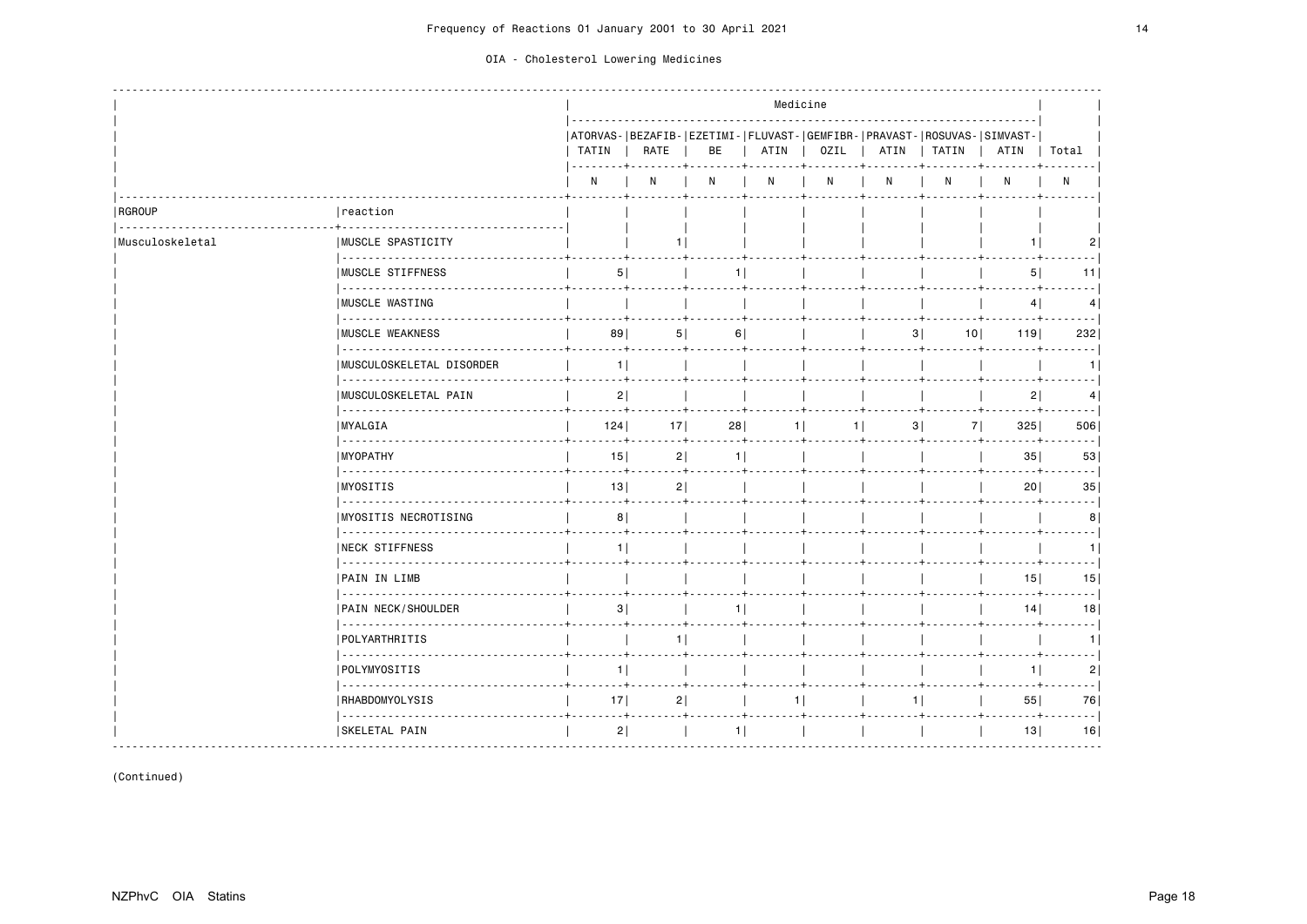|                 |                                         |                |      |                                                                               | Medicine |             |          |       |                |                |
|-----------------|-----------------------------------------|----------------|------|-------------------------------------------------------------------------------|----------|-------------|----------|-------|----------------|----------------|
|                 |                                         | TATIN          | RATE | ATORVAS- BEZAFIB- EZETIMI- FLUVAST- GEMFIBR- PRAVAST- ROSUVAS- SIMVAST-<br>BE | ATIN     | <b>OZIL</b> | ATIN     | TATIN | ATIN           | Total          |
|                 |                                         | N              | N    | N                                                                             | N        | N           | N        | N     | N              | $\mathsf{N}$   |
| RGROUP          | reaction                                |                |      |                                                                               |          |             |          |       |                |                |
| Musculoskeletal | <b>SYNOVITIS</b>                        | 11             |      | 1.                                                                            |          |             |          |       | 4              |                |
|                 | <b>TENDINITIS</b>                       | 3              |      | 1                                                                             |          |             |          |       | 1              | 5              |
|                 | TENDON DISORDER                         |                |      |                                                                               |          |             |          |       | 2              | $\overline{2}$ |
|                 | .<br>*** Total for Group ***            | 364            | 38   | 63                                                                            | 2        | 1           | 11       | 23    | 816            | 1318           |
| Nervous System  | reaction                                |                |      |                                                                               |          |             |          |       |                |                |
|                 | <b>ATAXIA</b>                           | 2              |      |                                                                               |          |             |          |       | 22             | 24             |
|                 | <b>BURNING SKIN</b>                     |                |      |                                                                               |          |             | $1 \mid$ |       |                |                |
|                 | .<br><b>CARPAL TUNNEL SYNDROME</b><br>. | 1 <sup>1</sup> |      |                                                                               |          |             |          |       |                |                |
|                 | CEREBROVASCULAR DISORDER                | 11             |      |                                                                               |          |             |          |       |                |                |
|                 | COGNITIVE FUNCTION ABNORMAL             | 2              |      |                                                                               |          |             |          |       | 11             | 31             |
|                 | COMA                                    |                |      | 1                                                                             |          |             |          |       |                |                |
|                 | .<br><b>CONVULSIONS</b>                 |                |      |                                                                               |          |             |          |       | 11             |                |
|                 | .<br>CONVULSIONS AGGRAVATED             | 11             |      |                                                                               |          |             |          |       |                |                |
|                 | COORDINATION ABNORMAL                   |                |      |                                                                               |          |             |          |       | 2              | 2              |
|                 | .<br><b>DROWSINESS</b>                  |                |      |                                                                               |          |             |          |       | 1 <sup>1</sup> | 1.             |
|                 | .<br>DRUNKENNESS FEELING                | 1              |      |                                                                               |          |             |          |       |                |                |
|                 | .<br><b>DYSAESTHESIA</b>                | 9              |      | 2                                                                             |          |             |          |       | 16             | 27             |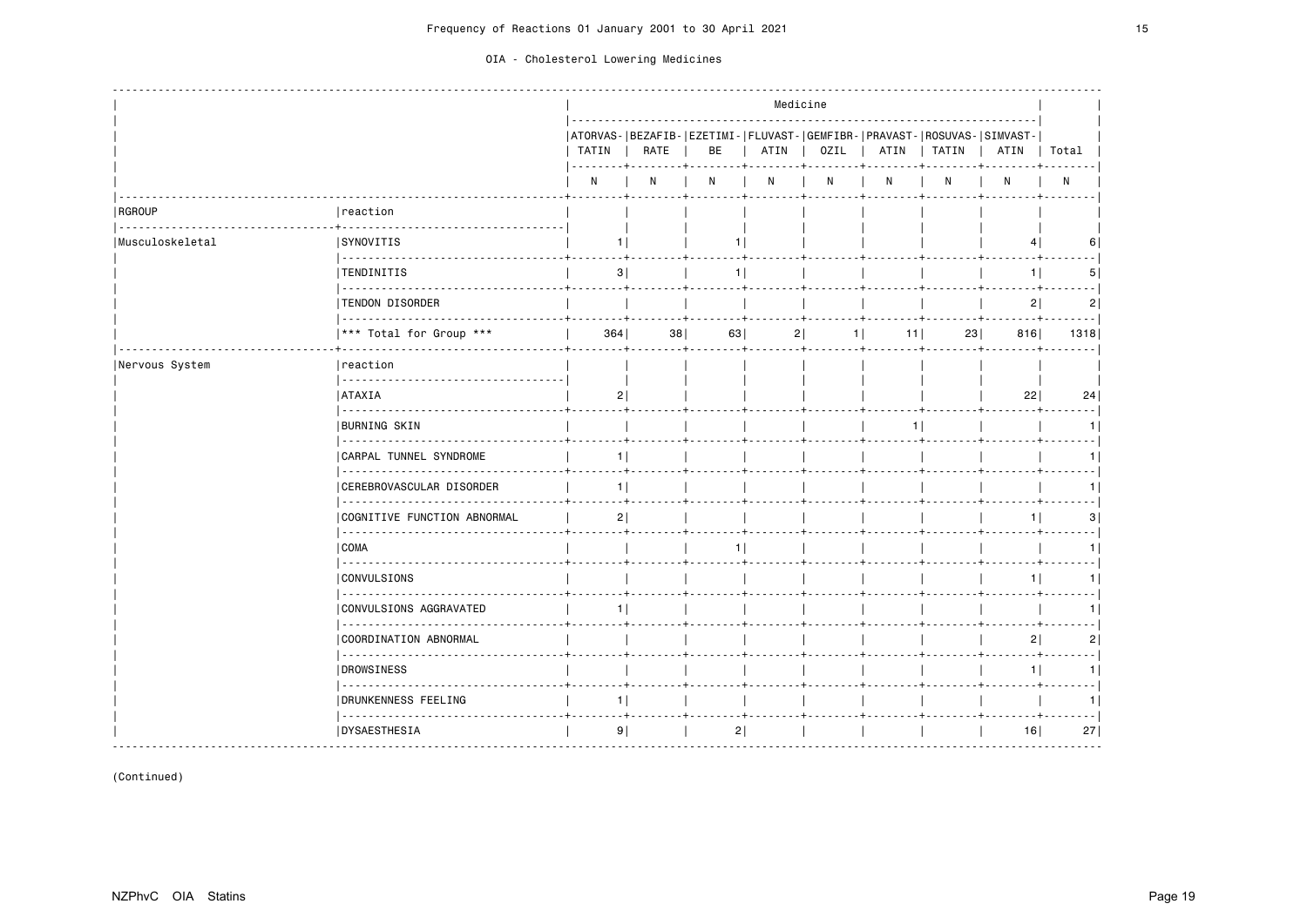|                |                                       |                |      |                                                                               |      | Medicine |      |                |      |                |
|----------------|---------------------------------------|----------------|------|-------------------------------------------------------------------------------|------|----------|------|----------------|------|----------------|
|                |                                       | TATIN          | RATE | ATORVAS- BEZAFIB- EZETIMI- FLUVAST- GEMFIBR- PRAVAST- ROSUVAS- SIMVAST-<br>BE | ATIN | OZIL     | ATIN | TATIN          | ATIN | Total          |
|                |                                       | N              | N    | N                                                                             | N    | N        | N    | N              | N    | $\mathsf{N}$   |
| RGROUP         | reaction                              |                |      |                                                                               |      |          |      |                |      |                |
| Nervous System | <b>DYSKINESIA</b><br>  22222222222222 |                |      |                                                                               |      |          |      |                | 1.   |                |
|                | <b>IDYSPRAXIA</b>                     | 11             |      |                                                                               |      |          |      |                |      |                |
|                | .<br>  ELECTRIC SHOCK SENSATION       | 1 <sup>1</sup> |      |                                                                               |      |          |      |                | 1    | 2              |
|                | <b>ENCEPHALOPATHY</b>                 |                |      |                                                                               |      |          |      |                | 1    | 1              |
|                | .<br>  EXTRAPYRAMIDAL DISORDER        |                |      |                                                                               |      |          |      |                | 11   | 1 <sup>1</sup> |
|                | .<br><b>FORMICATION</b>               | 1              |      |                                                                               |      |          |      | 1 <sup>1</sup> | 1    | 3              |
|                | .<br><b>FUZZY HEAD</b>                | 1 <sup>1</sup> |      | 1 <sup>1</sup>                                                                |      |          |      |                |      | 2              |
|                | .<br><b>GAIT ABNORMAL</b>             | 1              |      |                                                                               |      |          | 11   |                |      | 2              |
|                | .<br><b>I HEADACHE</b>                | 32             |      | 12 <br>2                                                                      |      |          | 11   | 2              | 84   | 133            |
|                | .<br>  HEADACHE VASOMOTOR             |                |      |                                                                               |      |          |      |                | 1    | 1              |
|                | <u>.</u><br><b>HYPERAESTHESIA</b>     |                |      |                                                                               |      |          |      |                | $1$  | 1 <sup>1</sup> |
|                | .<br><b>HYPERKINESIA</b>              |                | 11   |                                                                               |      |          |      |                | 5    | 6              |
|                | .<br><b>IHYPERTONIA</b>               | 11             |      | 2                                                                             |      |          |      |                | 7    | - - - 1<br>10  |
|                | <b>HYPOAESTHESIA</b>                  | 2              |      | 1 <sup>1</sup>                                                                |      |          |      |                | 13   | 16             |
|                | .<br> HYPOTONIA                       |                |      |                                                                               |      |          |      |                | 1    | 1              |
|                | 222222222<br><b>LIMB WEAKNESS</b>     |                |      |                                                                               |      |          |      |                | 1    |                |
|                | .<br> MIGRAINE                        |                | 1    |                                                                               |      |          |      |                | 4    | 5              |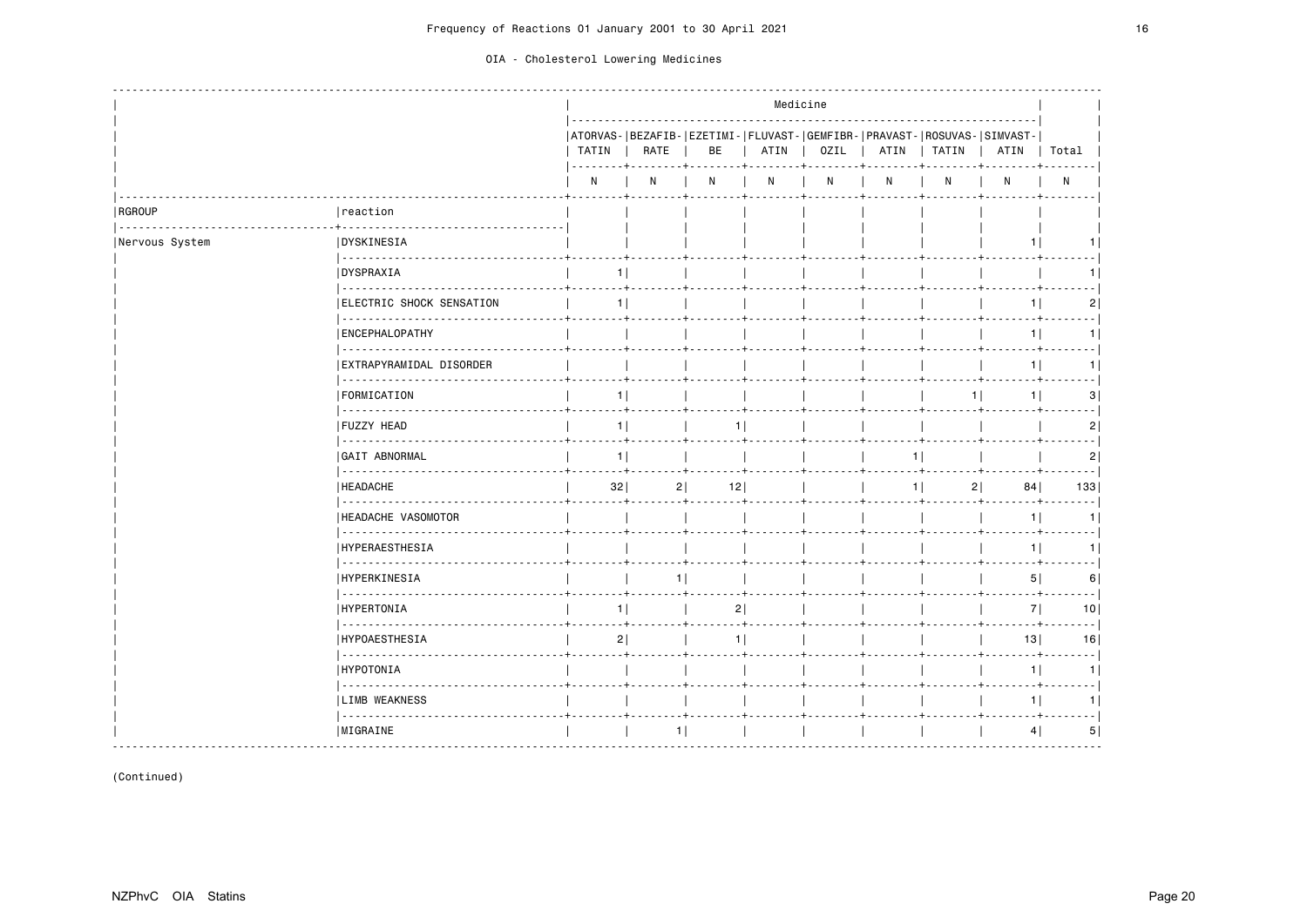|                |                                                                                                                                                                                                                                                                                                                                                                                                                                                                                                               |                |      |                                                                               |      | Medicine |      |       |                |                 |
|----------------|---------------------------------------------------------------------------------------------------------------------------------------------------------------------------------------------------------------------------------------------------------------------------------------------------------------------------------------------------------------------------------------------------------------------------------------------------------------------------------------------------------------|----------------|------|-------------------------------------------------------------------------------|------|----------|------|-------|----------------|-----------------|
|                |                                                                                                                                                                                                                                                                                                                                                                                                                                                                                                               | TATIN          | RATE | ATORVAS- BEZAFIB- EZETIMI- FLUVAST- GEMFIBR- PRAVAST- ROSUVAS- SIMVAST-<br>BE | ATIN | OZIL     | ATIN | TATIN | ATIN           | Total           |
|                |                                                                                                                                                                                                                                                                                                                                                                                                                                                                                                               | N              | N    | N                                                                             | N    | N        | N    | N     | N              | $\mathsf{N}$    |
| RGROUP         | reaction                                                                                                                                                                                                                                                                                                                                                                                                                                                                                                      |                |      |                                                                               |      |          |      |       |                |                 |
| Nervous System | <b>IMOBILITY DECREASED</b>                                                                                                                                                                                                                                                                                                                                                                                                                                                                                    |                |      |                                                                               |      |          |      |       | 4              | 5.              |
|                | <b>MONONEURITIS</b>                                                                                                                                                                                                                                                                                                                                                                                                                                                                                           |                |      |                                                                               |      |          |      |       | 2              | 21              |
|                | MONOPLEGIA                                                                                                                                                                                                                                                                                                                                                                                                                                                                                                    | 1              |      |                                                                               |      |          |      |       |                | 1.              |
|                | IMUSCLE CONTRACTIONS INVOLUNTARY                                                                                                                                                                                                                                                                                                                                                                                                                                                                              | 2              |      |                                                                               |      |          |      |       | 9              | 11              |
|                | .<br><b>IMUSCLE FASCICULATION</b>                                                                                                                                                                                                                                                                                                                                                                                                                                                                             | 11             |      |                                                                               |      |          |      |       |                |                 |
|                | <b>IMYOCLONIC JERKS</b>                                                                                                                                                                                                                                                                                                                                                                                                                                                                                       | 1              | 1    |                                                                               |      |          |      |       |                | 2               |
|                | .<br><b>INERVE ROOT LESION</b>                                                                                                                                                                                                                                                                                                                                                                                                                                                                                |                |      |                                                                               |      |          |      |       | 1              | 1.              |
|                | <u>.</u><br><b>NEURITIS SENSORY</b>                                                                                                                                                                                                                                                                                                                                                                                                                                                                           |                |      |                                                                               |      |          |      |       | 11             |                 |
|                | .<br>  NEUROMYOPATHY                                                                                                                                                                                                                                                                                                                                                                                                                                                                                          |                |      |                                                                               |      |          |      |       | 1 <sup>1</sup> |                 |
|                | .<br><b>NEUROPATHY</b>                                                                                                                                                                                                                                                                                                                                                                                                                                                                                        |                |      |                                                                               |      |          |      |       | 4              | 4               |
|                | NEUROPATHY PERIPHERAL                                                                                                                                                                                                                                                                                                                                                                                                                                                                                         | 7              |      | 2                                                                             |      |          |      |       | 13             | 22              |
|                | .<br>  NUMBNESS LOCALISED                                                                                                                                                                                                                                                                                                                                                                                                                                                                                     | 2              |      |                                                                               |      |          |      |       | 5              | 7               |
|                | .<br> OCULOGYRIC CRISIS                                                                                                                                                                                                                                                                                                                                                                                                                                                                                       | 1              |      |                                                                               |      |          |      |       | 1              | 2               |
|                | $\sim$ $\sim$ $\sim$ $\sim$ $\sim$ $\sim$<br><b>PAIN</b>                                                                                                                                                                                                                                                                                                                                                                                                                                                      | 4 <sup>1</sup> |      |                                                                               |      |          |      |       | 6              | 10 <sub>1</sub> |
|                | <u>.</u><br><b>PAIN GROIN</b>                                                                                                                                                                                                                                                                                                                                                                                                                                                                                 |                |      |                                                                               |      |          |      |       | 1              | 1               |
|                | 2000 2000 2000 2<br>PAIN IN FACE                                                                                                                                                                                                                                                                                                                                                                                                                                                                              |                |      |                                                                               |      |          |      |       | 11             |                 |
|                | $\begin{array}{cccccccccccccc} \multicolumn{2}{c}{} & \multicolumn{2}{c}{} & \multicolumn{2}{c}{} & \multicolumn{2}{c}{} & \multicolumn{2}{c}{} & \multicolumn{2}{c}{} & \multicolumn{2}{c}{} & \multicolumn{2}{c}{} & \multicolumn{2}{c}{} & \multicolumn{2}{c}{} & \multicolumn{2}{c}{} & \multicolumn{2}{c}{} & \multicolumn{2}{c}{} & \multicolumn{2}{c}{} & \multicolumn{2}{c}{} & \multicolumn{2}{c}{} & \multicolumn{2}{c}{} & \multicolumn{2}{c}{} & \multicolumn{2}{c}{} & \$<br><b>PARAESTHESIA</b> | 4              |      | 1                                                                             |      |          | 2    | $1$   | 37             | 45              |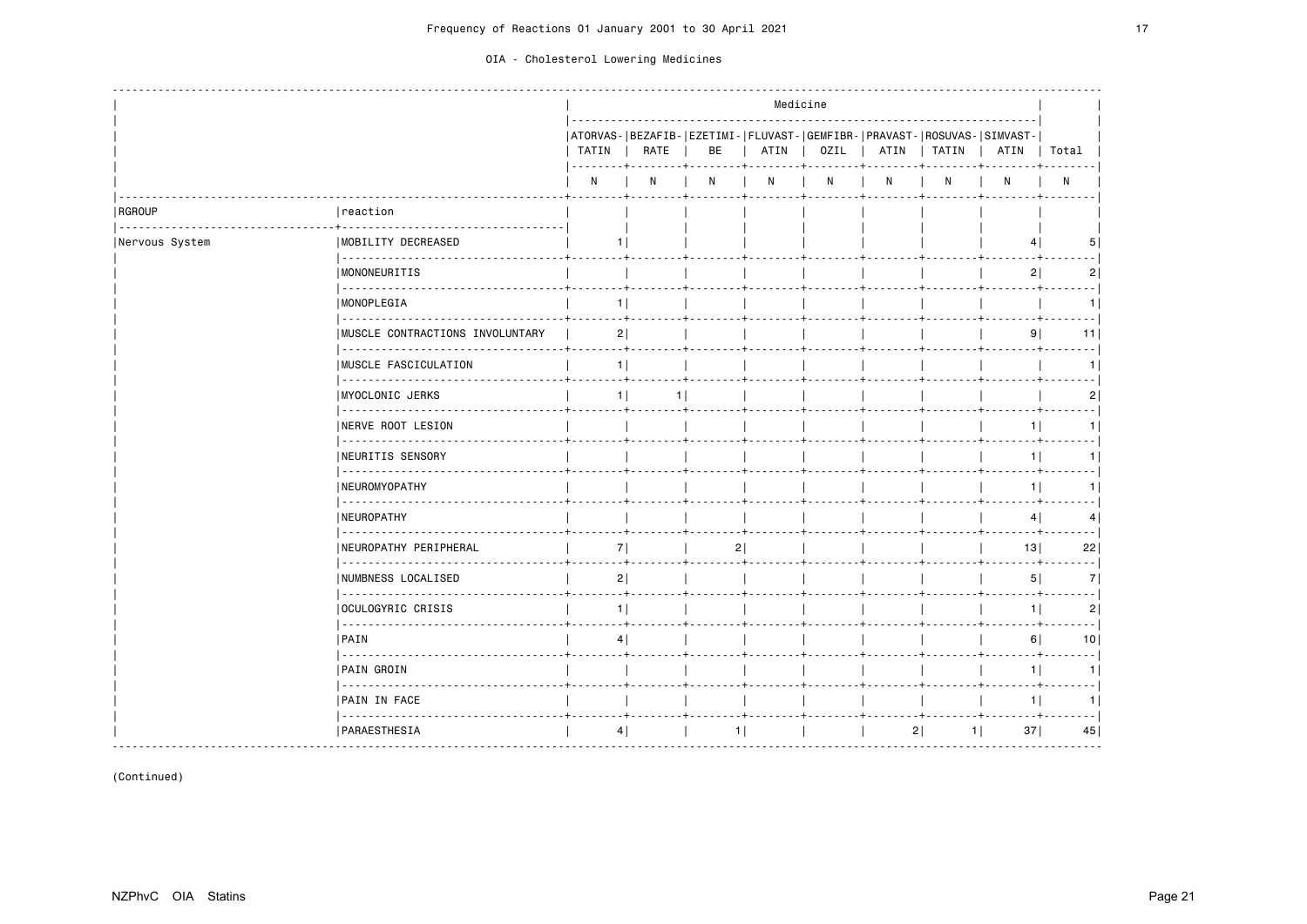|                |                                              |       |      |     | Medicine |      |      |                                                                                    |                |                 |
|----------------|----------------------------------------------|-------|------|-----|----------|------|------|------------------------------------------------------------------------------------|----------------|-----------------|
|                |                                              | TATIN | RATE | BE  | ATIN     | OZIL | ATIN | ATORVAS- BEZAFIB- EZETIMI- FLUVAST- GEMFIBR- PRAVAST- ROSUVAS- SIMVAST-<br>  TATIN | ATIN           | Total           |
|                |                                              | N     | N    | N   | N        | N    | N    | N                                                                                  | N              | N               |
| RGROUP<br>.    | reaction                                     |       |      |     |          |      |      |                                                                                    |                |                 |
| Nervous System | PARAESTHESIA DISTAL                          | 9     |      |     |          |      |      |                                                                                    | 7              | 17 <sup>1</sup> |
|                | PARAESTHESIA LIPS                            | 1     |      |     |          |      |      |                                                                                    |                |                 |
|                | <b>PARAESTHESIA MOUTH</b>                    |       |      |     |          |      |      |                                                                                    | 2              | 2               |
|                | PARAESTHESIA TONGUE                          |       |      |     |          |      |      |                                                                                    | 1              | 11              |
|                | .<br>PARALYSIS                               |       |      |     |          |      |      |                                                                                    | 1              | 1 I             |
|                | .<br>PERIPHERAL NEURITIS                     |       |      |     |          |      |      |                                                                                    | 11             |                 |
|                | POLYNEUROPATHY                               | 1     |      |     |          |      |      |                                                                                    |                |                 |
|                | <u>.</u><br> RESTLESS LEGS                   |       |      |     |          |      | 11   |                                                                                    | 11             | 2               |
|                | SCIATICA                                     |       |      | 1 I |          |      |      |                                                                                    |                |                 |
|                | .<br><b>SHAKING</b>                          |       |      |     |          |      |      |                                                                                    | 2              | 2               |
|                | <b>SPASM GENERALISED</b>                     |       |      |     |          |      | 1    |                                                                                    | $1$            | 2               |
|                | <u>.</u><br><b>SPEECH DISORDER</b>           |       | 11   |     |          |      |      |                                                                                    | 1 <sup>1</sup> | 2               |
|                | --------------<br>TRANSIENT ISCHAEMIC ATTACK |       |      |     |          |      |      |                                                                                    | $1$            | 1 I             |
|                | -----<br><b>TREMOR</b>                       | 3     |      | 1   |          |      |      |                                                                                    | 4              | 8               |
|                | <u>.</u><br>URINARY INCONTINENCE             |       |      |     |          |      |      |                                                                                    | 1 <sup>1</sup> | 11              |
|                | VERTIGO                                      | 4     |      |     |          |      |      |                                                                                    | 7              | 11              |
|                | .<br> WEAKNESS GENERALIZED                   | $1$   |      |     |          |      |      |                                                                                    |                | 1               |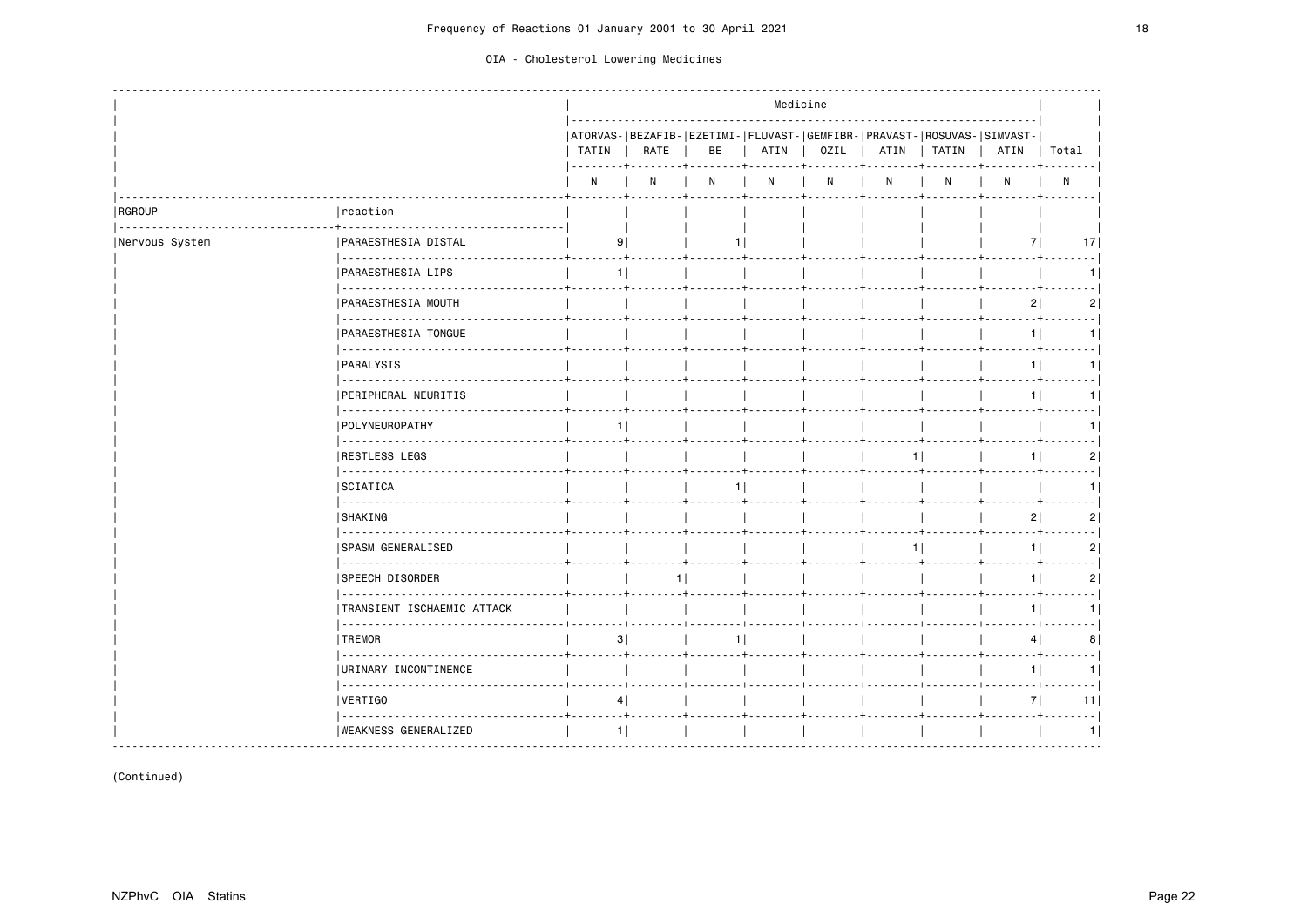|                |                                                                                                                                                                                                                                                                                                                                                                                                                                                                                                                  |                |      |              |      | Medicine |                                                                                 |       |                 |       |
|----------------|------------------------------------------------------------------------------------------------------------------------------------------------------------------------------------------------------------------------------------------------------------------------------------------------------------------------------------------------------------------------------------------------------------------------------------------------------------------------------------------------------------------|----------------|------|--------------|------|----------|---------------------------------------------------------------------------------|-------|-----------------|-------|
|                |                                                                                                                                                                                                                                                                                                                                                                                                                                                                                                                  | TATIN          | RATE | BE           | ATIN | OZIL     | ATORVAS- BEZAFIB- EZETIMI- FLUVAST- GEMFIBR- PRAVAST- ROSUVAS- SIMVAST-<br>ATIN | TATIN | ATIN            | Total |
|                |                                                                                                                                                                                                                                                                                                                                                                                                                                                                                                                  | N              | N    | $\mathsf{N}$ | N    | N        | N                                                                               | Ν     | N               | N     |
| RGROUP         | *** Total for Group ***                                                                                                                                                                                                                                                                                                                                                                                                                                                                                          |                |      |              |      |          |                                                                                 |       |                 |       |
| Nervous System |                                                                                                                                                                                                                                                                                                                                                                                                                                                                                                                  | 100            | 6    | 25           |      |          | 71                                                                              | 4     | 281             | 423   |
| Others         | reaction                                                                                                                                                                                                                                                                                                                                                                                                                                                                                                         |                |      |              |      |          |                                                                                 |       |                 |       |
|                | ACCIDENT<br>.                                                                                                                                                                                                                                                                                                                                                                                                                                                                                                    | 2              |      |              |      |          |                                                                                 | 11    | $\vert 4 \vert$ | 7     |
|                | ALCOHOL INTOLERANCE<br>.                                                                                                                                                                                                                                                                                                                                                                                                                                                                                         |                |      |              |      |          |                                                                                 |       | 11              |       |
|                | ALLERGIC REACTION<br>------------                                                                                                                                                                                                                                                                                                                                                                                                                                                                                | 1              |      |              |      |          |                                                                                 |       | 2 <sup>1</sup>  | 31    |
|                | ANAPHYLACTIC REACTION                                                                                                                                                                                                                                                                                                                                                                                                                                                                                            | 11             |      |              |      |          |                                                                                 |       |                 |       |
|                | ANAPHYLACTOID REACTION<br><u>.</u>                                                                                                                                                                                                                                                                                                                                                                                                                                                                               | 1              |      |              |      |          |                                                                                 |       |                 |       |
|                | BLOOD ALCOHOL EXCESSIVE<br>.                                                                                                                                                                                                                                                                                                                                                                                                                                                                                     |                |      |              |      |          |                                                                                 |       | 11              |       |
|                | <b>BONE METASTASES</b><br>$\begin{array}{cccccccccccccc} \multicolumn{2}{c}{} & \multicolumn{2}{c}{} & \multicolumn{2}{c}{} & \multicolumn{2}{c}{} & \multicolumn{2}{c}{} & \multicolumn{2}{c}{} & \multicolumn{2}{c}{} & \multicolumn{2}{c}{} & \multicolumn{2}{c}{} & \multicolumn{2}{c}{} & \multicolumn{2}{c}{} & \multicolumn{2}{c}{} & \multicolumn{2}{c}{} & \multicolumn{2}{c}{} & \multicolumn{2}{c}{} & \multicolumn{2}{c}{} & \multicolumn{2}{c}{} & \multicolumn{2}{c}{} & \multicolumn{2}{c}{} & \$ | 1              |      |              |      |          |                                                                                 |       |                 |       |
|                | CHILLS<br><u>.</u>                                                                                                                                                                                                                                                                                                                                                                                                                                                                                               | 11             |      |              |      |          |                                                                                 |       |                 |       |
|                | <b>DRESS SYNDROME</b><br>  22222222222                                                                                                                                                                                                                                                                                                                                                                                                                                                                           | 2              |      |              |      |          |                                                                                 |       |                 | 2     |
|                | DRUG - ALCOHOL INTERACTION<br><u>.</u>                                                                                                                                                                                                                                                                                                                                                                                                                                                                           |                |      |              |      |          |                                                                                 |       | 11              |       |
|                | DRUG - FOOD INTERACTION                                                                                                                                                                                                                                                                                                                                                                                                                                                                                          | 1 <sup>1</sup> |      |              |      |          |                                                                                 |       | 3               | 4     |
|                | DRUG INTERACTION<br>.                                                                                                                                                                                                                                                                                                                                                                                                                                                                                            | 24             | 3    |              |      |          |                                                                                 |       | 73              | 100   |
|                | <b>FACE OEDEMA</b><br>.                                                                                                                                                                                                                                                                                                                                                                                                                                                                                          | 2              |      |              |      |          |                                                                                 |       | 6               | 8     |
|                | <b>FALL</b><br>. <b>.</b>                                                                                                                                                                                                                                                                                                                                                                                                                                                                                        | 4              |      |              |      |          |                                                                                 |       | 9               | 13    |
|                | <b> FEELING COLD</b>                                                                                                                                                                                                                                                                                                                                                                                                                                                                                             |                |      |              |      |          |                                                                                 |       | 2               | 2     |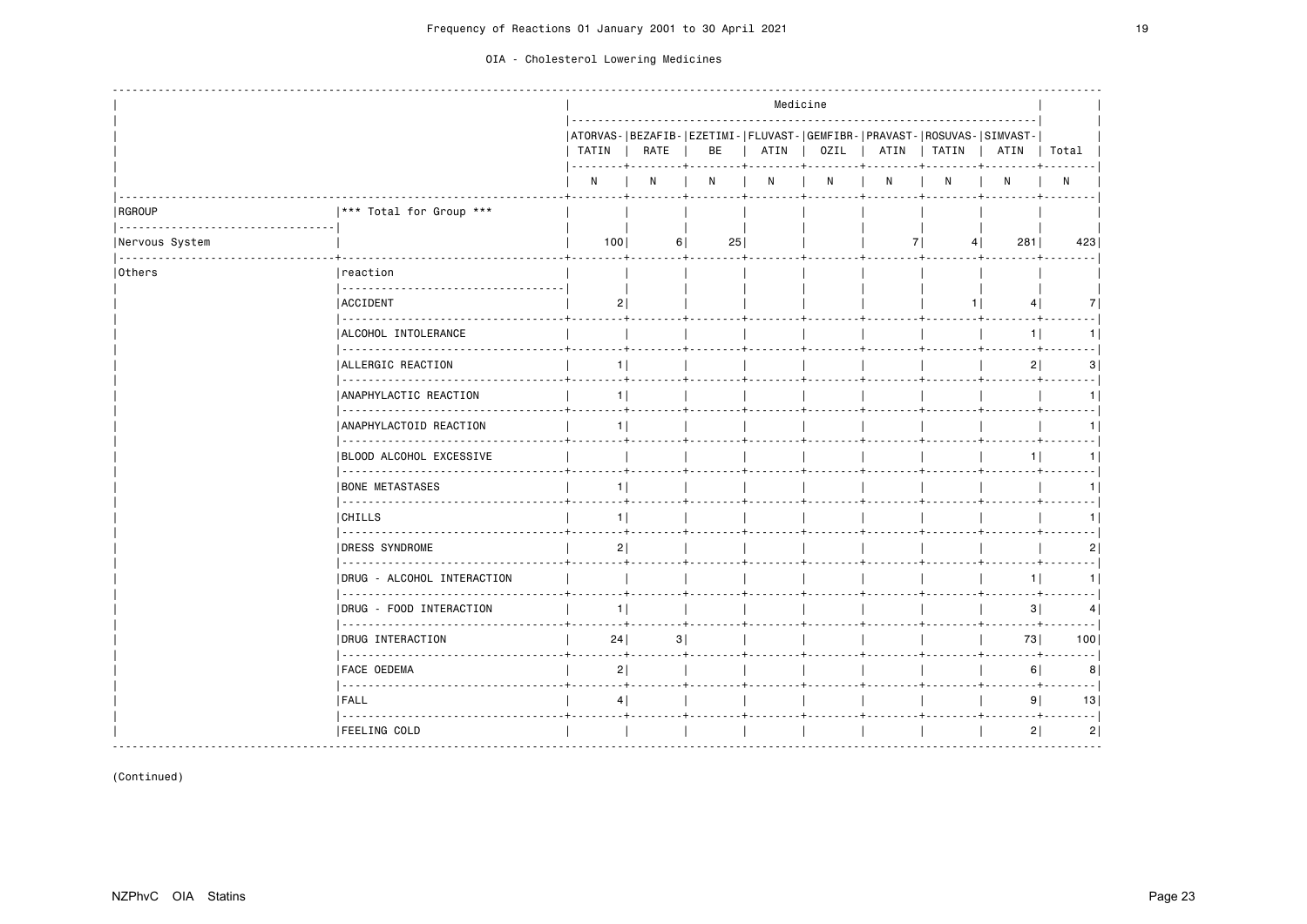|        |                                                           |       |                |    | Medicine |              |                                                                                 |       |                |                 |
|--------|-----------------------------------------------------------|-------|----------------|----|----------|--------------|---------------------------------------------------------------------------------|-------|----------------|-----------------|
|        |                                                           | TATIN | RATE           | BE | ATIN     | OZIL         | ATORVAS- BEZAFIB- EZETIMI- FLUVAST- GEMFIBR- PRAVAST- ROSUVAS- SIMVAST-<br>ATIN | TATIN | ATIN           | Total           |
|        |                                                           | N     | N              | N  | N        | $\mathsf{N}$ | N                                                                               | N     | N              | ${\sf N}$       |
| RGROUP | reaction                                                  |       |                |    |          |              |                                                                                 |       |                |                 |
| Others | <b>FEELING OF WARMTH</b><br>  - - - - - - - - - - - -     |       |                |    |          |              |                                                                                 |       | 3              |                 |
|        | <b> FEELING UNWELL</b><br>  1111111                       |       |                |    |          |              |                                                                                 |       | 1 <sup>1</sup> |                 |
|        | <b>FEVER</b><br>                                          | 6     |                | 2  |          |              |                                                                                 |       | 6              | 14              |
|        | <b>HEAT INTOLERANCE</b><br>  22222222222222               |       | 11             |    |          |              |                                                                                 |       |                |                 |
|        | <b>HEAVINESS IN LIMBS</b><br>  222222222222               | 1.    |                |    |          |              |                                                                                 |       |                |                 |
|        | <b>HOT FLUSHES</b><br>  22222222                          |       |                |    |          |              |                                                                                 |       |                |                 |
|        | HYPOREFLEXIA<br>.                                         | 1     |                |    |          |              |                                                                                 |       |                |                 |
|        | INFLAMMATION<br>  - - - - - - - - - - - -                 |       |                | 11 |          |              |                                                                                 |       |                |                 |
|        | INFLUENZA-LIKE SYMPTOMS                                   | 2     |                | 11 |          |              |                                                                                 | 11    | 6              | 10 <sub>1</sub> |
|        | LIPS SWELLING NON-SPECIFIC                                |       |                |    |          |              |                                                                                 |       | 2              | 2               |
|        | <b>IMETASTASES NOS</b><br>.                               | 2     |                |    |          |              |                                                                                 |       |                | 2               |
|        | MULTIPLE ORGAN FAILURE<br>  - - - - - - - - - - - - - - - | 11    |                |    |          |              |                                                                                 |       | 1              | 2               |
|        | <b>NEOPLASM NOS</b><br>  222222222                        |       | 1              |    |          |              |                                                                                 |       |                |                 |
|        | <b>NIGHT SWEATS</b><br>.                                  | 2     |                | 1  |          |              |                                                                                 |       | 1 <sup>1</sup> | 4               |
|        | <b>NIPPLE PAIN</b><br>                                    | 1     |                |    |          |              |                                                                                 |       |                | 1               |
|        | <b>OEDEMA</b><br>  222222222                              |       | 2 <sup>1</sup> |    |          |              |                                                                                 |       | 3              | 5               |
|        | <b>OEDEMA LEGS</b>                                        | 3     |                | 2  |          |              |                                                                                 |       | 6              | 11              |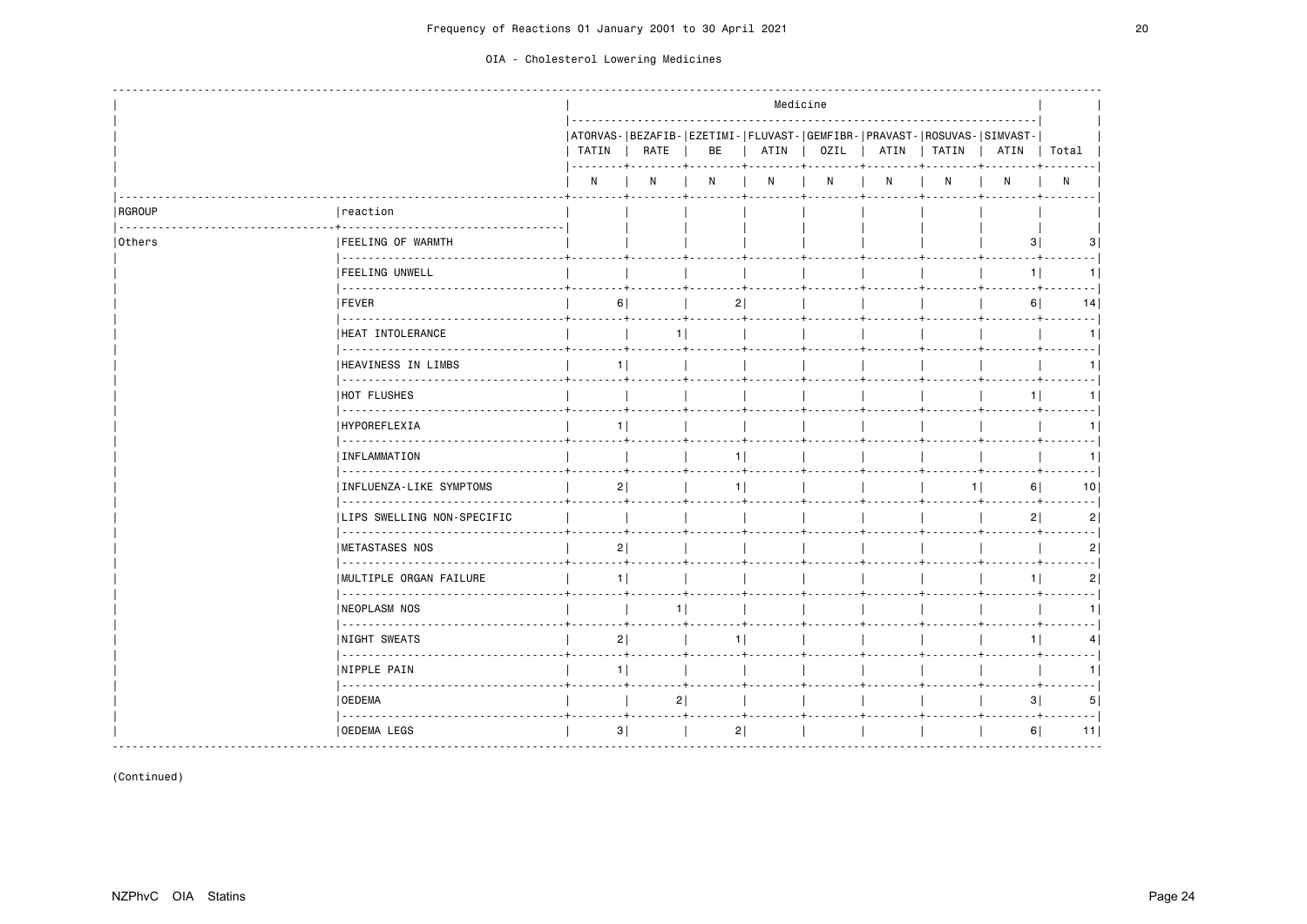|               |                                            |                |                                                                                 |    |      | Medicine |      |       |                 |                |
|---------------|--------------------------------------------|----------------|---------------------------------------------------------------------------------|----|------|----------|------|-------|-----------------|----------------|
|               |                                            | TATIN          | ATORVAS- BEZAFIB- EZETIMI- FLUVAST- GEMFIBR- PRAVAST- ROSUVAS- SIMVAST-<br>RATE | BE | ATIN | OZIL     | ATIN | TATIN | ATIN            | Total          |
|               |                                            | N              | N                                                                               | N  | N    | N        | N    | N     | N               | N              |
| <b>RGROUP</b> | reaction                                   |                |                                                                                 |    |      |          |      |       |                 |                |
| Others        | <b>OEDEMA MOUTH</b><br><u>.</u>            |                | 1                                                                               |    |      |          |      |       | 3               |                |
|               | OEDEMA PERIORBITAL<br><u>.</u>             | 2              |                                                                                 |    |      |          |      |       | 3               | 5              |
|               | <b>OEDEMA PERIPHERAL</b>                   |                | 2 <br>4                                                                         |    |      |          |      |       | 10 <sup>1</sup> | 16             |
|               | PAIN TRAUMA ACTIVATED                      |                |                                                                                 |    |      |          |      |       | 1               | 1              |
|               | .<br>  PALLOR                              |                |                                                                                 |    |      |          |      |       | 1               | 1              |
|               | .<br>POLYMYALGIA RHEUMATICA                | 1              |                                                                                 |    |      |          |      |       | 1               | 2              |
|               | POLYMYALGIA RHEUMATICA AGGRAVATED          |                | 1 <sup>1</sup>                                                                  |    |      |          |      |       |                 |                |
|               | .<br>PRIAPISM                              | 1 <sup>1</sup> |                                                                                 |    |      |          |      |       | 1               | 2              |
|               | .<br>RIGORS                                |                |                                                                                 |    |      |          |      |       | 1 <sup>1</sup>  | 2              |
|               | .<br>SNORING                               |                |                                                                                 |    |      |          |      |       | 1               | 1 <sup>1</sup> |
|               | <b>SUDDEN DEATH</b>                        | 2              |                                                                                 |    |      |          |      |       | 1 <sup>1</sup>  | 3              |
|               | <b>SWEATING INCREASED</b>                  |                | 1                                                                               |    |      |          |      |       | 6               | 7              |
|               | .<br>TEMPERATURE CHANGED SENSATION         |                | 1<br>1                                                                          |    |      |          |      |       | 2               | 4              |
|               | THERAPEUTIC RESPONSE DECREASED             |                |                                                                                 |    |      |          |      |       | 9               | 9              |
|               | THROAT SWELLING NON-SPECIFIC               | 1              |                                                                                 |    |      |          |      |       | 3               | 4              |
|               | TONGUE OEDEMA                              | 2              | $+$                                                                             |    |      |          |      |       | 6               | 8              |
|               | <u>.</u><br>  TONGUE SWELLING NON-SPECIFIC |                | $1$                                                                             |    |      |          |      |       | 1               | 2              |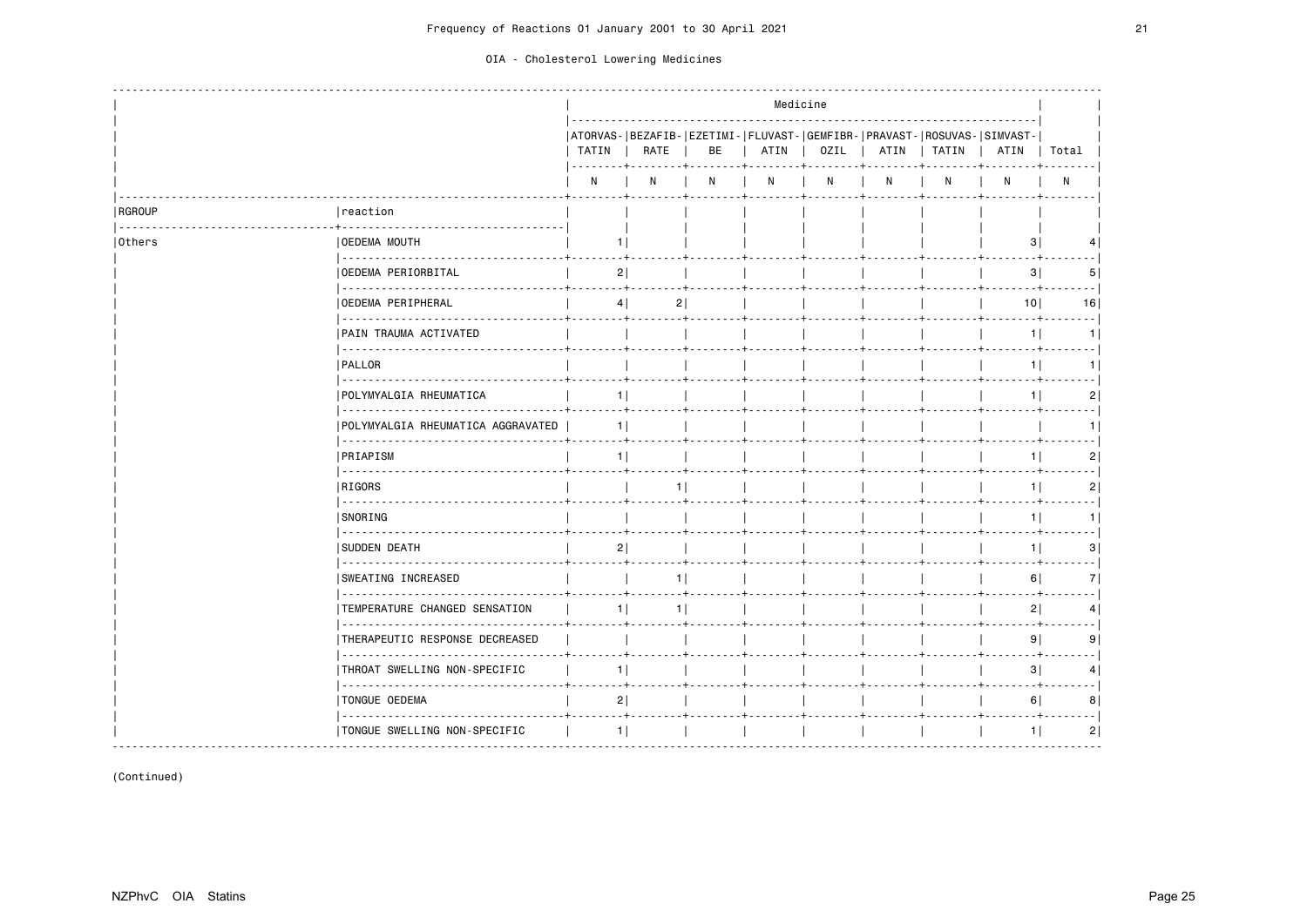|                     |                                    |                       |                |    |      | Medicine |                |                |                                                                                 |           |
|---------------------|------------------------------------|-----------------------|----------------|----|------|----------|----------------|----------------|---------------------------------------------------------------------------------|-----------|
|                     |                                    | TATIN<br><u>. + .</u> | RATE           | BE | ATIN | OZIL     | ATIN           | TATIN          | ATORVAS- BEZAFIB- EZETIMI- FLUVAST- GEMFIBR- PRAVAST- ROSUVAS- SIMVAST-<br>ATIN | Total     |
|                     |                                    | N                     | N              | N  | N    | N        | N <sub>1</sub> | N              | N                                                                               | N         |
| <b>RGROUP</b>       | reaction                           |                       |                |    |      |          |                |                |                                                                                 |           |
| Others              | UNEXPECTED THERAPEUTIC EFFECT<br>. |                       |                |    |      |          |                |                | 1.                                                                              |           |
|                     | *** Total for Group ***            | 76                    | 12             | 71 |      |          |                | 2 <sup>1</sup> | 183                                                                             | 280       |
| Procedure Related   | reaction                           |                       |                |    |      |          |                |                |                                                                                 |           |
|                     | ACCIDENTAL OVERDOSE<br>.           |                       |                |    |      |          |                |                | 1                                                                               | 1         |
|                     | MEDICATION ERROR                   | 2                     |                |    |      |          |                |                | 21                                                                              | 23        |
|                     | *** Total for Group ***            | 2                     |                |    |      |          |                |                | 22                                                                              | 24        |
| Product Related     | Ireaction                          |                       |                |    |      |          |                |                |                                                                                 |           |
|                     | <b>BATCH DIFFERENCE</b>            | $\mathsf{2}$          |                |    |      |          |                |                |                                                                                 | 2         |
|                     | <b>BRAND SWITCH</b>                | 63                    |                | 6  |      | 11       |                |                | 157                                                                             | 229       |
|                     | GENERIC SWITCH                     | 10 <sup>1</sup>       |                |    |      |          |                |                | 10 <sup>1</sup>                                                                 | . 1<br>20 |
|                     | PACKAGING CHANGE                   |                       | 1              |    |      |          |                |                |                                                                                 | . 1<br>1  |
|                     | .<br>PRODUCT FORMULATION CHANGE    | 13                    | 1 <sup>1</sup> |    |      |          |                |                | 1                                                                               | 15        |
|                     | <b>PRODUCT PROBLEM</b>             | 1                     |                | 2  |      |          |                |                |                                                                                 | 3         |
|                     | <b>PRODUCT STORAGE ERROR</b>       | 1                     |                |    |      |          |                |                |                                                                                 | 1         |
|                     | *** Total for Group ***            | 90                    | 2              | 8  |      | $1$      |                | 2              | 168                                                                             | 271       |
| Psychiatric Changes | reaction                           |                       |                |    |      |          |                |                |                                                                                 |           |
|                     | AGGRESSIVE REACTION                | 3                     |                | 2  |      |          |                |                | 4                                                                               | 9         |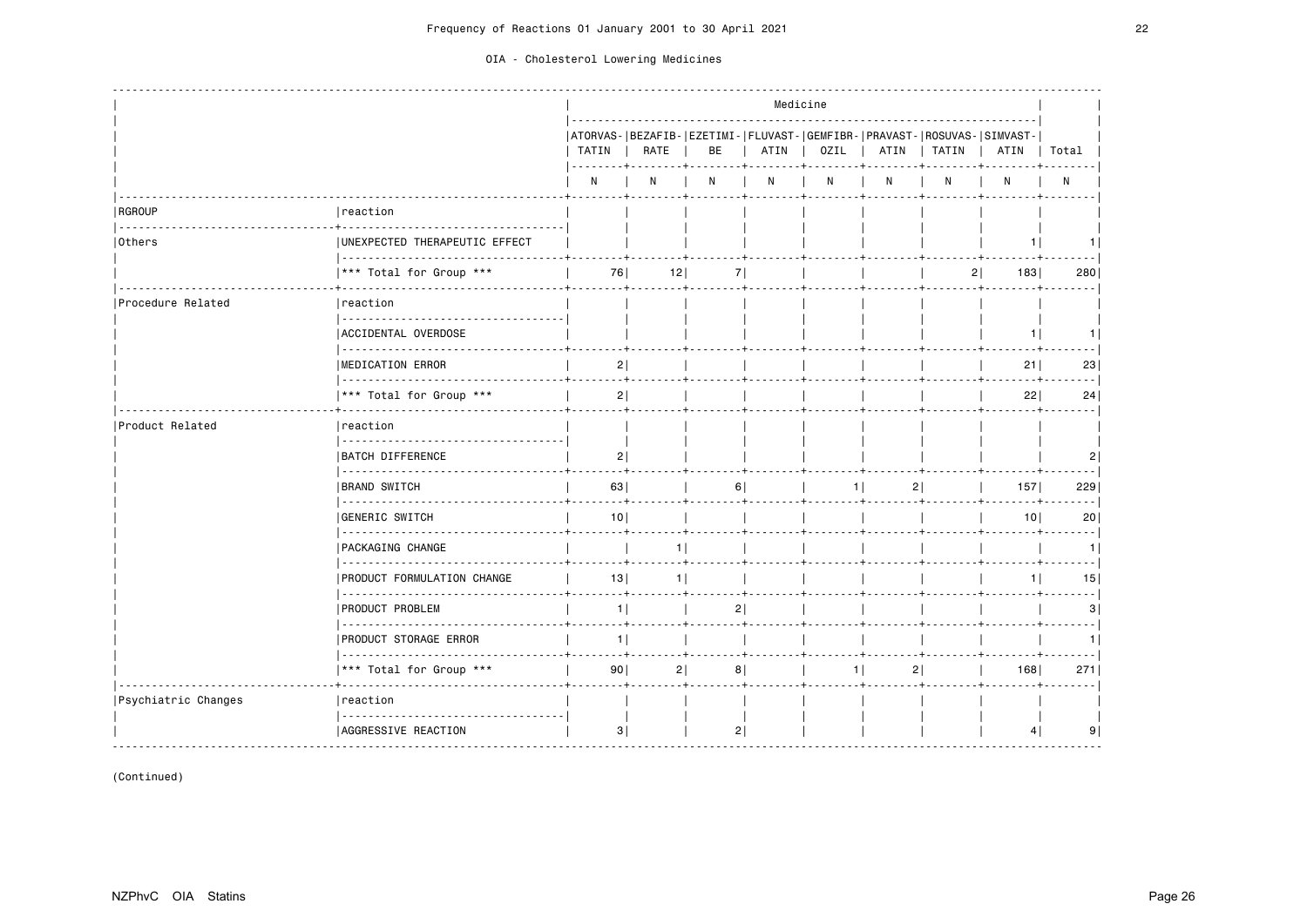|  | OIA - Cholesterol Lowering Medicines |  |  |
|--|--------------------------------------|--|--|
|--|--------------------------------------|--|--|

|                     |                                       |                 |                 |                                                                               |      | Medicine |      |                |                     |                |
|---------------------|---------------------------------------|-----------------|-----------------|-------------------------------------------------------------------------------|------|----------|------|----------------|---------------------|----------------|
|                     |                                       | TATIN<br>-----+ | RATE            | ATORVAS- BEZAFIB- EZETIMI- FLUVAST- GEMFIBR- PRAVAST- ROSUVAS- SIMVAST-<br>BE | ATIN | OZIL     | ATIN | TATIN          | ATIN                | Total          |
|                     |                                       | N               | N               | N                                                                             | N    | N        | N    | N              | N                   | ${\sf N}$      |
| RGROUP              | reaction                              |                 |                 |                                                                               |      |          |      |                |                     |                |
| Psychiatric Changes | <b>AGITATION</b><br>.                 |                 |                 |                                                                               |      |          |      |                | 2                   | $\overline{2}$ |
|                     | AMNESIA                               | 12              |                 | 3                                                                             |      |          |      |                | 27 <sup>1</sup>     | 42             |
|                     | ANGER                                 |                 |                 |                                                                               |      |          |      |                | 3                   | 3              |
|                     | <b>ANXIETY</b><br>.                   | 2               |                 |                                                                               |      |          | 1    |                | 6                   | 9              |
|                     | <b>ASTHENIA</b>                       | 1               |                 | 2                                                                             |      |          |      |                | 12                  | 15             |
|                     | BEHAVIOUR ABNORMAL                    |                 |                 |                                                                               |      |          |      |                | 1                   | 1              |
|                     | COGNITIVE DETERIORATION<br>.          |                 |                 |                                                                               |      |          |      |                | 2                   | 2              |
|                     | CONCENTRATION IMPAIRED                | 4               | $1$  <br>. 4    |                                                                               |      |          | 11   | 2              | 6                   | 14             |
|                     | <b>CONFUSION</b><br>.                 | 9               |                 | 1                                                                             |      |          |      |                | 15                  | 25             |
|                     | <b>DEMENTIA</b>                       | 1               |                 |                                                                               |      |          |      |                |                     | 11             |
|                     | <b>DEPERSONALIZATION</b><br><u>.</u>  | 2               |                 |                                                                               |      |          |      |                | 1 <sup>1</sup><br>3 | 6              |
|                     | DEPRESSION<br>.                       | 14              |                 | 2                                                                             |      |          | 3    |                | 32                  | 51             |
|                     | <b>DEPRESSION AGGRAVATED</b>          | 1               |                 |                                                                               |      |          |      |                |                     | 1.             |
|                     | <b>DISORIENTATION</b><br>.            | 3               | 1 <sup>1</sup>  |                                                                               |      |          |      |                | 4                   | 8              |
|                     | DREAMING ABNORMAL<br>.                | 1               | $1$             |                                                                               |      |          |      | 1 <sup>1</sup> | 9                   | 12             |
|                     | <b>EMOTIONAL LABILITY</b><br><u>.</u> | 2               | $- - - - - + -$ |                                                                               |      |          | 21   | .              | 4                   | 8              |
|                     | <b>FATIGUE</b>                        | 26              | 3               | 3                                                                             |      |          | 2    | $1$            | 32                  | 67             |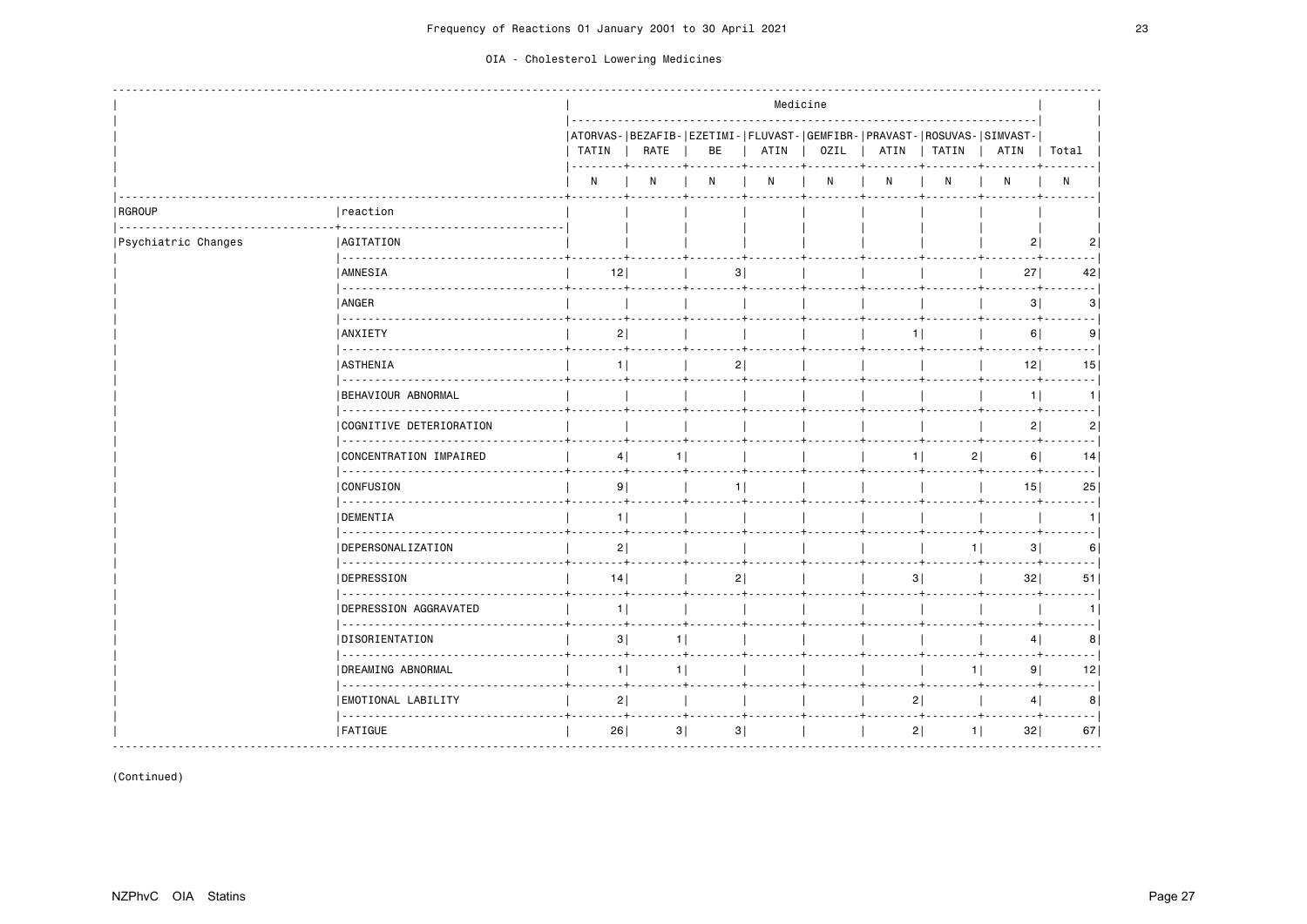|                     |                                  | Medicine       |                |                                                                               |      |              |      |          |                 |                            |
|---------------------|----------------------------------|----------------|----------------|-------------------------------------------------------------------------------|------|--------------|------|----------|-----------------|----------------------------|
|                     |                                  | TATIN          | RATE           | ATORVAS- BEZAFIB- EZETIMI- FLUVAST- GEMFIBR- PRAVAST- ROSUVAS- SIMVAST-<br>BE | ATIN | 0ZIL         | ATIN | TATIN    | ATIN            | Total                      |
|                     |                                  | N              | N              | N                                                                             | N    | $\mathsf{N}$ | N    | N        | $\mathsf{N}$    | N                          |
| RGROUP              | reaction                         |                |                |                                                                               |      |              |      |          |                 |                            |
| Psychiatric Changes | HALLUCINATION<br><u>.</u>        | 2              |                |                                                                               |      |              |      |          | 6               | 8                          |
|                     | HALLUCINATION AUDITORY           |                |                |                                                                               |      |              |      |          | 1               |                            |
|                     | HALLUCINATION VISUAL             | 1 <sup>1</sup> |                | 1                                                                             |      |              |      |          |                 | 2                          |
|                     | INSOMNIA                         | 14             |                | 3                                                                             |      |              |      |          | 16              | 33                         |
|                     | .<br>IRRITABILITY                | 1              |                | 2                                                                             |      |              | 1 I  |          | 3               | 7                          |
|                     | .<br><b>LETHARGY</b>             | 14             | 1              | 7                                                                             |      |              |      | 1        | 43              | 66                         |
|                     | <b>MALAISE</b>                   | 9              | 1              | 2                                                                             |      |              |      | 2        | 18              | 32                         |
|                     | .<br><b>IMEMORY DISTURBANCE</b>  | 2              |                |                                                                               |      |              |      | 11       |                 | 3                          |
|                     | .<br>MEMORY IMPAIRMENT           | 15             | 1              | 1 <sup>1</sup>                                                                |      |              |      | 11       | 17 <sup>1</sup> | 35                         |
|                     | .<br><b>IMEMORY LOSS</b>         | 15             | 1 <sup>1</sup> |                                                                               |      |              |      | 11<br>11 | 13              | $\sim$ $\sim$ $\sim$<br>31 |
|                     | MOOD DISORDER                    | 1              |                | 1 <sub>1</sub>                                                                |      |              |      |          | $1$             | 3                          |
|                     | .<br> MOOD SWINGS                |                |                | 11                                                                            |      |              |      |          | 1               | 2                          |
|                     | .<br>NERVOUSNESS                 |                |                |                                                                               |      |              |      |          | 1               | 2                          |
|                     | .<br><b>PANIC REACTION</b>       |                |                |                                                                               |      |              |      |          | 1               | 1                          |
|                     | PARANOID REACTION                | 1              |                | 1                                                                             |      |              |      |          |                 | 2                          |
|                     | .<br>PARONIRIA                   | 2              | 2              | 1 <sub>1</sub>                                                                |      |              | 2    |          | 12              | 19                         |
|                     | .<br><b>PERSONALITY DISORDER</b> |                |                |                                                                               |      |              |      |          | 2               | 2                          |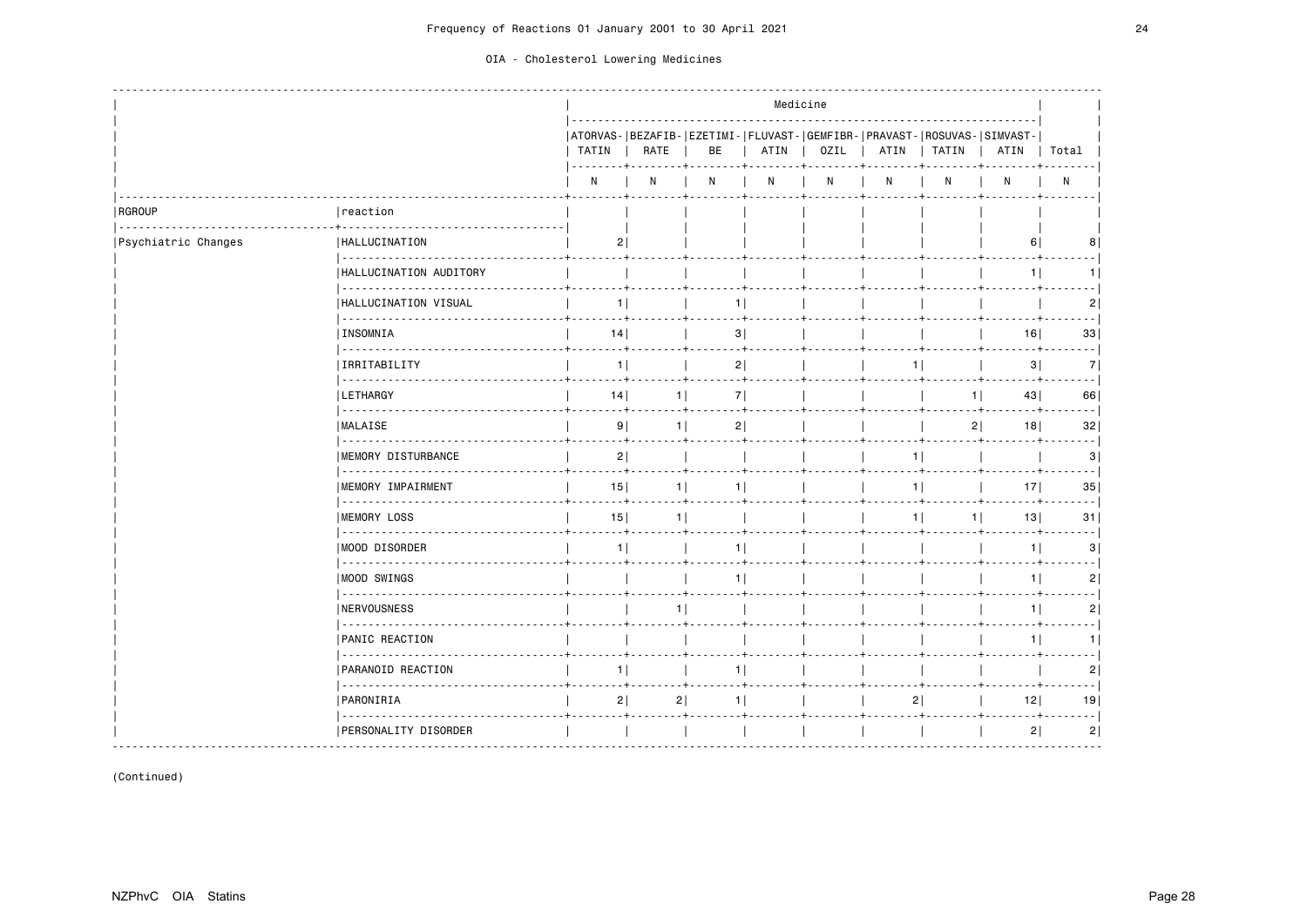|                        |                                     |              |      |    | Medicine |             |      |                                                                                  |                |                |
|------------------------|-------------------------------------|--------------|------|----|----------|-------------|------|----------------------------------------------------------------------------------|----------------|----------------|
|                        |                                     | TATIN        | RATE | BE |          | ATIN   OZIL | ATIN | ATORVAS- BEZAFIB- EZETIMI- FLUVAST- GEMFIBR- PRAVAST- ROSUVAS- SIMVAST-<br>TATIN | ATIN           | Total          |
|                        |                                     | $\mathsf{N}$ | N    | N  | N        | N           | N    | N                                                                                | N              | N              |
| RGROUP                 | reaction                            |              |      |    |          |             |      |                                                                                  |                |                |
| Psychiatric Changes    | <b>SLEEP DISORDER</b>               | 11           |      |    |          |             |      | 11                                                                               | 2              | 4              |
|                        | <b>SLEEP DISTURBED</b>              | 2            |      | 2  |          |             |      |                                                                                  | 8              | 12             |
|                        | <u>.</u><br><b>SLEEP RESTLESS</b>   |              |      |    |          |             |      |                                                                                  |                | ----1<br>1     |
|                        | SOMNAMBULISM                        |              |      |    |          |             |      |                                                                                  | 1              | 1              |
|                        | .<br>SOMNOLENCE                     | 2            |      | 2  |          |             |      |                                                                                  | 8 <sup>1</sup> | المحمد<br>12   |
|                        | .<br>SUICIDAL IDEATION              | 1            |      |    |          |             | 11   |                                                                                  |                | 2              |
|                        | <b>SUICIDAL TENDENCY</b>            |              |      |    |          |             |      |                                                                                  | 4              | 4              |
|                        | .<br>SUICIDE                        |              |      |    |          |             |      |                                                                                  | 1              | 1              |
|                        | .<br><b>SUICIDE ATTEMPT</b>         |              |      |    |          |             |      |                                                                                  | 1              | 1              |
|                        | <b>TEARFUL</b>                      | 2            |      |    |          |             |      |                                                                                  |                | - - 1<br>2     |
|                        | THINKING ABNORMAL                   |              |      |    |          |             |      |                                                                                  | 4              | $- - - 1$<br>4 |
|                        | .<br><b>TIREDNESS</b>               | 7            |      | 1  |          |             |      |                                                                                  | 22             | 30             |
|                        | *** Total for Group ***             | 173          | 13   | 38 |          |             | 17   | 101                                                                              | 348            | 599            |
| Reproductive Disorders | reaction                            |              |      |    |          |             |      |                                                                                  |                |                |
|                        | <b>BREAST PAIN</b>                  |              |      |    |          |             |      |                                                                                  | 1              | 1              |
|                        | <b>BREAST PAIN FEMALE</b>           | 1            |      |    |          |             |      |                                                                                  | 1              | 2              |
|                        | <u>.</u><br><b>BREAST PAIN MALE</b> |              |      |    |          |             |      |                                                                                  | 4              | 4              |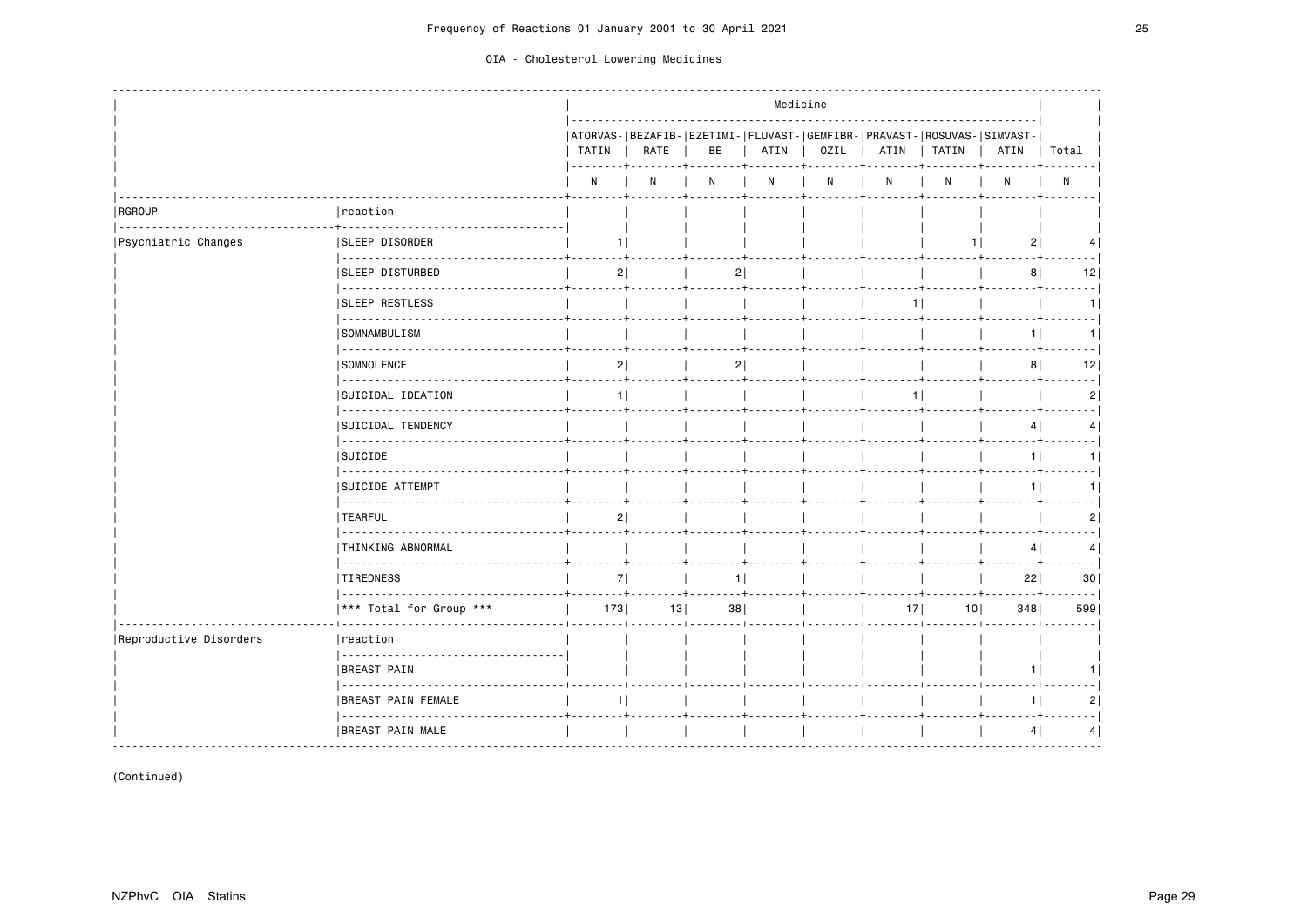|                                |                                               |       |      |    | Medicine |              |   |                                                                                         |      |                            |
|--------------------------------|-----------------------------------------------|-------|------|----|----------|--------------|---|-----------------------------------------------------------------------------------------|------|----------------------------|
|                                |                                               | TATIN | RATE | BE | ATIN     | OZIL         |   | ATORVAS- BEZAFIB- EZETIMI- FLUVAST- GEMFIBR- PRAVAST- ROSUVAS- SIMVAST-<br>ATIN   TATIN | ATIN | Total                      |
|                                |                                               | N     | N    | N  | N        | $\mathsf{N}$ | N | N                                                                                       | N    | N                          |
| RGROUP                         | reaction                                      |       |      |    |          |              |   |                                                                                         |      |                            |
| Reproductive Disorders         | <b>BREAST TENDERNESS</b>                      | 11    |      |    |          |              |   |                                                                                         |      |                            |
|                                | EJACULATION DELAYED                           |       | 1    |    |          |              |   |                                                                                         |      | 11                         |
|                                | -------------<br><b> ERECTILE DYSFUNCTION</b> | 1     |      |    |          |              |   |                                                                                         | 2    | 3                          |
|                                | GENITAL ULCERATION                            |       |      |    |          |              |   |                                                                                         | 1    | 1                          |
|                                | IMPOTENCE                                     | 2     | 11   |    |          |              |   |                                                                                         | 7    | $\sim$ $\sim$ $\sim$<br>10 |
|                                | LIBIDO DECREASED                              | 2     |      |    |          |              |   |                                                                                         | 3    | $\sim$ $\sim$ $\sim$<br>5  |
|                                | LIBIDO INCREASED                              |       |      | 1  |          |              |   |                                                                                         |      | 1                          |
|                                | *** Total for Group ***                       | 7     | 2    | 1  |          |              |   |                                                                                         | 19   | 29                         |
| Resistance Mechanism Disorders | reaction                                      |       |      |    |          |              |   |                                                                                         |      |                            |
|                                | <b>ABSCESS</b>                                |       |      |    |          |              |   |                                                                                         | 1    | 1 I                        |
|                                | ANTIBODIES DRUG SPECIFIC<br><b></b>           | 11    |      |    |          |              |   |                                                                                         | 2    | 13                         |
|                                | <b>CANDIDIASIS</b>                            | 1     |      |    |          |              |   |                                                                                         |      | 1                          |
|                                | <b>CELLULITIS</b>                             | 11    |      |    |          |              |   |                                                                                         |      | 11                         |
|                                | <b>SEPSIS</b>                                 |       |      |    |          |              |   |                                                                                         | 11   | 1                          |
|                                | *** Total for Group ***                       | 13    |      |    |          |              |   |                                                                                         | 4    | 17                         |
| Respiratory                    | reaction                                      |       |      |    |          |              |   |                                                                                         |      |                            |
|                                | <b>BRONCHITIS</b>                             |       |      |    |          |              |   |                                                                                         | 1    | 1                          |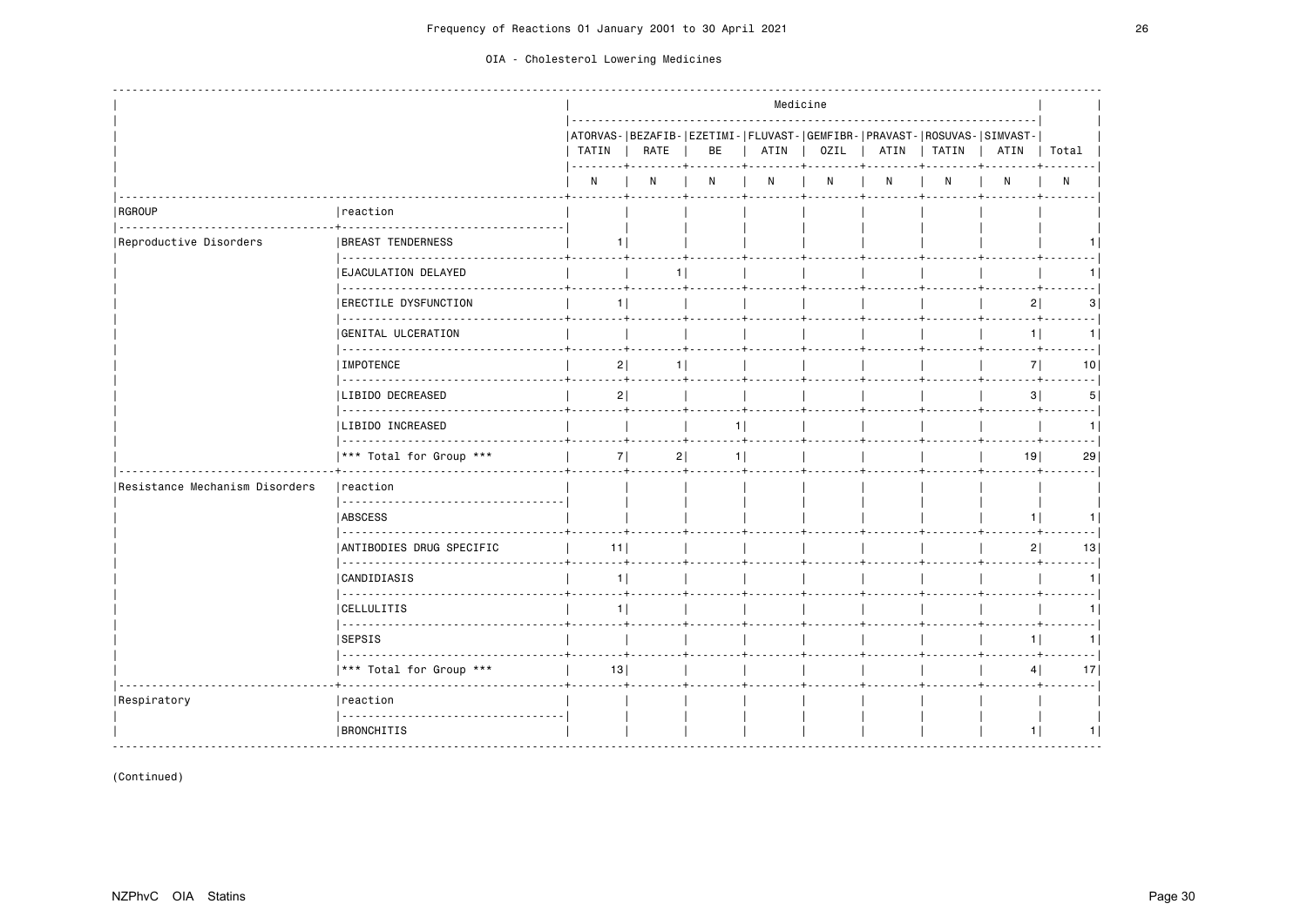|  | OIA - Cholesterol Lowering Medicines |  |  |
|--|--------------------------------------|--|--|
|--|--------------------------------------|--|--|

|               |                                                                                                                                                                                                                                                                                                                                                                                                                                                                                                    |                |                |                                                                               |      | Medicine    |   |              |                |                |
|---------------|----------------------------------------------------------------------------------------------------------------------------------------------------------------------------------------------------------------------------------------------------------------------------------------------------------------------------------------------------------------------------------------------------------------------------------------------------------------------------------------------------|----------------|----------------|-------------------------------------------------------------------------------|------|-------------|---|--------------|----------------|----------------|
|               |                                                                                                                                                                                                                                                                                                                                                                                                                                                                                                    | TATIN          | RATE           | ATORVAS- BEZAFIB- EZETIMI- FLUVAST- GEMFIBR- PRAVAST- ROSUVAS- SIMVAST-<br>BE | ATIN | <b>OZIL</b> |   | ATIN   TATIN | ATIN   Total   |                |
|               |                                                                                                                                                                                                                                                                                                                                                                                                                                                                                                    | N              | N              | N                                                                             | N    | ${\sf N}$   | N | Ν            | N              | $\mathsf{N}$   |
| <b>RGROUP</b> | reaction                                                                                                                                                                                                                                                                                                                                                                                                                                                                                           |                |                |                                                                               |      |             |   |              |                |                |
| Respiratory   | <b>BRONCHOSPASM</b>                                                                                                                                                                                                                                                                                                                                                                                                                                                                                |                |                |                                                                               |      |             |   |              | 1              | 2              |
|               | 2222222222222<br><b>BRONCHOSPASM AGGRAVATED</b>                                                                                                                                                                                                                                                                                                                                                                                                                                                    | 2              |                | 11                                                                            |      |             |   |              |                | 31             |
|               | 22222222<br>  CORYZA                                                                                                                                                                                                                                                                                                                                                                                                                                                                               |                |                |                                                                               |      |             |   |              | 1 <sup>1</sup> | 1.             |
|               | <u>.</u><br>  COUGHING                                                                                                                                                                                                                                                                                                                                                                                                                                                                             | 4              | $1$            | 3                                                                             |      |             | 1 |              | 14             | 23             |
|               | $\begin{array}{cccccccccccccc} \multicolumn{2}{c}{} & \multicolumn{2}{c}{} & \multicolumn{2}{c}{} & \multicolumn{2}{c}{} & \multicolumn{2}{c}{} & \multicolumn{2}{c}{} & \multicolumn{2}{c}{} & \multicolumn{2}{c}{} & \multicolumn{2}{c}{} & \multicolumn{2}{c}{} & \multicolumn{2}{c}{} & \multicolumn{2}{c}{} & \multicolumn{2}{c}{} & \multicolumn{2}{c}{} & \multicolumn{2}{c}{} & \multicolumn{2}{c}{} & \multicolumn{2}{c}{} & \multicolumn{2}{c}{} & \multicolumn{2}{c}{} & \$<br>DYSPNOEA | 10             | 1 <sup>1</sup> | 1 <sup>1</sup>                                                                |      |             | 2 |              | 32             | 46             |
|               | 222222222<br><b>HOARSENESS</b>                                                                                                                                                                                                                                                                                                                                                                                                                                                                     | 1              |                |                                                                               |      |             |   |              |                | 1              |
|               | INTERSTITIAL LUNG DISEASE                                                                                                                                                                                                                                                                                                                                                                                                                                                                          | 1              |                |                                                                               |      |             |   | $1$          | 1              | 3              |
|               | .<br> LOWER RESP TRACT INFECTION                                                                                                                                                                                                                                                                                                                                                                                                                                                                   | 1 <sup>1</sup> |                |                                                                               |      |             |   |              |                | 1.             |
|               | - - - - - - - - - - -<br>  NASAL CONGESTION                                                                                                                                                                                                                                                                                                                                                                                                                                                        | 2              |                |                                                                               |      |             |   |              |                | з              |
|               | 22222222222223<br><b>NASAL DRYNESS</b>                                                                                                                                                                                                                                                                                                                                                                                                                                                             |                |                |                                                                               |      |             |   |              | 11             |                |
|               | .<br><b>PHARYNGITIS</b>                                                                                                                                                                                                                                                                                                                                                                                                                                                                            | 1              |                |                                                                               |      |             | 1 |              | 1 <sup>1</sup> | 3              |
|               | <u>.</u><br><b>PNEUMONIA</b>                                                                                                                                                                                                                                                                                                                                                                                                                                                                       | 1              |                | 11                                                                            |      |             |   |              | 3              | 5              |
|               | .<br>PNEUMONIA INTERSTITIAL                                                                                                                                                                                                                                                                                                                                                                                                                                                                        |                |                |                                                                               |      |             |   |              | 1 <sup>1</sup> | 1 <sup>1</sup> |
|               | .<br><b>PNEUMONITIS</b>                                                                                                                                                                                                                                                                                                                                                                                                                                                                            | 1              |                |                                                                               |      |             |   |              |                |                |
|               | PULMONARY DISORDERS                                                                                                                                                                                                                                                                                                                                                                                                                                                                                |                |                |                                                                               |      |             |   |              | 1              | 1              |
|               | .<br>  PULMONARY FIBROSIS                                                                                                                                                                                                                                                                                                                                                                                                                                                                          | 1              |                |                                                                               |      |             |   |              | 1              | 2              |
|               | .<br>  PULMONARY OEDEMA                                                                                                                                                                                                                                                                                                                                                                                                                                                                            |                |                |                                                                               |      |             |   |              | 1              | 1              |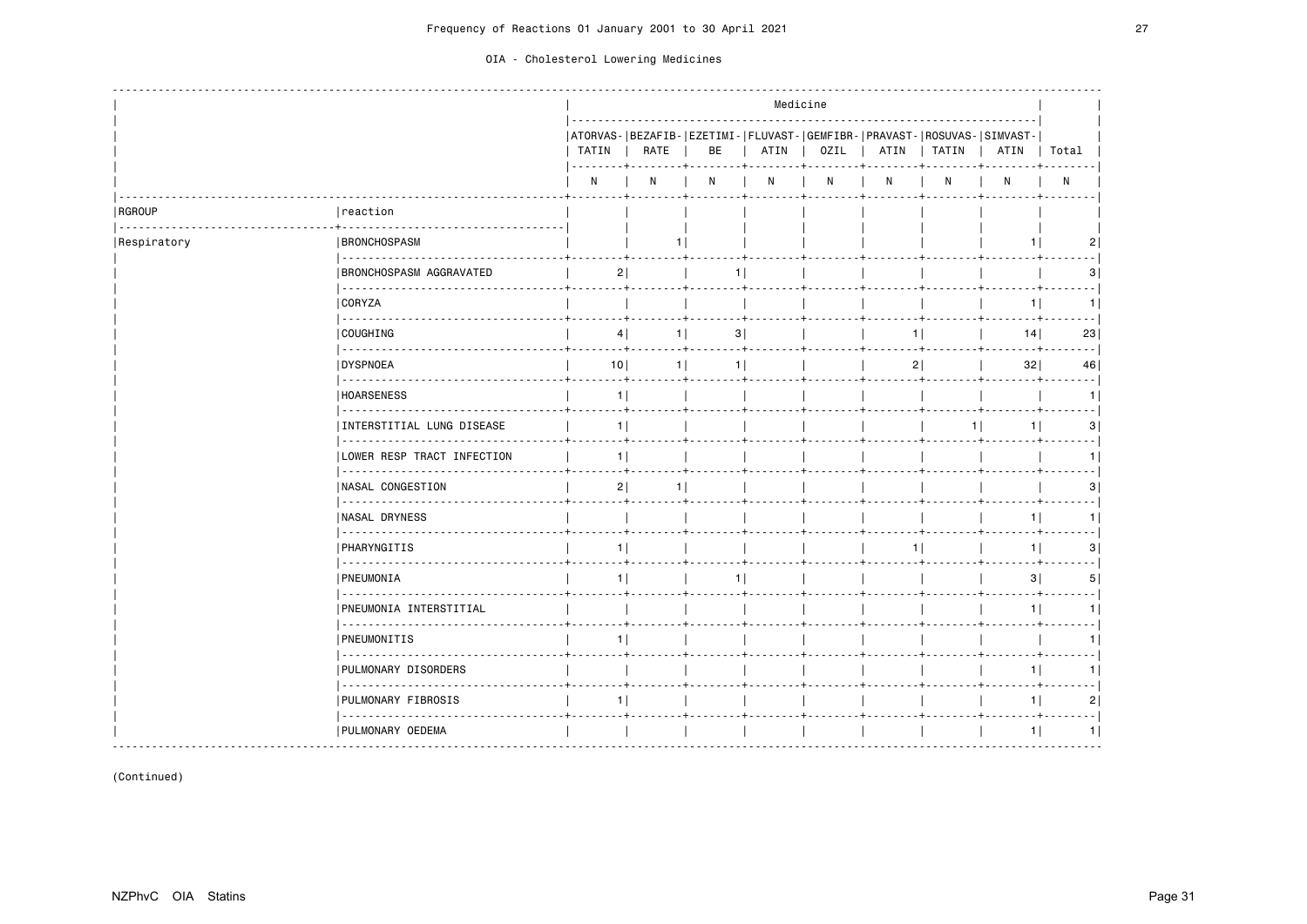|                     |                                     |                            |                      |                | Medicine |      |      |       |                                                                                 |            |
|---------------------|-------------------------------------|----------------------------|----------------------|----------------|----------|------|------|-------|---------------------------------------------------------------------------------|------------|
|                     |                                     | TATIN<br>$- - - - - - - +$ | RATE                 | BE             | ATIN     | OZIL | ATIN | TATIN | ATORVAS- BEZAFIB- EZETIMI- FLUVAST- GEMFIBR- PRAVAST- ROSUVAS- SIMVAST-<br>ATIN | Total      |
|                     |                                     | N                          | N                    | N              | N        | N    | N    | N     | N                                                                               | N          |
| RGROUP              | reaction                            |                            |                      |                |          |      |      |       |                                                                                 |            |
| Respiratory         | <b>RESPIRATORY DISORDER</b>         |                            |                      |                |          |      |      |       | 1.                                                                              | 11         |
|                     | .<br><b>RESPIRATORY FAILURE</b>     |                            |                      |                |          |      |      |       | 1                                                                               | 1          |
|                     | <b>RHINITIS</b>                     | 2                          |                      |                |          |      |      |       | 2                                                                               | 4          |
|                     | SINUSITIS                           | 1                          |                      |                |          |      |      |       | 1                                                                               | 2          |
|                     | .<br><b>SNEEZING EXCESSIVE</b>      | 1                          |                      |                |          |      |      |       |                                                                                 | 1          |
|                     | <u>.</u><br><b>SPUTUM INCREASED</b> |                            |                      | 1 <sup>1</sup> |          |      |      |       |                                                                                 | 1          |
|                     | THROAT IRRITATION                   |                            | 1 <sup>1</sup>       |                |          |      |      |       | 1                                                                               | 2          |
|                     | .<br>THROAT TIGHTNESS               |                            |                      | 1              |          |      |      |       | 6                                                                               | --- 1<br>7 |
|                     | .<br>*** Total for Group ***        | 30                         | 4                    | 8              |          |      |      |       | 71                                                                              | 118        |
| Skin and Appendages | reaction                            |                            |                      |                |          |      |      |       |                                                                                 |            |
|                     | <b>ALOPECIA</b>                     | 6                          | 9                    | 1              |          |      |      |       | 35                                                                              | 51         |
|                     | <u>.</u><br>ALOPECIA AREATA         | 1                          |                      |                |          |      |      |       | 1                                                                               | 2          |
|                     | ANGIOEDEMA                          |                            | 4 <br>1 <sup>1</sup> | 11             |          |      |      | 2     | 8 <sup>1</sup>                                                                  | 16         |
|                     | .<br>BLISTERS                       | 1                          |                      |                |          |      |      |       |                                                                                 | $- -$<br>1 |
|                     | <b>BULLOUS ERUPTION</b>             | 2                          | 2                    |                |          |      |      |       | 4                                                                               | 8          |
|                     | .<br>DERMATITIS                     | 2                          |                      |                |          |      |      |       | 2                                                                               | 4          |
|                     | .<br>DERMATITIS EXFOLIATIVE         |                            |                      |                |          |      |      |       | 1                                                                               | 1          |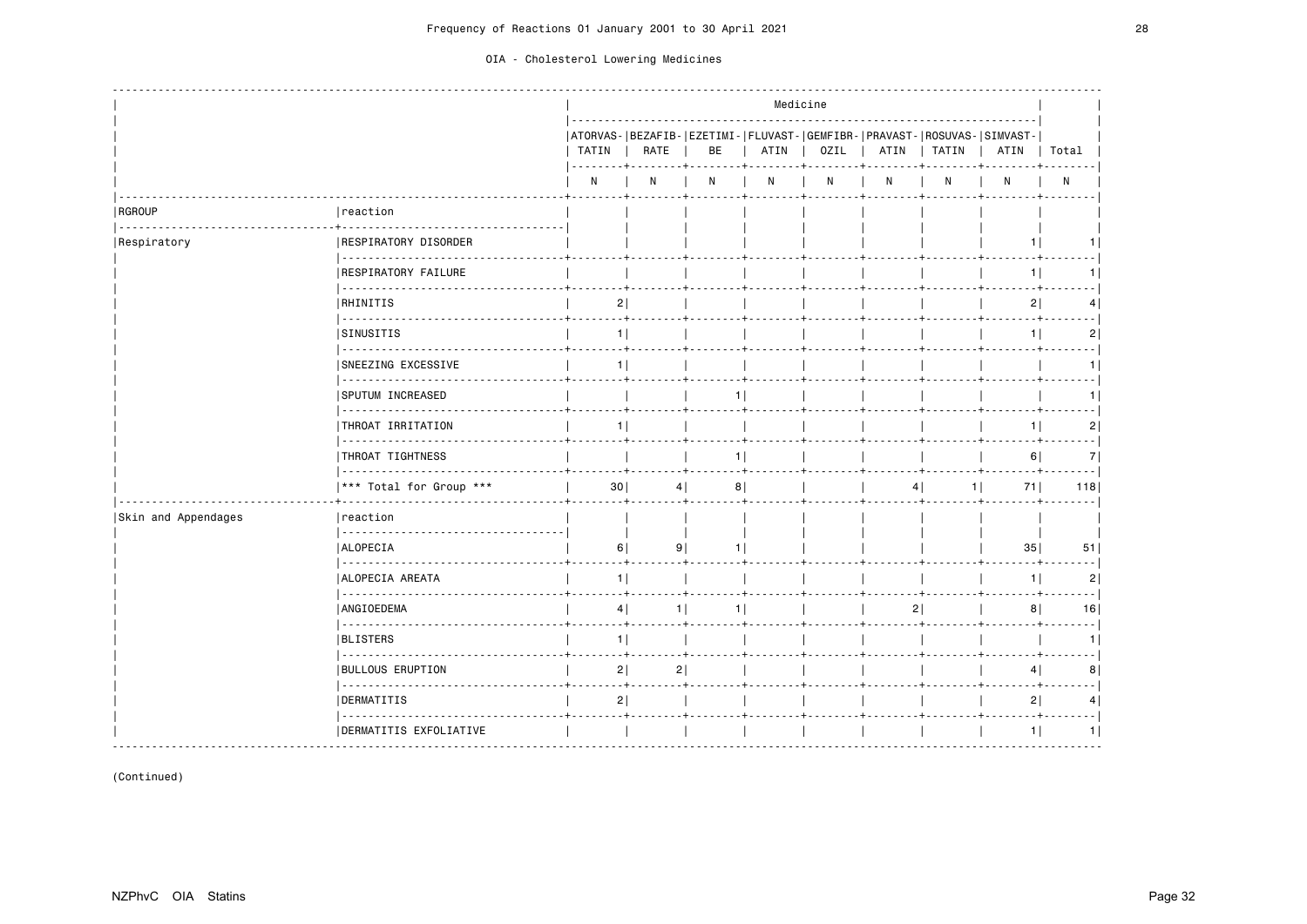|                     |                                        |                |      |    | Medicine |      |      |                                                                                  |                |                 |
|---------------------|----------------------------------------|----------------|------|----|----------|------|------|----------------------------------------------------------------------------------|----------------|-----------------|
|                     |                                        | TATIN          | RATE | BE | ATIN     | OZIL | ATIN | ATORVAS- BEZAFIB- EZETIMI- FLUVAST- GEMFIBR- PRAVAST- ROSUVAS- SIMVAST-<br>TATIN | ATIN           | Total           |
|                     |                                        | N              | N    | N  | N        | N    | N    | N                                                                                | N              | $\mathsf{N}$    |
| RGROUP<br><u>.</u>  | reaction                               |                |      |    |          |      |      |                                                                                  |                |                 |
| Skin and Appendages | DERMATITIS LICHENOID                   | 1 I            |      |    |          |      |      |                                                                                  |                |                 |
|                     | <b>DERMOGRAPHIA</b>                    | 1              |      |    |          |      |      |                                                                                  |                |                 |
|                     | .<br><b>ECZEMA</b>                     | 2              |      | 1  |          |      |      |                                                                                  | 3              | 6               |
|                     | <b>ERYTHEMA</b>                        | 3              |      |    |          |      |      | 1                                                                                |                | 4               |
|                     | <u>.</u><br>ERYTHEMA MULTIFORME        | 1 <sup>1</sup> |      |    |          |      |      |                                                                                  | 2              | 3               |
|                     | .<br><b>ERYTHRODERMA</b>               | 1              |      |    |          |      |      |                                                                                  |                |                 |
|                     | <b>HAIR DISORDER NOS</b>               |                |      |    |          |      |      |                                                                                  | 1 <sup>1</sup> | 1 I             |
|                     | <u>.</u><br>HAIR LOSS                  | 4              | 1 I  |    |          |      | 11   |                                                                                  | 4              | 10 <sub>1</sub> |
|                     | .<br><b>HAIR TEXTURE ABNORMAL</b>      | 1              |      |    |          |      |      |                                                                                  | 1 <sup>1</sup> | $\overline{2}$  |
|                     | .<br>HAIR THINNING                     |                |      |    |          |      |      | 11                                                                               |                |                 |
|                     | <u>.</u><br><b>HERPES SIMPLEX</b>      | 1              |      |    |          |      |      |                                                                                  |                |                 |
|                     | <u>.</u><br><b>LE SYNDROME</b>         | 1              |      |    |          |      |      |                                                                                  | 1              | 2               |
|                     | .<br>  LUPUS ERYTHEMATOSUS SYSTEMIC    | 1              |      |    |          |      |      |                                                                                  |                |                 |
|                     | <b>MACULAR RASH</b>                    | 11             |      | 1  |          |      |      |                                                                                  |                | 2               |
|                     | 1.1.1.1.1.1.1.1<br> MELANOMA MALIGNANT | 2              |      |    |          |      |      |                                                                                  |                |                 |
|                     | .<br>MORBILLIFORM RASH                 |                | $-+$ |    |          |      |      |                                                                                  |                |                 |
|                     | .<br> NAIL DISORDER                    |                |      |    |          |      |      |                                                                                  | 1              | 1 <sup>1</sup>  |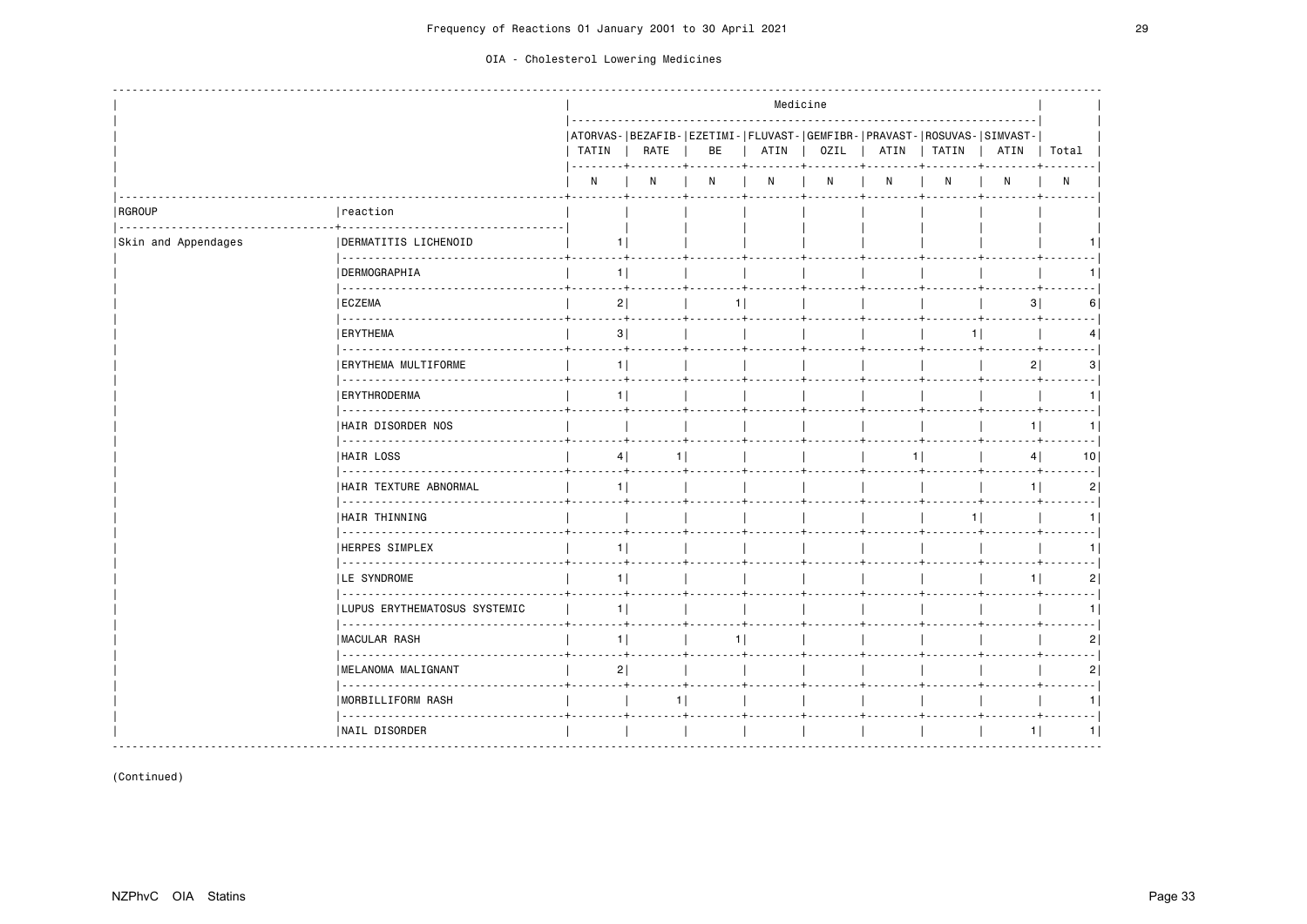|                     |                                   | Medicine       |                |                                                                               |      |      |   |              |      |                |
|---------------------|-----------------------------------|----------------|----------------|-------------------------------------------------------------------------------|------|------|---|--------------|------|----------------|
|                     |                                   | TATIN          | RATE           | ATORVAS- BEZAFIB- EZETIMI- FLUVAST- GEMFIBR- PRAVAST- ROSUVAS- SIMVAST-<br>BE | ATIN | OZIL |   | ATIN   TATIN | ATIN | Total          |
|                     |                                   | N              | N              | N                                                                             | N    | N    | N | N            | N    | $\mathsf{N}$   |
| RGROUP              | reaction                          |                |                |                                                                               |      |      |   |              |      |                |
| Skin and Appendages | PEMPHIGOID REACTION               |                |                |                                                                               |      |      |   |              | 1.   |                |
|                     | .<br>PHOTOSENSITIVITY REACTION    | 3              | 4              | 11                                                                            |      |      |   | 1            | 7    | 16             |
|                     | <b>PRURITUS</b>                   | 14             | 1 <sup>1</sup> |                                                                               |      |      |   |              | 29   | 44             |
|                     | <b>PRURITUS ANI</b>               | 1              |                |                                                                               |      |      |   |              |      | 1.             |
|                     | .<br><b>PSORIASIS AGGRAVATED</b>  |                |                |                                                                               |      |      |   |              | 11   | 1 <sup>1</sup> |
|                     | <b>PURPURA</b>                    | 1              | 1              | 1 <sub>1</sub>                                                                |      |      |   |              | 5    | 8              |
|                     | RASH                              | 18             | 4              | 3                                                                             |      |      |   | 1            | 28   | 54             |
|                     | <b>RASH ERYTHEMATOUS</b>          | 5              |                | 3                                                                             |      |      |   |              | 7    | 15             |
|                     | <u>.</u><br>RASH MACULO-PAPULAR   | 2              |                |                                                                               |      |      |   |              | 2    | 4              |
|                     | <u>.</u><br><b>RASH PETECHIAL</b> |                |                |                                                                               |      |      |   |              | 1    | 1.             |
|                     | .<br><b>RASH PRURITIC</b>         | 9              | 3              | 1                                                                             |      |      |   |              | 25   | 38             |
|                     | .<br><b>RASH PURPURIC</b>         |                |                |                                                                               |      |      |   |              | 1    | 11             |
|                     | .<br><b>RASH PUSTULAR</b>         |                |                |                                                                               |      |      |   |              | 2    | 2              |
|                     | .<br>SCAR                         |                |                |                                                                               |      |      |   |              | 1    | 1 <sup>1</sup> |
|                     | <b>SKIN DISCOLOURATION</b>        | 1 <sup>1</sup> |                |                                                                               |      |      |   |              | 1    | 2              |
|                     | <u>.</u><br><b>SKIN DISORDER</b>  | 1              |                |                                                                               |      |      |   |              |      |                |
|                     | .<br><b>SKIN DRY</b>              | 1              |                | 1                                                                             |      |      |   |              |      | 2              |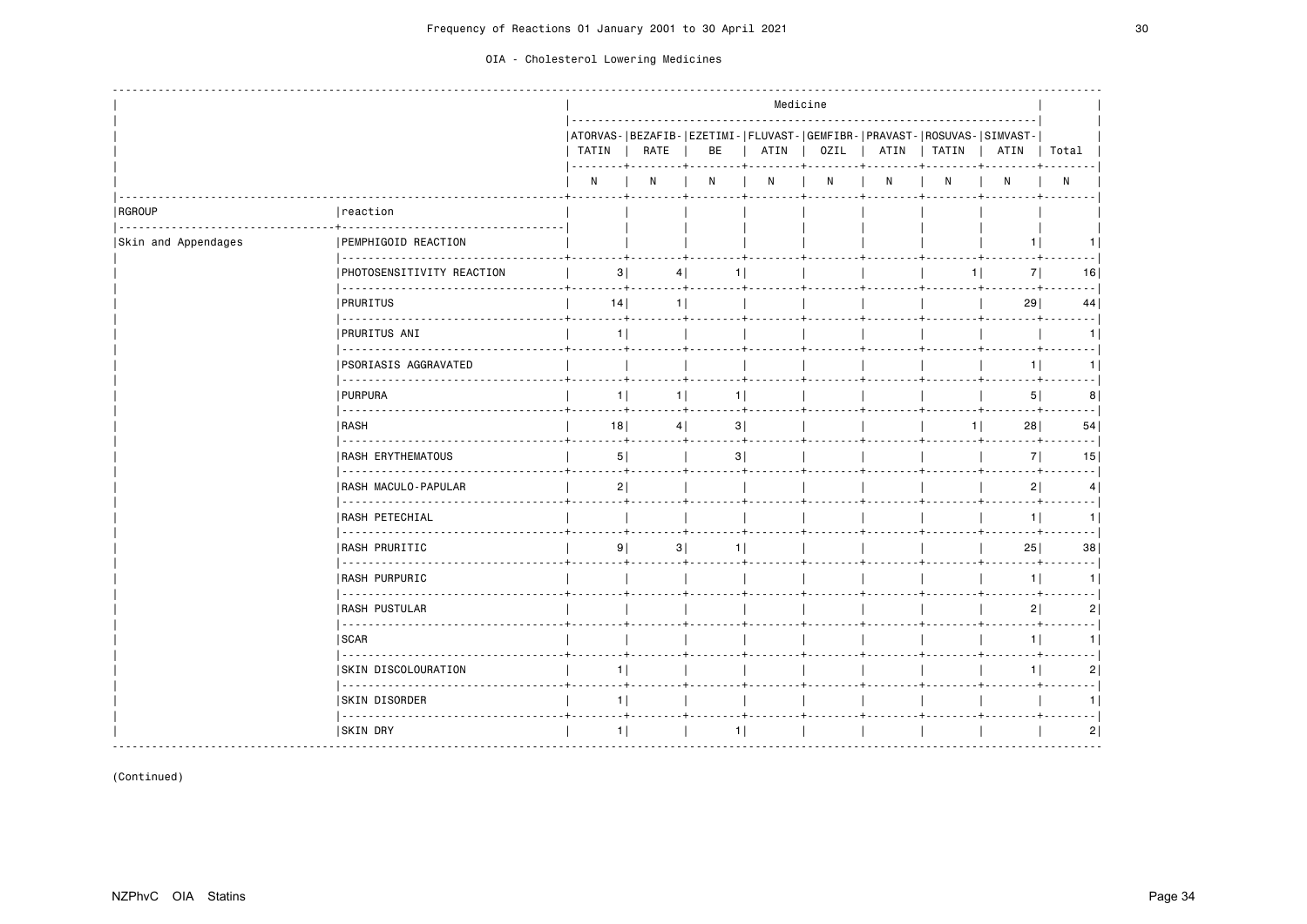|                     |                                        | Medicine       |      |                                |      |      |      |                                                                                  |                |            |
|---------------------|----------------------------------------|----------------|------|--------------------------------|------|------|------|----------------------------------------------------------------------------------|----------------|------------|
|                     |                                        | TATIN          | RATE | BE                             | ATIN | OZIL | ATIN | ATORVAS- BEZAFIB- EZETIMI- FLUVAST- GEMFIBR- PRAVAST- ROSUVAS- SIMVAST-<br>TATIN | ATIN           | Total      |
|                     |                                        | $\mathsf{N}$   | N    | N                              | N    | N    | N    | N                                                                                | N              | ${\sf N}$  |
| RGROUP<br>.         | reaction                               |                |      |                                |      |      |      |                                                                                  |                |            |
| Skin and Appendages | <b>SKIN EXFOLIATION</b>                |                |      |                                |      |      |      |                                                                                  | 2              |            |
|                     | <b>SKIN IRRITATION</b>                 | 11             |      |                                |      |      |      |                                                                                  | 1 <sup>1</sup> | 2          |
|                     | .<br><b>SKIN NODULE</b>                |                |      |                                |      |      |      |                                                                                  | 11             | 1          |
|                     | <b>SKIN ODOUR ABNORMAL</b>             | 1              |      |                                |      |      |      |                                                                                  |                | 1          |
|                     | <u>.</u><br><b>SKIN ULCERATION</b>     |                |      |                                |      |      |      |                                                                                  | 1              | 1          |
|                     | .<br><b>TOXIC EPIDERMAL NECROLYSIS</b> | 1 <sup>1</sup> |      |                                |      |      |      |                                                                                  |                | 1          |
|                     | <b>URTICARIA</b>                       | 11             |      | 1                              |      |      |      | 2                                                                                | 20             | 34         |
|                     | <b>VESICULAR RASH</b>                  |                |      | 1 <br><b><i><u>ALL</u></i></b> |      |      |      |                                                                                  | 1              | .<br>2     |
|                     | *** Total for Group ***                | 106            | 27   | 16                             |      |      | 3    | 6                                                                                | 201            | . 1<br>359 |
| Special Senses      | Ireaction                              |                |      |                                |      |      |      |                                                                                  |                |            |
|                     | ANOSMIA                                | 11             |      | 1                              |      |      |      |                                                                                  | 4              | 6          |
|                     | CATARACT<br>.                          |                |      |                                |      |      |      |                                                                                  | 1              | 1          |
|                     | .<br><b>CHROMATOPSIA</b>               | 1              |      |                                |      |      |      |                                                                                  |                | 1          |
|                     | <b>CONJUNCTIVITIS</b>                  | 2              |      |                                |      |      |      |                                                                                  | 4              | 6          |
|                     | .<br> DIPLOPIA                         |                |      |                                |      |      |      |                                                                                  | 4              | 4          |
|                     | 22222222222<br>DRY EYES                |                |      |                                |      |      |      |                                                                                  | 11             | 1          |
|                     | .<br>  DYSGEUSIA                       | 2              |      |                                |      |      |      |                                                                                  | 3              | 5          |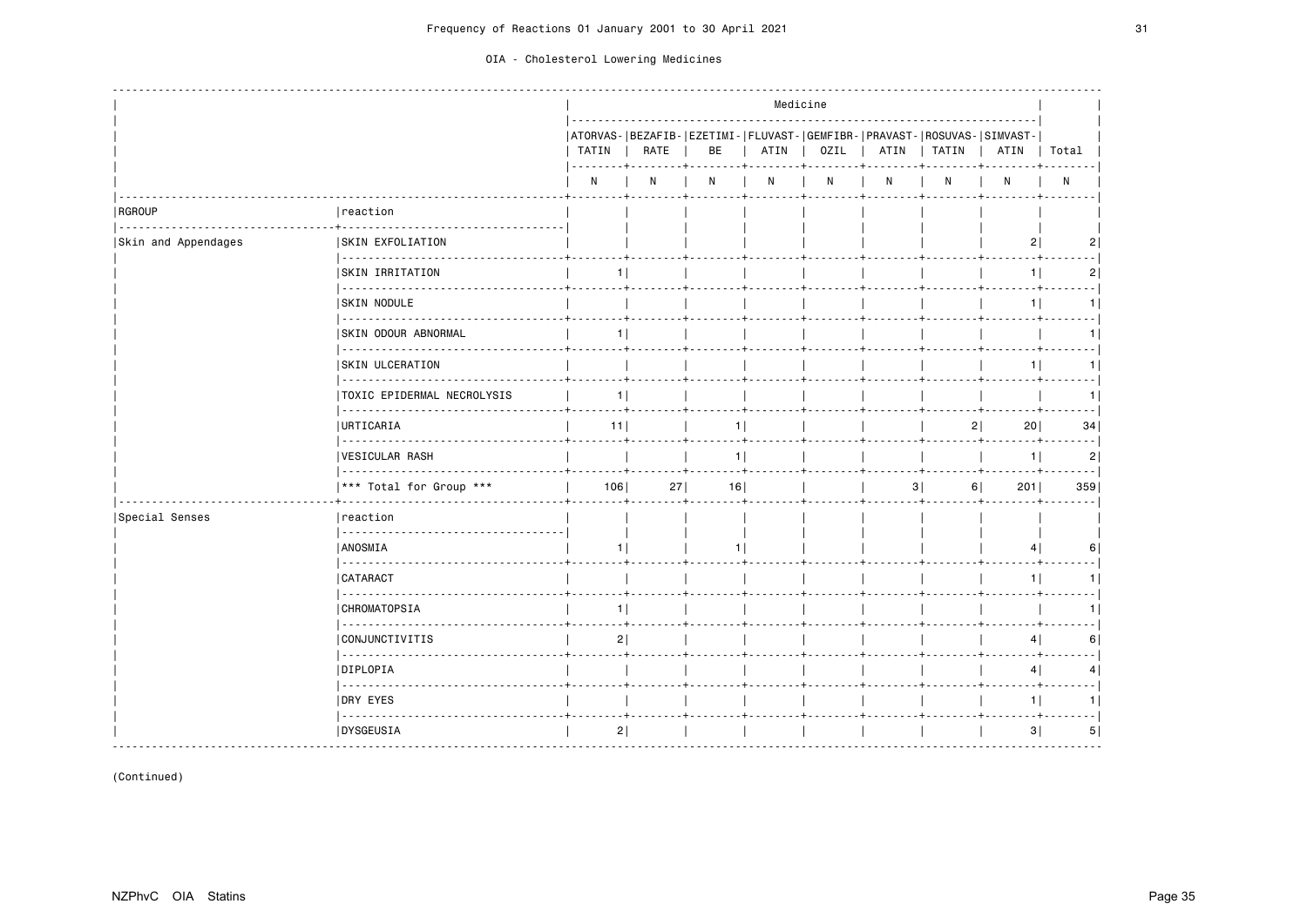|                         |                                                         | Medicine                                                                                                                                                                                 |      |                                                                               |      |      |      |       |                |                 |
|-------------------------|---------------------------------------------------------|------------------------------------------------------------------------------------------------------------------------------------------------------------------------------------------|------|-------------------------------------------------------------------------------|------|------|------|-------|----------------|-----------------|
|                         |                                                         | TATIN<br>$\frac{1}{2} \left( \frac{1}{2} \right) \left( \frac{1}{2} \right) \left( \frac{1}{2} \right) \left( \frac{1}{2} \right) \left( \frac{1}{2} \right) \left( \frac{1}{2} \right)$ | RATE | ATORVAS- BEZAFIB- EZETIMI- FLUVAST- GEMFIBR- PRAVAST- ROSUVAS- SIMVAST-<br>BE | ATIN | OZIL | ATIN | TATIN | ATIN           | Total           |
|                         |                                                         | N                                                                                                                                                                                        | N    | N                                                                             | N    | N    | N    | N     | N              | $\mathsf{N}$    |
| RGROUP<br>1.1.1.1.1.1.1 | reaction                                                |                                                                                                                                                                                          |      |                                                                               |      |      |      |       |                |                 |
| Special Senses          | <b>IEYE PAIN</b><br>                                    |                                                                                                                                                                                          |      |                                                                               |      |      |      |       | 1 <sup>1</sup> |                 |
|                         | <b>GLAUCOMA</b>                                         |                                                                                                                                                                                          |      |                                                                               |      |      |      |       | 1              |                 |
|                         | $\omega$ is $\omega$ in $\omega$ in<br>HEARING IMPAIRED |                                                                                                                                                                                          |      |                                                                               |      |      |      |       | 1              | 11              |
|                         | .<br>KERATOCONJUNCTIVITIS                               |                                                                                                                                                                                          |      |                                                                               |      |      |      |       | 1              | 1               |
|                         | .<br>  LACRIMATION ABNORMAL                             | 1.                                                                                                                                                                                       |      |                                                                               |      |      |      |       | 3              | $\vert 4 \vert$ |
|                         | .<br><b>OCULAR HAEMORRHAGE</b>                          |                                                                                                                                                                                          |      |                                                                               |      |      |      |       | - 4<br>1       | 1.              |
|                         | $\omega$ is a set .<br>PAROSMIA                         |                                                                                                                                                                                          |      |                                                                               |      |      | 1    |       | 1              | 2               |
|                         | .<br>  PHOTOPHOBIA                                      | 11                                                                                                                                                                                       |      |                                                                               |      |      |      |       |                |                 |
|                         | .<br><b>TASTE BITTER</b>                                | 11                                                                                                                                                                                       |      |                                                                               |      |      |      |       | 1 <sup>1</sup> | 2               |
|                         | .<br><b>TASTE LOSS</b>                                  | 2                                                                                                                                                                                        |      | 1 <sup>1</sup>                                                                |      |      |      |       | 1 <sup>1</sup> | 4               |
|                         | <u>.</u><br><b>TASTE METALLIC</b>                       | 1                                                                                                                                                                                        |      |                                                                               |      |      |      |       | 4              | 5               |
|                         | 22222222222<br><b>TASTE PERVERSION</b>                  | 3                                                                                                                                                                                        |      |                                                                               |      |      | 11   |       | 3              | 7               |
|                         | .<br><b>TINNITUS</b>                                    | 1 <sup>1</sup>                                                                                                                                                                           |      |                                                                               |      |      | 11   | 11    | 4              | 7               |
|                         | <b>TINNITUS AGGRAVATED</b>                              |                                                                                                                                                                                          |      |                                                                               |      |      |      |       | 1              | 1               |
|                         | <u>.</u><br><b>IUVEITIS</b>                             |                                                                                                                                                                                          |      |                                                                               |      |      |      |       | 1 <sup>1</sup> | 1               |
|                         | 222222222222<br><b>VISION ABNORMAL</b>                  |                                                                                                                                                                                          | 2    |                                                                               |      |      |      |       | 8              | 10 <sub>1</sub> |
|                         | .<br><b>VISION BLURRED</b>                              | 1                                                                                                                                                                                        |      | 3                                                                             |      |      | 1    |       | 9              | 14              |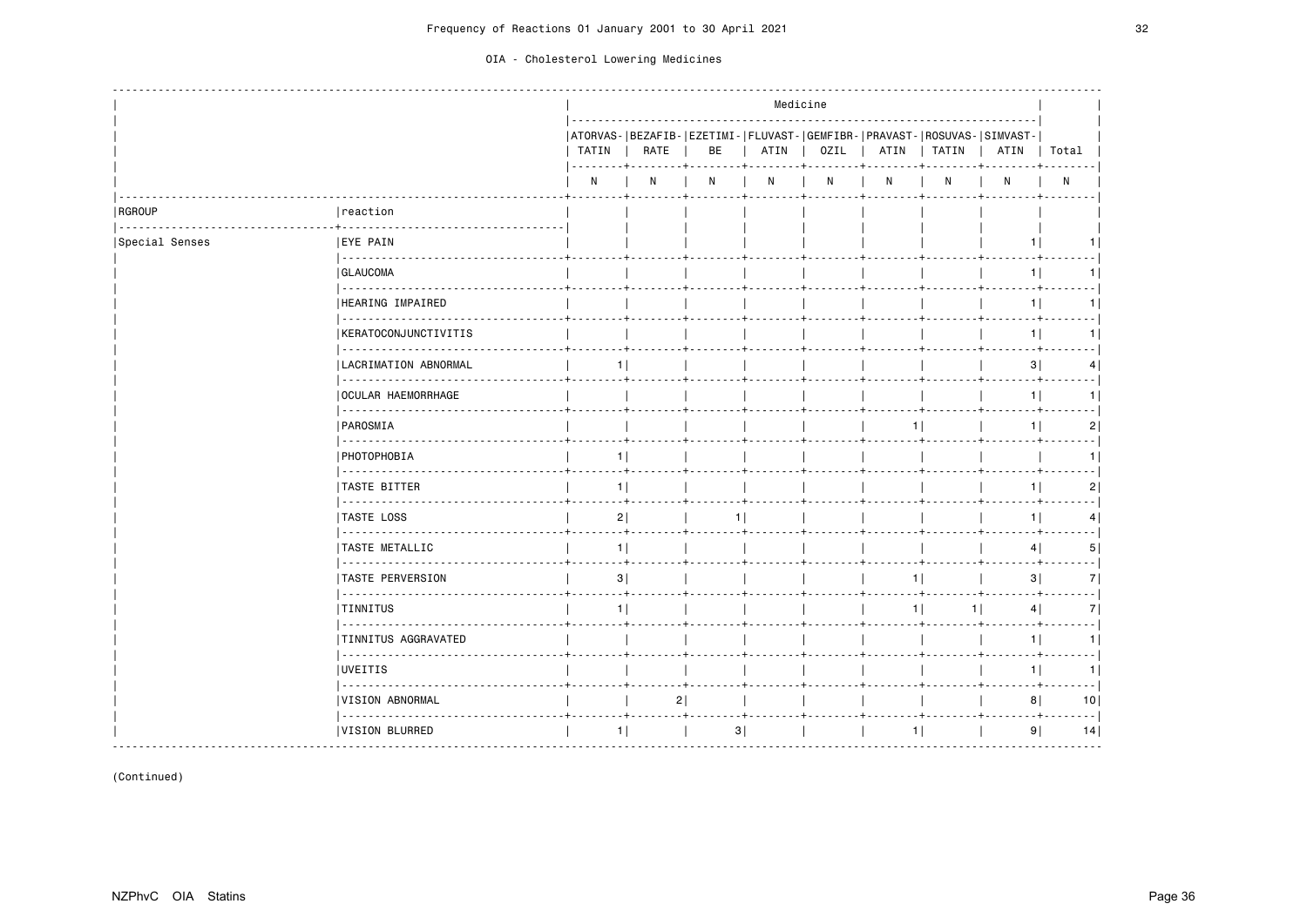|                |                                                    | Medicine       |                |                |      |      |                |                                                                                    |                |                 |
|----------------|----------------------------------------------------|----------------|----------------|----------------|------|------|----------------|------------------------------------------------------------------------------------|----------------|-----------------|
|                |                                                    | TATIN          | RATE           | BE             | ATIN | OZIL | ATIN           | ATORVAS- BEZAFIB- EZETIMI- FLUVAST- GEMFIBR- PRAVAST- ROSUVAS- SIMVAST-<br>  TATIN | ATIN           | Total           |
|                |                                                    | N              | N              | N              | N    | N    | N              | N                                                                                  | N              | $\mathsf{N}$    |
| RGROUP         | reaction                                           |                |                |                |      |      |                |                                                                                    |                |                 |
| Special Senses | <b>VISION DECREASED</b>                            | 11             |                |                |      |      |                |                                                                                    |                |                 |
|                | <b>XEROPHTHALMIA</b>                               |                |                |                |      |      |                |                                                                                    | 3              | 3               |
|                | *** Total for Group ***                            | 18             | 2              | 5              |      |      |                | $1$  <br>4                                                                         | 61             | 91              |
| Urinary        | reaction                                           |                |                |                |      |      |                |                                                                                    |                |                 |
|                | <b>ANURIA</b>                                      |                |                |                |      |      |                |                                                                                    | 11             |                 |
|                | .<br>CREATININE CLEARANCE DECREASED<br>$- - - - -$ |                | 3              |                |      |      |                |                                                                                    |                |                 |
|                | <b>DYSURIA</b><br><u>.</u>                         |                |                |                |      |      | 11             |                                                                                    | 11             | 2               |
|                | <b>ENURESIS</b>                                    |                |                |                |      |      |                |                                                                                    | 1              |                 |
|                | <b>HAEMATURIA</b>                                  |                |                |                |      |      |                |                                                                                    | 5 <sup>1</sup> | 5.              |
|                | .<br><b>HYDRONEPHROSIS</b><br>.                    | 1 <sup>1</sup> |                |                |      |      |                |                                                                                    |                |                 |
|                | KIDNEY CONTRACTED<br><u>.</u>                      |                |                |                |      |      |                |                                                                                    | 1 <sup>1</sup> | 1 I             |
|                | MICTURITION DISORDER<br><u>.</u>                   |                | 11             |                |      |      |                |                                                                                    | 2              | 3               |
|                | <b>IMICTURITION FREQUENCY</b>                      | 2              | 1 <sup>1</sup> | 1 <sup>1</sup> |      |      | 2 <sup>1</sup> |                                                                                    | 4 <sup>1</sup> | 10 <sub>1</sub> |
|                | <b>NEPHRITIS INTERSTITIAL</b><br><u>.</u>          | 1              |                |                |      |      |                | 1                                                                                  |                | 2               |
|                | NOCTURIA<br>  222222222222223                      | 2 <br>- 4      |                |                |      |      |                |                                                                                    | 2              | 4               |
|                | <b>NOCTURIA AGGRAVATED</b>                         |                |                |                |      |      |                |                                                                                    | 1              |                 |
|                | OLIGURIA                                           |                |                |                |      |      |                |                                                                                    | 2              | 2               |